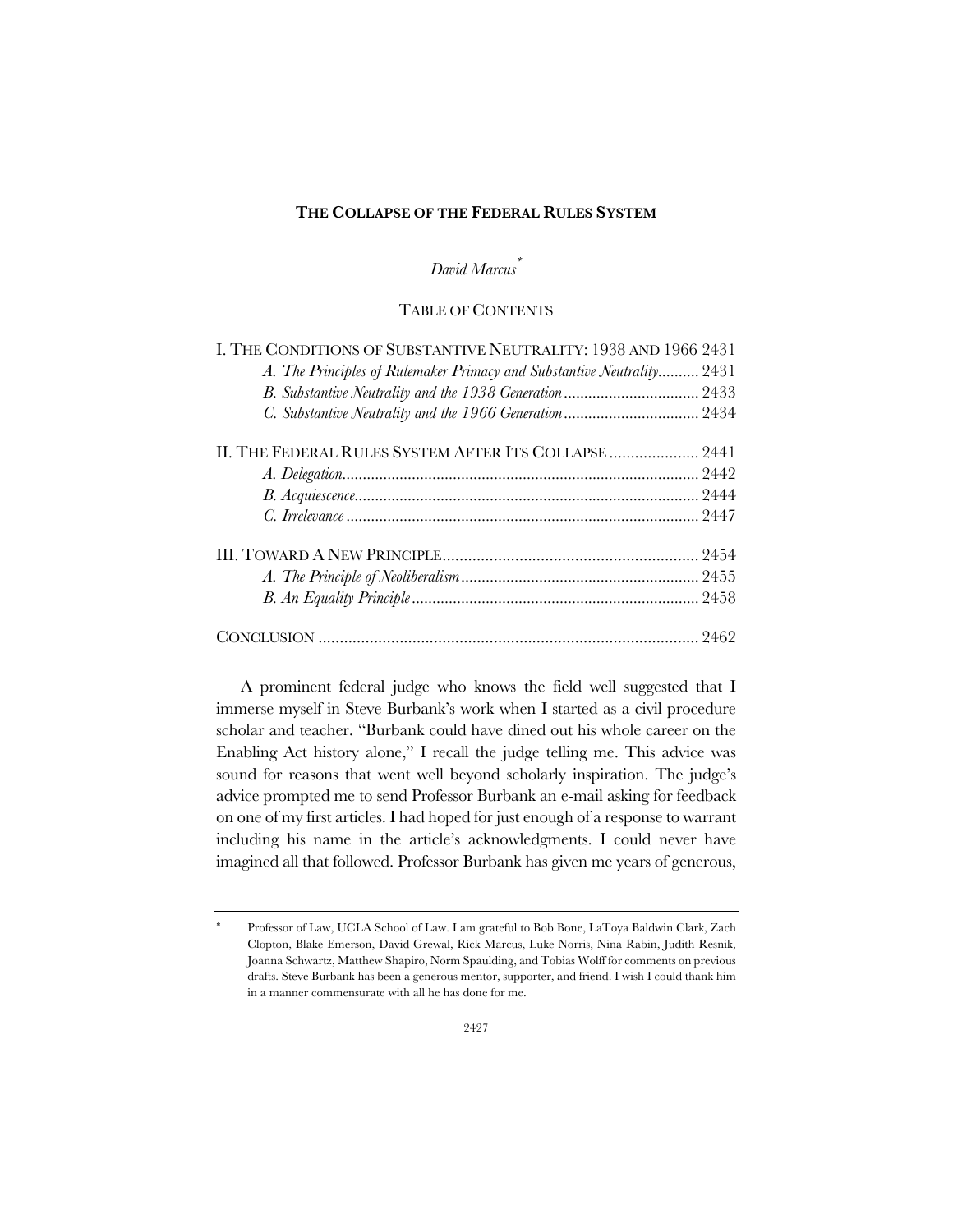undeserved mentorship. By his example, he has shown me time and again how a revered colleague draws on a rich reservoir of professional capital to build a national community of scholars. His guidance and friendship have enriched my career beyond measure. I am deeply honored to contribute to this Festschrift.

Professor Burbank's scholarship grapples with nearly every aspect of what I call the "Federal Rules System." This is the dominant procedural system for American civil justice, one taught in virtually every American law school's first-year civil procedure course.1 Although the Federal Rules of Civil Procedure and their use in the federal courts lie at the system's center, it includes much more. Importantly, the Federal Rules System, by my definition of the term, embraces the procedural regimes of many American jurisdictions.2 They share many of the system's constituent components, particularly a trans-substantive default architecture for civil litigation.3 These components also include the assignment of a procedural regime's maintenance, at least in part, to court-supervised experts working outside the political process and under judicial supervision.4 They also involve a set of cultural expectations about litigation, particularly its adversarial and partydriven nature.5

Professor Burbank wrote the canonical history of the Federal Rules System's origins.6 He has subjected nearly every aspect to influential

<sup>1</sup> David L. Noll, *A Reader's Guide to Pre-Modern Procedure*, 65 J. LEGAL EDUC. 414, 414–15 (2015); Jack B. Weinstein, *After Fifty Years of the Federal Rules of Civil Procedure: Are the Barriers to Justice Being Raised?*, 137 U. PA. L. REV. 1901, 1902 (1989).

<sup>2</sup> *E.g.*, Stephen N. Subrin, *How Equity Conquered Common Law: The Federal Rules of Civil Procedure in Historical Perspective*, 135 U. PA. L. REV. 909, 910 (1987) ("Approximately half of the states adopted almost identical rules, and procedural rules in the remainder of the states bear their influence."); Geoffrey C. Hazard, Jr., *Discovery Vices and Trans-Substantive Virtues in the Federal Rules of Civil Procedure*, 137 U. PA. L. REV. 2237, 2237 (1989) ("[The Federal Rules] have been adopted in a majority of the states and have been a principal source of borrowing in states with strong traditions of autonomy in matters of procedural law, notably California, Illinois, and New York."); *see also* Robert G. Bone, *The Process of Making Process: Court Rulemaking, Democratic Legitimacy, and Procedural Efficacy*, 87 GEO. L.J. 887, 897 (1999) [hereinafter Bone, *Process*] ("Enthusiasm for court rulemaking and the Federal Rules spread rapidly after World War II. Many states followed the federal lead in giving the rulemaking function to the courts.").

<sup>3</sup> Alexandra D. Lahav, *Procedural Design*, 71 VAND. L. REV. 821, 872–73 (2018).

<sup>4</sup> *E.g.*, ARIZ. REV. STAT. ANN. § 12-109 (delegating rulemaking power to the Arizona Supreme Court and providing that these rules "shall not abridge, enlarge or modify substantive rights of [any] litigant").

<sup>5</sup> *E.g.*, David L. Shapiro, *Federal Rule 16: A Look at the Theory and Practice of Rulemaking*, 137 U. PA. L. REV. 1969, 1969 (1989) ("The Federal Rules . . . have become part of the consciousness of lawyers, judges, and scholars who worry about and live with issues of judicial procedure.").

<sup>6</sup> Stephen B. Burbank, *The Rules Enabling Act of 1934*, 130 U. PA. L. REV. 1015 (1982).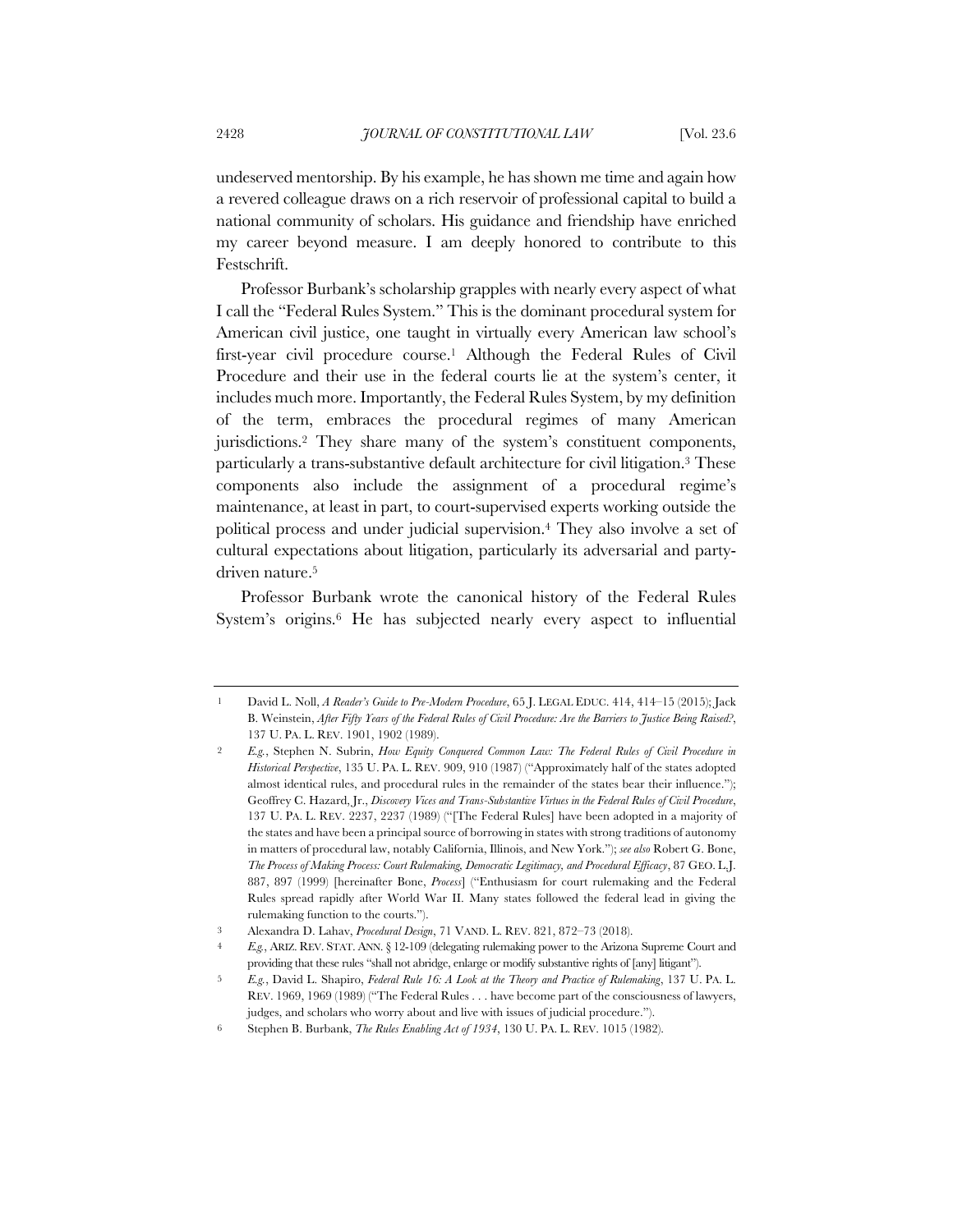theoretical, doctrinal, and empirical scrutiny.7 He has played central roles in the system's evolution.8 Immersion in Professor Burbank's work that this Festschrift occasioned thus invites immodestly broad claims. I marshal a lot of Professor Burbank's scholarship to support mine. With apologies,9 here it is: the Federal Rules System has collapsed.

The erosion of the system's two core pillars has triggered this collapse.10 The first, the *principle of rulemaker primacy*, steered primary responsibility for procedural change and reform to an apolitical rulemaking process. The second core pillar, the *principle of substantive neutrality*, legitimated the principle of rulemaker primacy. If meaningful procedural change can proceed without ideologically-fraught regulatory or distributive consequences, then it can take place outside politics. Over the past fifty years, the domain of what could plausibly pass muster as substantively neutral has shrunk considerably. As a result, rulemaker primacy has become increasingly impossible to sustain. Power over meaningful procedural change has passed to other institutions, hollowing out the Federal Rules System.

To anyone conversant in bitter procedural battles of the past twenty years, the question is not so much whether the Federal Rules System has indeed suffered. Rather, how did a procedural system dependent on a claim of substantive neutrality ever operate in the first place?11 This question's answer helps identify the cause of decline. I provide one in Part I. The key moment is 1966. Rule 23 came into effect that year, generating the modern class action. The class action's vast regulatory and distributional consequences make this landmark reform, exemplifying the principle of rulemaker primacy, unthinkable today. What made it possible was the "postwar liberal consensus," a period during which American elites believed in and advocated for universal agreement on political, economic, and social

<sup>7</sup> The list of works that fits this description is too long to summarize.

<sup>8</sup> Professor Burbank helped draft the 1988 amendments to the Rules Enabling Act and 28 U.S.C. § 1367. He played a special master role in the *Amchem* litigation. He contributed essential research that supported amendments to Rule 11. This is just a partial list.

<sup>9</sup> Stephen B. Burbank, *Thinking, Big and Small*, 46 U. MICH. J.L. REFORM 527, 530 (2013) ("I think that an apology is more often appropriate for attempts to think big, at least in the field of procedure.").

<sup>10</sup> I draw these principles from the "foundational assumptions" Professor Burbank identifies here: Stephen B. Burbank, *Pleading and the Dilemmas of "General Rules"*, 2009 WIS. L. REV. 535, 536.

<sup>11</sup> Sarah Staszak, *Procedural Change in the First Ten Years of the Roberts Court*, 38 CARDOZO L. REV. 691, 699 (2016) ("In many ways, it seems striking that anyone would have argued that the civil rules were at any time 'apolitical'; but that characterization is precisely what made them such powerful tools for social reform, and what kept rulemaking authority insulated for so long.").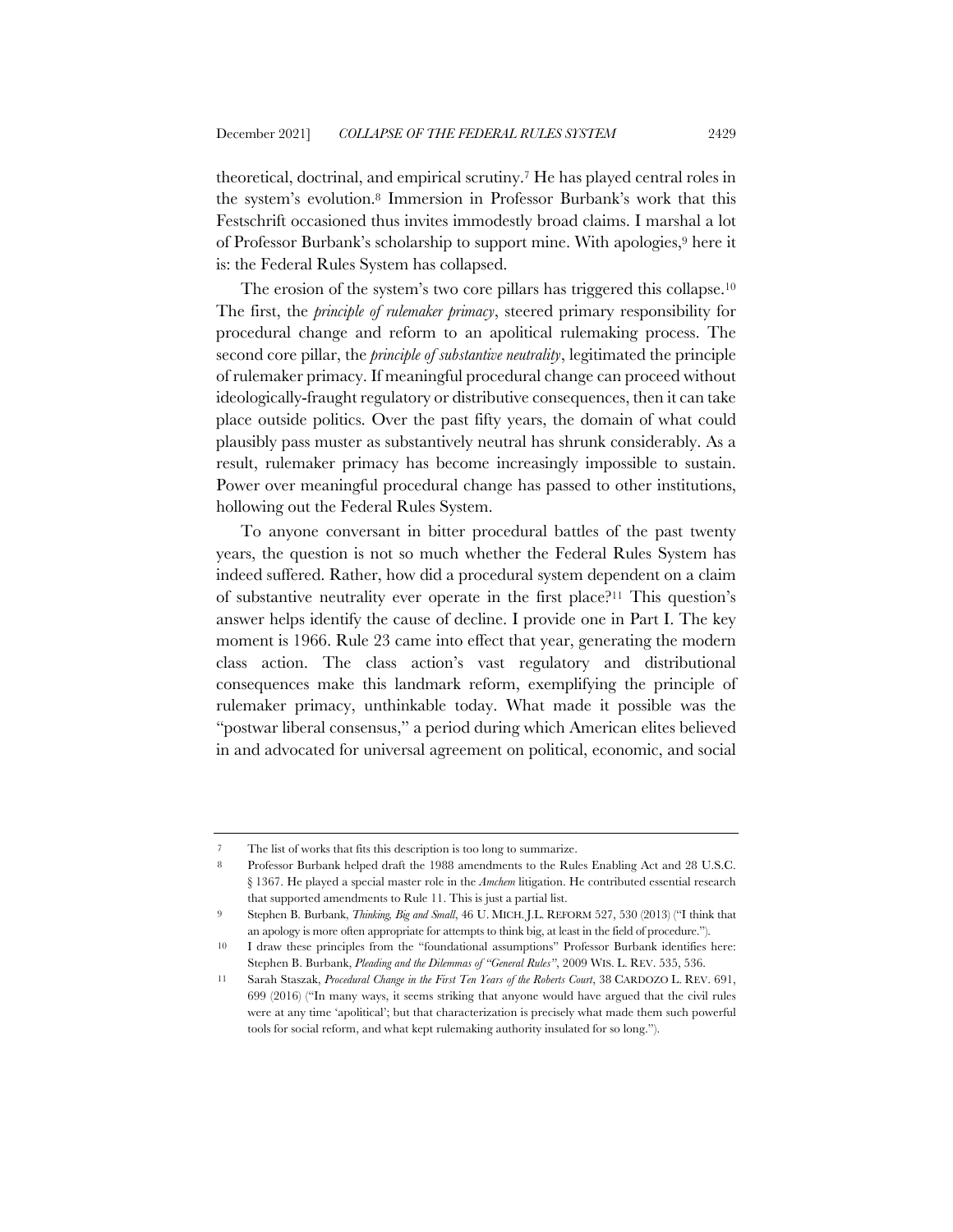fundamentals.12 Meaningful procedural change could come from the rulemaking process without violating the principle of substantive neutrality, because everyone—or everyone who "mattered"—agreed on the substance.

Since 1966, conditions of consensus have yielded to conditions of polarization and inequality. The domain of substantive neutrality has shrunk dramatically, eroding the basis for rulemaker primacy and leaving rulemakers able to generate mostly technocratic adjustments to settled practice.13 I describe the consequences for the Federal Rules System in Part II. Its hallmarks now include delegation and acquiescence, as rulemakers yield their power, and irrelevance, as the needs of American civil justice exceed the system's capacity to address them.

The Federal Rules System left Camelot long ago, as others have argued for decades.14 But my diagnosis of collapse differs from previous diagnoses of decline. The latter hold the promise of reversal—if the system can just produce better rules,15 for instance, or if some new source of legitimacy can rejuvenate it.16 With the system's core principles eroded, I believe it is time to move on, to identify new principles for a new system. The conditions that triggered the Federal Rules System's collapse make the choice unavoidably political. The conservative legal movement has already fashioned what I term the *principle of neoliberalism* to guide its preferred path for procedural evolution.17 I end by introducing how progressives might craft an alternative,

<sup>12</sup> Michael Heale, *Historians and the Postwar Liberal Consensus*, *in* THE LIBERAL CONSENSUS RECONSIDERED: AMERICAN POLITICS AND SOCIETY IN THE POSTWAR ERA 29, 29, 32 (Robert Mason & Iwan Morgan eds., 2017).

<sup>13</sup> Bone, *Process*, *supra* note 2, at 916.

<sup>14</sup> *E.g.*, Stephen N. Subrin & Thomas O. Main, *The Fourth Era of American Civil Procedure*, 162 U. PA. L. REV. 1839, 1841 (2014) (arguing that "we are now in a distinct, fourth era" during which the "core values" of the Federal Rules "have been eviscerated"); Bone, *Process*, *supra* note 2, at 889 ("The level of discontent [with the Federal Rules] is unprecedented in the sixty-five year history of federal rulemaking in the field of civil procedure."); Judith Resnik, *The Domain of Courts*, 137 U. PA. L. REV. 2219, 2220 (1989) [hereinafter Resnik, *Domain*] ("[T]he issue that dominates most discussions of procedure today is whether the Rules enable speedy dispositions and help to control judicial workload."); Judith Resnik, *Failing Faith: Adjudicatory Procedure in Decline*, 53 U. CHI. L. REV. 494, 494–95 (1986) [hereinafter Resnik, *Failing Faith*] ("Many in the legal profession now criticize aspects of the Rules and demand revision.").

<sup>15</sup> *E.g.*, Brooke Coleman, *Janus-Faced Rulemaking*, 41 CARDOZO L. REV. 921, 942 (2020) ("While there are valid critiques of the rulemaking process, it is still an excellent vehicle for rule reform."); Robert G. Bone, *Making Effective Rules: The Need for Procedure Theory*, 61 OKLA. L. REV. 319, 320 (2008) [hereinafter Bone, *Effective*] (arguing that the current "Advisory Committee is in a good position to take on this challenging task" of reforming the Federal Rules).

<sup>16</sup> Bone, *Process*, *supra* note 2, at 940–43.

<sup>17</sup> Luke Norris has also suggested that recent directions in procedural evolution follow a neoliberal path. Luke Norris, *Neoliberal Civil Procedure*, 12 U.C. IRVINE L. REV. (forthcoming 2022) (draft at 2), https://papers.ssrn.com/sol3/papers.cfm?abstract\_id=3793658 [https://perma.cc/BZG9-YM2Z].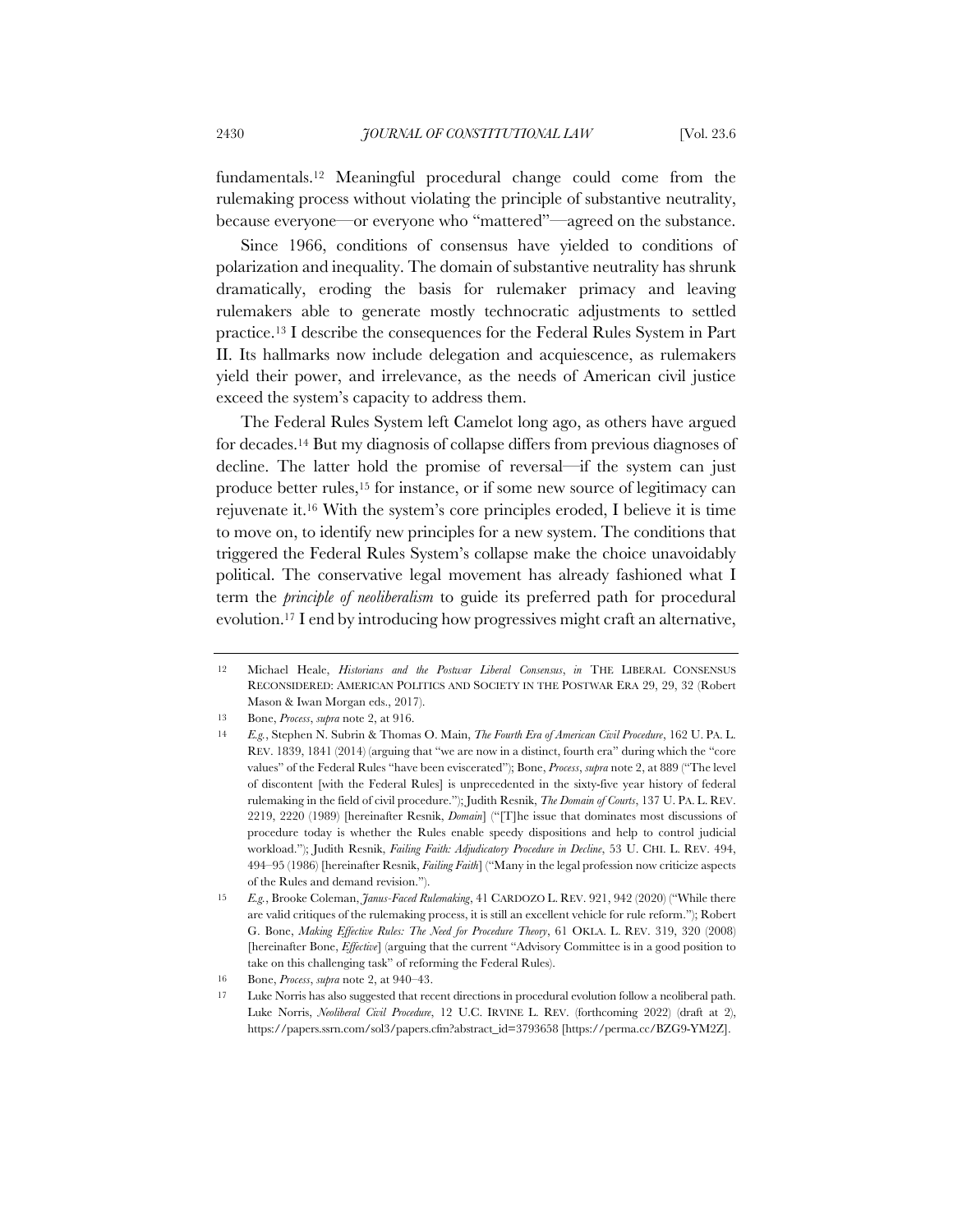a principle rooted in a conception of equality meaningfully responsive to some of the inequities that have ended the Federal Rules System.

To be clear, the causal story I tell here does not assign blame to any particular institution. Rulemakers and courts deserve scrutiny for the choices they make, to be sure. If I am right, however, deeper currents in American political, social, and economic life have largely determined possibilities for the evolution of procedural doctrine. The appreciation that procedure necessarily mirrors the conditions of American political culture makes the recognition of a new principle all the more urgent.

#### I. THE CONDITIONS OF SUBSTANTIVE NEUTRALITY: 1938 AND 1966

## *A. The Principles of Rulemaker Primacy and Substantive Neutrality*

Originating in 1938, the Federal Rules System centers around the Federal Rules of Civil Procedure and the apolitical rulemaking process the Rules Enabling Act of 1934 created.18 The Federal Civil Rules Advisory Committee, a group of experts appointed by the Chief Justice and ultimately supervised by the Supreme Court, dominates this process. But the system includes more than a set of rules and a core institution or their state equivalents. It also encompasses a litigation culture, one embodied in the procedural systems of almost every state. The basic architecture for a civil lawsuit the Federal Rules establish provides the default norm for what adjudication looks like—an architecture premised on adversarial, party-driven litigation activity.19 Participants in the system conceive of procedural problems and possible solutions in terms of rules and possible reforms.

The twin pillars on which this system rested reflect two of the "foundational assumptions" Professor Burbank has identified for "modern American procedure."20 The first, echoed by the principle of rulemaker primacy, assumes that "once made through 'The Enabling Act Process,' [the

<sup>18</sup> I appreciate that the terms "apolitical" and "substantive neutrality" are contestable as descriptions of the Federal Rules System as crafted, intended, and in operation at any point in time. *E.g.*, Resnik, *Domain*, *supra* note 14, at 2225–26 ("[N]either the theory of neutrality nor the theory of anonymity [of the Federal Rules] turns out to be as true in practice as in theory."). But I also believe the bipartisan support for federal rulemaking during the years preceding the enactment of the Rules Enabling Act, the remarkable dearth of controversy the Rule 23 amendments prompted in 1966, and the Advisory Committee's commitment to consensus in recent decades all evidence a longstanding commitment to and reality of a kind of neutrality that distinguishes rulemaking from other policymaking domains.

<sup>19</sup> Resnik, *Failing Faith*, *supra* note 14, at 516–17.

<sup>20</sup> Burbank, *supra* note 10, at 536.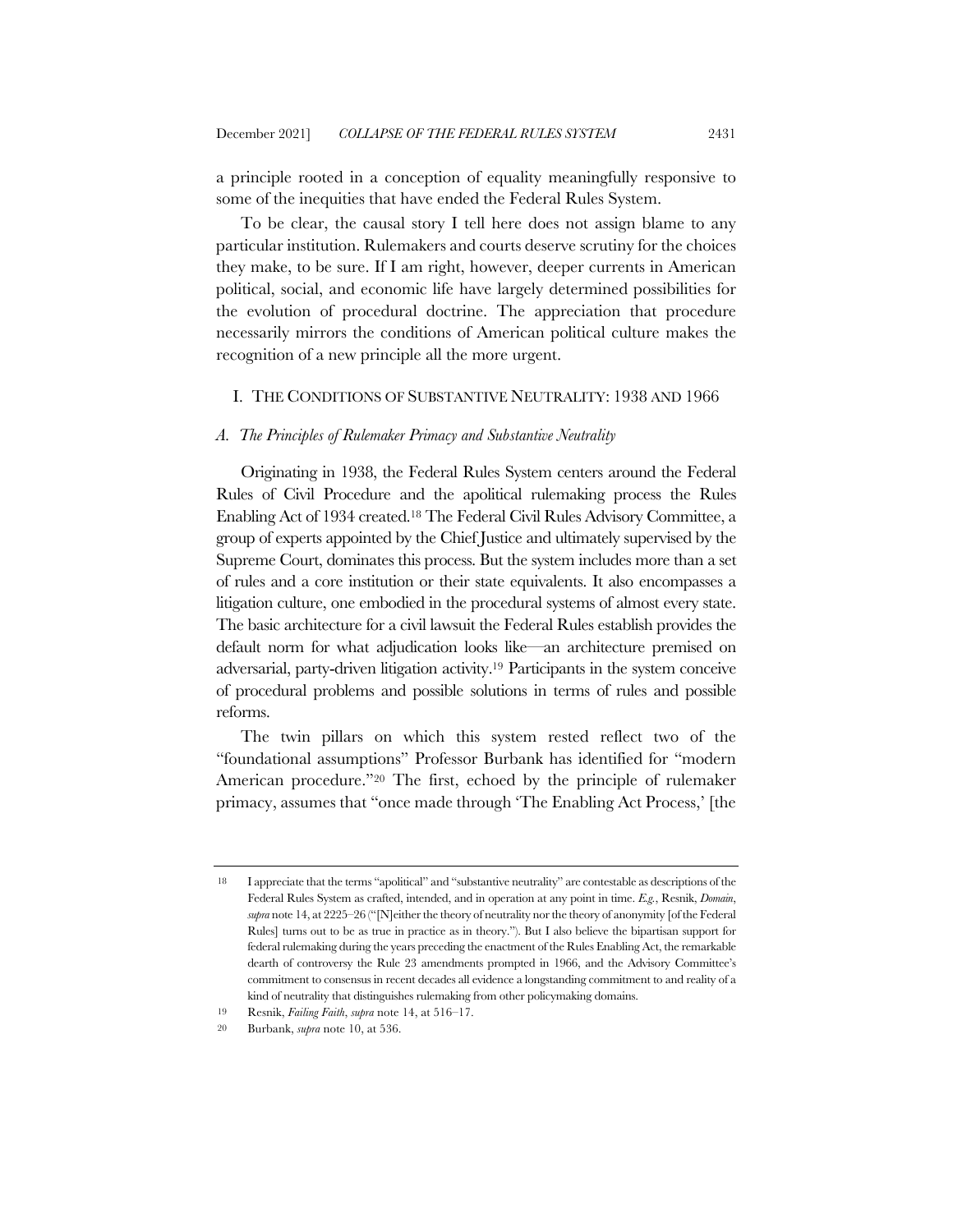Federal Rules] can only be changed through that process (or by legislation)."21

The principle of substantive neutrality follows from the second, that "the 'general rules' required by the 1934 Rules Enabling Act should not only be uniformly applicable in all federal district courts, but uniformly applicable in all types of cases . . . ."22 The Federal Rules' trans-substantivity honors this assumption. This design feature prevents rules from serving or disserving particular ends of substantive justice. Trans-substantive rules therefore claim value-neutrality, a quality that honors limits on the scope of power delegated to the rulemaking process.23 As Professor Burbank's canonical history of the Enabling Act reveals, Congress intended to retain control over procedural lawmaking "where the choice among legal prescriptions would have a predictable and identifiable effect on . . . rights" "recognized by federal or state substantive law . . . and interests recognized by the Constitution."24 Otherwise, rulemaker primacy prevailed.

The principle of substantive neutrality both defined the domain within which the principle of rulemaker primacy could operate, and it gave the institutional preference the latter principle conveys essential normative support.25 An expertdriven process outside of politics could exercise power over procedural change legitimately if this change did not entail choices of substantive value.26 By

<sup>21</sup> *Id*; *see also* David Marcus, *The Federal Rules of Civil Procedure and Legal Realism as a Jurisprudence of Law Reform*, 44 GA. L. REV. 433, 504 (2010) [hereinafter Marcus, *Legal Realism*] (describing Charles Clark's argument for a standing Advisory Committee with the authority to "make changes in the rules . . . and thus function as a built-in pragmatic mechanism to ensure good rules").

<sup>22</sup> Burbank, *supra* note 10, at 536; *see also* Bone, *Effective*, *supra* note 15, at 324 ("[P]rocedural rules could and should be general in nature and 'trans-substantive,' meaning that a single set of rules should apply to all civil cases despite varying substantive stakes."); Paul D. Carrington, *Making Rules to Dispose of Manifestly Unfounded Assertions: An Exorcism of the Bogy of Non-Trans-Substantive Rules of Civil Procedure*, 137 U.PA.L.REV. 2067, 2079 (1989) ("Federal Rules of Civil Procedure are seldom written . . . in terms designed to operate differently according to the substantive nature of a claim or defense."); Stephen B. Burbank, *Of Rules and Discretion: The Supreme Court, Federal Rules and Common Law*, 63 NOTRE DAME L. REV. 693, 713 n.140 (1988) ("The question whether uniformity [of the Federal Rules] necessarily entails transsubstantive uniformity was not addressed, probably because it was assumed.").

<sup>23</sup> David Marcus, *The Past, Present, and Future of Trans-Substantivity in Federal Civil Procedure*, 59 DEPAUL L. REV. 371, 374 (2010).

<sup>24</sup> Burbank, *supra* note 6, at 1113–14; *see also* Stephen B. Burbank, *Sanctions in the Proposed Amendments to the Federal Rules of Civil Procedure: Some Questions About Power*, 11 HOFSTRA L. REV. 997, 1007 (1983) ("Congress' concerns seem to have been rulemaking in areas where choices would have a predictable and identifiable impact or rights claimed under the substantive law or on interests claimed under the Constitution . . . .").

<sup>25</sup> Marcus, *supra* note 23, at 398; Bone, *Process*, *supra* note 2, at 896.

<sup>26</sup> Bone, *Process*, *supra* note 2, at 894–96; *cf.* Burbank, *supra* note 10, at 543 (suggesting that every "advisory committee" has honored the "foundational assumption" of trans-substantivity because "departures from it raise questions of institutional power and legitimacy").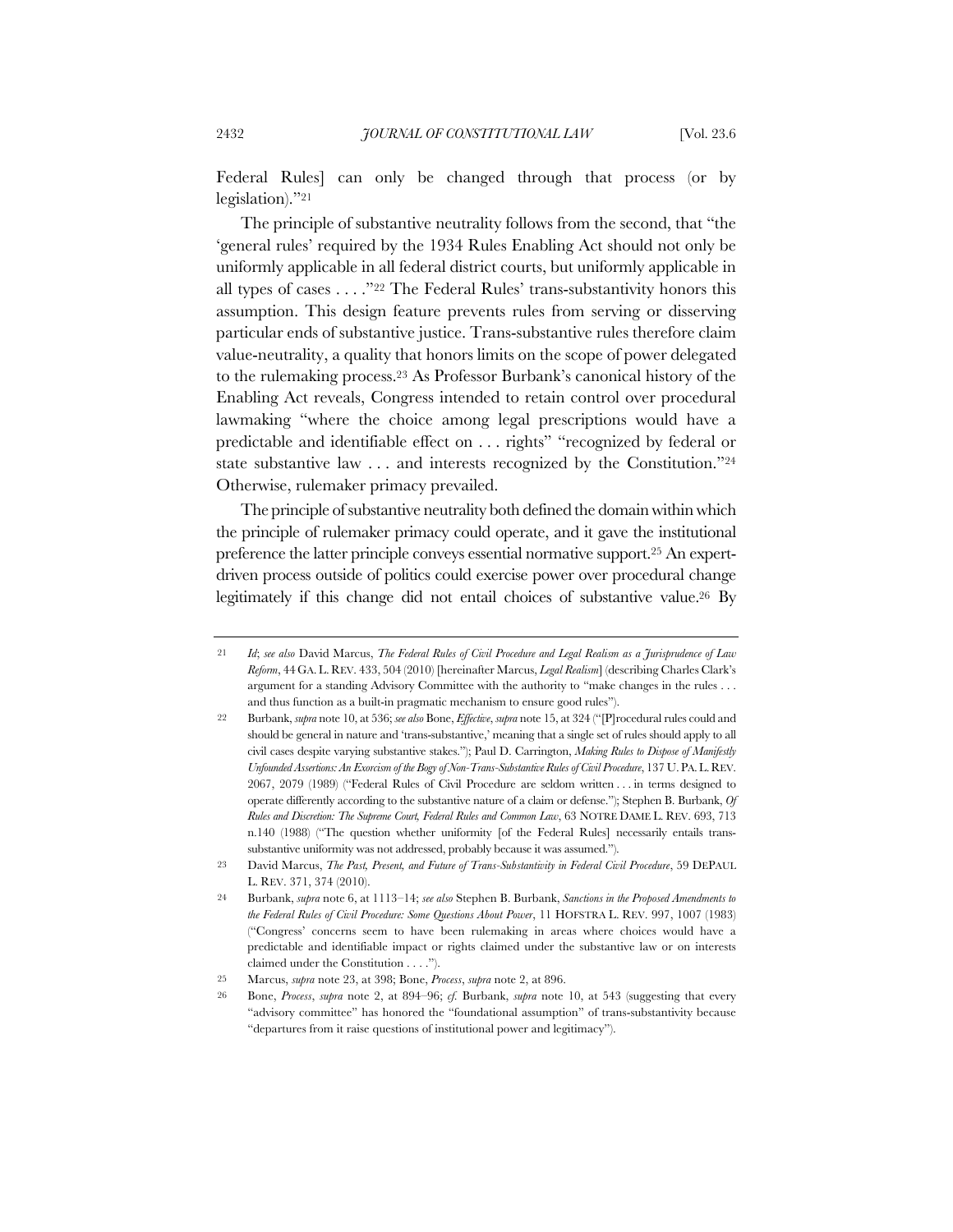contrast, the principle of substantive neutrality routed responsibility for procedural change to other institutions if the change's regulatory or distributional consequences prompted ideologically salient controversy.

## *B. Substantive Neutrality and the 1938 Generation*

Most of us would probably accept as substantively neutral something like a rule that requires parties to meet-and-confer on a format for the exchange of electronically stored information in discovery. But more significant procedural reform invariably prompts deep controversy little different from fighting over substantive legal change.27 This could not always have been so, however, because the Federal Rules System once generated not just meaningful but seismic procedural reform. What did "[t]he myth of procedure as the neutral facilitator of the substantive law" mean in 1938, when one generation of rulemakers created the Federal Rules System?<sup>28</sup> What about in 1966, when their successors unleashed the modern class action?

Neither my research into the 1938 generation nor the landmark studies by Professor Burbank and others offer conclusive answers.29 The 1938 rules may have seemed nonpartisan because reformers of all ideological stripes had championed the decades' long campaign for the Enabling Act.30 Perhaps rulemakers as good New Dealers and Progressives believed that technocratic expertise made their choices legitimate, whatever substantive effects their new rules had.31 The 1938 generation may have genuinely believed in a meaningful substance/procedure dichotomy, albeit one divided by a shadowy boundary.<sup>32</sup> Given the boundary's uncertain location, perhaps rulemakers felt confident to

<sup>27</sup> Dana S. Reda, *What Does It Mean to Say That Procedure Is Political?*, 85 FORDHAM L. REV. 2203, 2205– 07 (2017).

<sup>28</sup> Stephen B. Burbank, *Implementing Procedural Change: Who, How, Why, and When?*, 49 ALA. L. REV. 221, 228 (1997); *cf.* Hazard, *supra* note 2, at 2246 ("[The] relationship between civil justice and social justice was not anticipated in 1938.").

<sup>29</sup> My research is available at Marcus, *Legal Realism*, *supra* note 21. Landmark studies include Burbank, *supra* note 6; Bone, *Process*, *supra* note 2; and Subrin, *supra* note 2.

<sup>30</sup> *E.g.*, Laurens Walker, *The Other Federal Rules of Civil Procedure*, 25 REV. LITIG. 79, 108–10 (2006) (describing the overlapping and conflicting support both progressives and conservatives voiced for the Federal Rules).

<sup>31</sup> Jordan M. Singer, *The Federal Courts' Rulemaking Buffer*, 60 WM. & MARY L. REV. 2239, 2276–80 (2019); Bone, *Process*, *supra* note 2, at 895–96.

<sup>32</sup> Marcus, *supra* note 23, at 399–400; Bone, *Process*, *supra* note 2, at 895–96.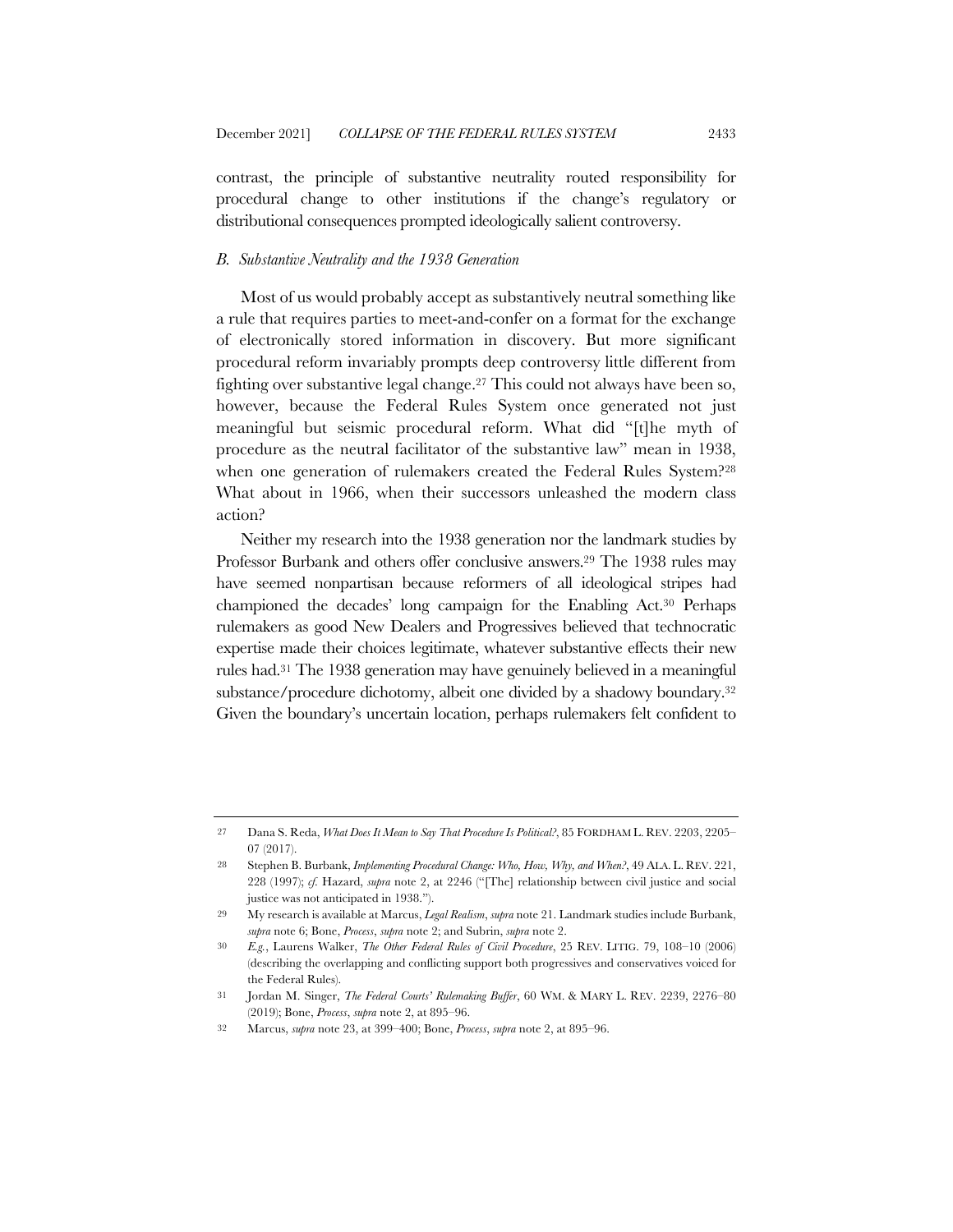proceed so long as their work could plausibly claim substantive neutrality's mantle.33

None of these explanations entirely satisfies. Surely others agreed with Thurman Arnold's insistence in 1932 that "[s]ubstantive law is canonized procedure," and "[p]rocedure" simply "unfrocked substantive law."34 His realist allies spilled oceans of ink challenging law's autonomy from politics. The notion that they would have deemed "adjectival law" immune from their most basic charge seems farfetched.35 This is especially so given that the 1938 generation labored after a decades-long progressive campaign against the procedural advantages that systematically favored turn-of-the-century corporate litigants.36

Perhaps there is simply no good answer to the question of what substantive neutrality meant in 1938. To quote Richard Marcus, 1938 was the Federal Rules System's "Big Bang."37 An attempt to reconcile its generation's work with the principle of substantive neutrality tries to square the circle. This generation had a system to create. Principles could come later.

### *C. Substantive Neutrality and the 1966 Generation*

The 1966 generation worked well after the Big Bang. Its revisions to Rule 23 had vast regulatory and distributive consequences. How did Benjamin Kaplan (the Advisory Committee's reporter), Albert Sacks (its associate reporter), and Charles Alan Wright (a key member) stretch the license given them by the principle of substantive neutrality far enough to create the modern class action?

<sup>33</sup> *Cf.* Stephen B. Burbank, *The Complexity of Modern American Civil Litigation: Curse or Cure?*, JUDICATURE Jan.–Feb. 2008, at 163, 166 ("The insight of the Legal Realists that there is no bright line between 'procedure' and 'substance' was for decades the main redoubt of those responsible for procedural lawmaking when challenged for overreaching."). The Supreme Court effectively endorsed this permissive take on substantive neutrality in 1941 when it interpreted the Enabling Act's delegation of power to allow any rules that "really regulate[] procedure." Sibbach v. Wilson & Co., 312 U.S. 1, 14 (1941); *see also* Burbank, *supra* note 6, at 1108 (critiquing *Sibbach*).

<sup>34</sup> Thurman Arnold, *The Rôle of Substantive Law and Procedure in the Legal Process*, 45 HARV. L. REV. 617, 645 (1932).

<sup>35</sup> *Cf.* Luke P. Norris, *Labor and the Origins of Civil Procedure*, 92 N.Y.U. L. REV. 462, 513–14 (2017) (describing the political motivations of New Deal-era supporters of procedural reform).

<sup>36</sup> EDWARD A. PURCELL, JR., LITIGATION AND INEQUALITY: FEDERAL DIVERSITY JURISDICTION IN INDUSTRIAL AMERICA, 1870–1958, 4 (1992); Edward A. Purcell, Jr., *Reconsidering the Frankfurterian Paradigm:*  Reflections on Histories of Lower Federal Courts, 24 LAW & SOC. INQUIRY 679, 682 (1999).

<sup>37</sup> Richard Marcus, *Not Dead Yet*, 61 OKLA. L. REV. 299, 300–301 (2008).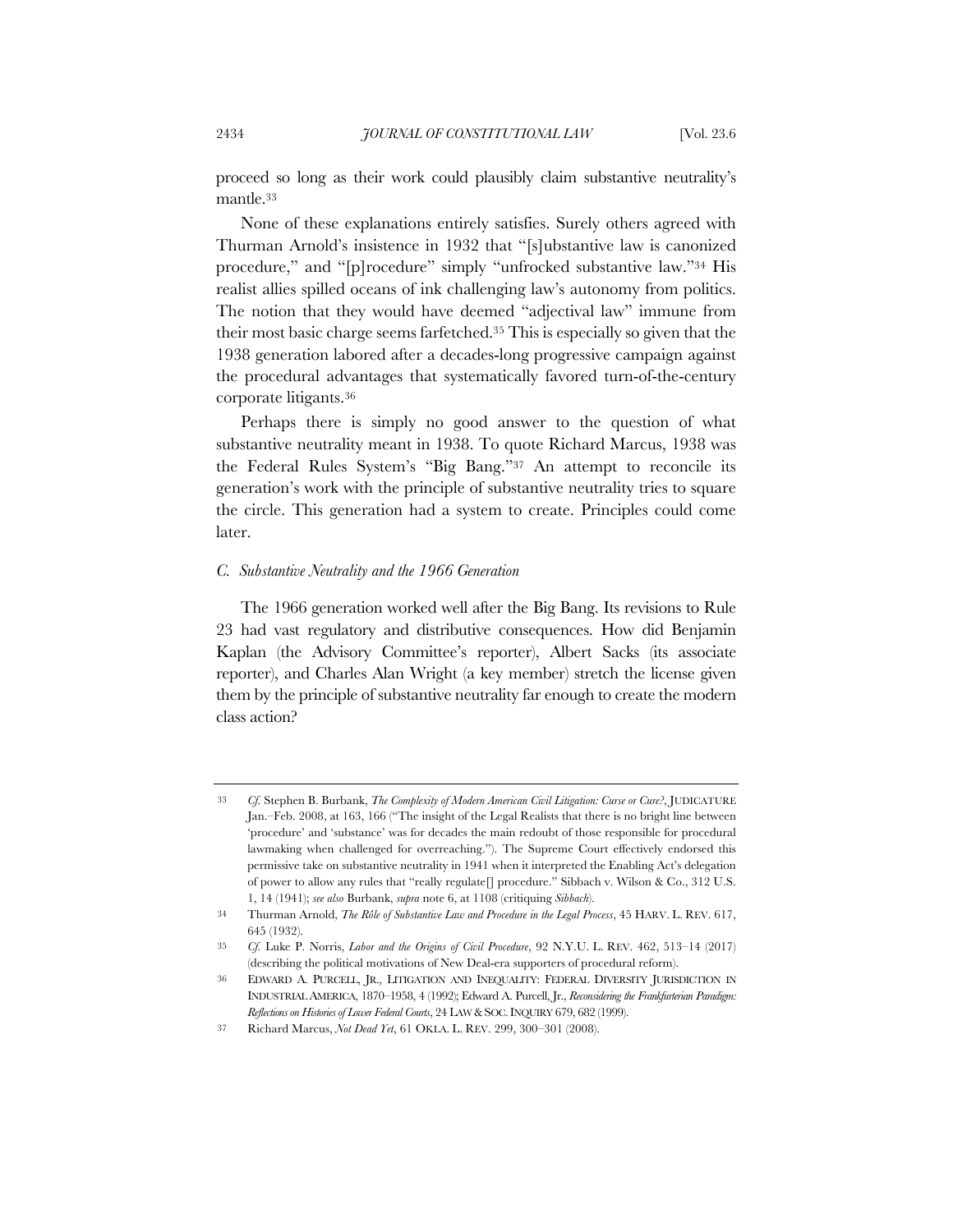To a significant extent, the 1966 generation worked behind a veil of ignorance. The chief substantive legal developments that would turn the class action into an engine of regulation and redistribution had not fully flowered before the Advisory Committee finished most of its work.38

But Kaplan, Sacks, and Wright did not stumble around entirely in the dark. Among other motivations, they wanted to codify procedural advances that some federal judges had made to aid plaintiffs in desegregation class actions.<sup>39</sup> The 1966 generation crafted a trans-substantive rule. But a clear ideological impetus animated at least part of their efforts. I know of no answer buried in archival records to the question of how to reconcile the work they did to champion desegregation litigation with the principle of substantive neutrality. The question may never have occurred to the 1966 generation as a problem to solve.

Situating the 1966 generation's work in jurisprudential and political context, however, permits at least some speculation as to how its members might have responded. Kaplan and Sacks, had strong—in Sacks' case, foundational—connections with legal process theory.40 Its adherents attempted to reconcile the realist insistence that legal decisionmaking necessarily entailed policymaking with a claim to law's autonomy from politics.41 This synthesis included two core claims.42 First, when a dispute arises, a lawyer's central concern is which institution should settle it, "with authority allocated according to each institution's relative 'competence' to

<sup>38</sup> *See* David Marcus, *The History of the Modern Class Action, Part I: Sturm und Drang, 1953-1980*, 90 WASH. U. L. REV. 587, 606–07 (2013) (describing changes to regulatory regimes commonly enforced in class actions "that happened with eerie coincidence just as the ink dried" on the revised Rule 23).

<sup>39</sup> David Marcus, *Flawed but Noble: Desegregation Litigation and its Implications for the Modern Class Action*, 63 FLA. L. REV. 657, 702–08 (2011).

<sup>40</sup> Sacks's legal process bona fides need no proof. For Kaplan and legal process, see, e.g., Benjamin Kaplan, *Civil Procedure – Reflections on the Comparison of Systems*, 9 BUFF. L. REV. 409, 430 (1960); *see also* William N. Eskridge, Jr., *Metaprocedure*, 98 YALE L.J. 945, 964 (1989) (reviewing ROBERT M. COVER, OWEN M. FISS & JUDITH RESNIK, PROCEDURE (1988)) ("The legal process synthesis . . . characterizes the 1953 edition of Field and Kaplan . . . .").

<sup>41</sup> Gary Peller, Neutral Principles *in the 1950's*, 21 U. MICH. J.L. REFORM 561, 567 (1988); *id.* at 569; William N. Eskridge, Jr. & Philip P. Frickey, *Legislation Scholarship and Pedagogy in the Post-Legal Process Era*, 48 U. PITT. L. REV. 691, 695 (1987); Barry Friedman, *Neutral Principles: A Retrospective*, 50 VAND. L. REV. 503, 517 (1997).

<sup>42</sup> On these claims and their relationship, see, e.g., William M. Wiecek, *American Jurisprudence After the War: "Reason Called Law"*, 37 TULSA L. REV. 857, 869 (2002). For a richer account of the substantive value embedded in process theory than what I offer here, see Robert G. Bone, *Lon Fuller's Theory of Adjudication and the False Dichotomy Between Dispute Resolution and Public Law Models of Litigation*, 75 B.U. L. REV. 1273, 1292–94 (1995).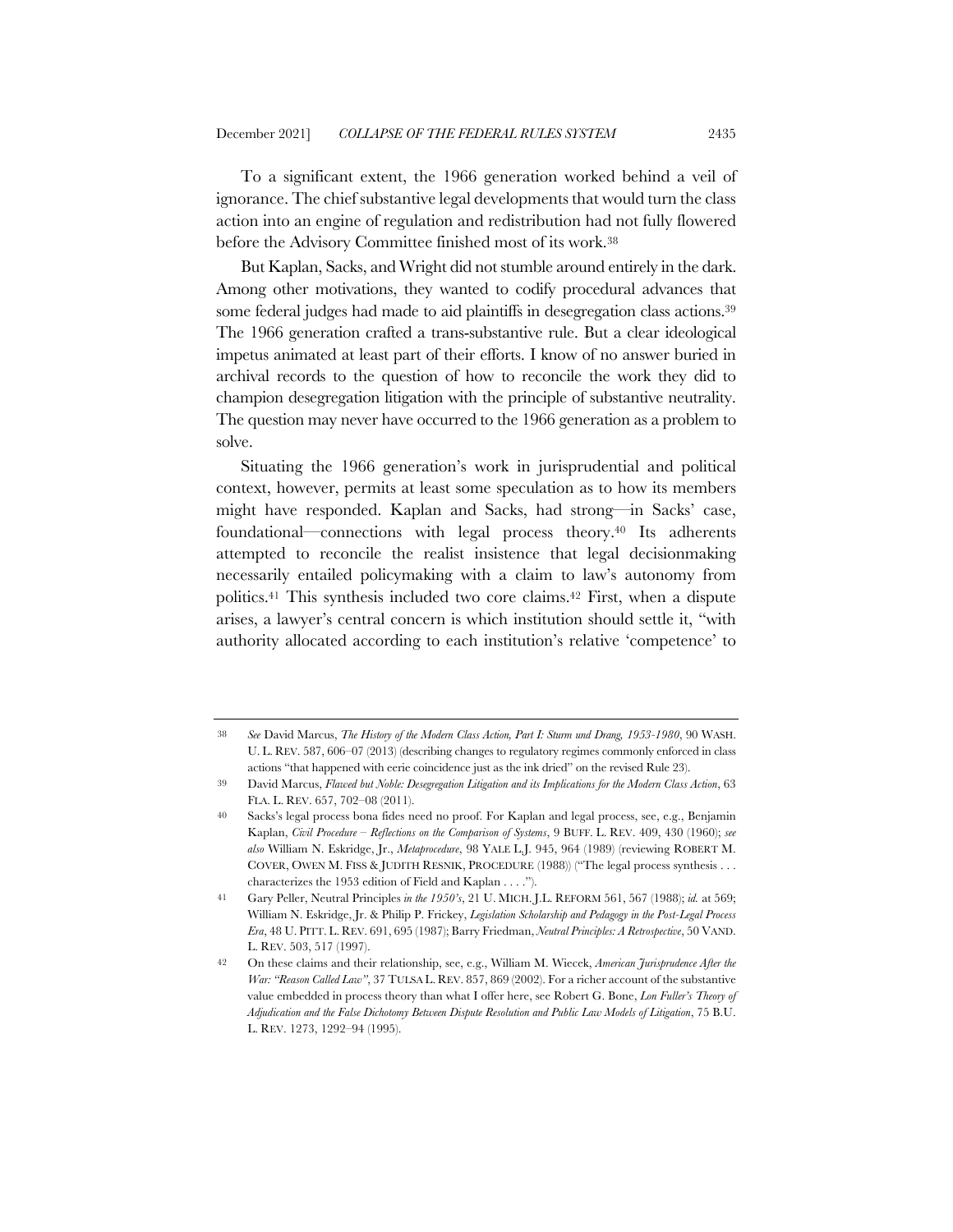handle the matter."43 The second was the "principle of institutional settlement": "decisions which are the duly arrived at result of duly established procedures for making decisions of this kind ought to be accepted as binding on the whole society . . . ."44 Together, these claims offered a measure of legitimation minimally beholden to claims of substantive value.45 When the institutionally competent entity, whether legislature, court, or agency, makes a decision pursuant to the procedures and modes of reasoning appropriate to it, the resolution is legitimate even if participants could disagree on the substance.46 Law's neutrality, in other words, flowed from procedural rigor.

To process theorists, expertise legitimated agencies' policymaking choices, provided agencies stayed within the boundaries of delegated power.47 The capacity to resolve problems with "reasoned elaboration" gave judicial decisionmaking its particular competence.48 Reasoned elaboration includes the requirement that the judge's "decision is to be arrived at by reference to impersonal criteria of decision applicable in the same fashion to any similar case."49 Process theorists accepted the realist insistence that judges made policy, and no one doubted that agencies did too. But an expertise-driven decision within the bounds of delegation, or a principled decision arrived at through reasoned elaboration, could claim normative legitimacy by a measure of value independent of whatever regulatory or distributive consequences this decision had.

As a hybrid judicial-administrative body, the Advisory Committee could draw upon both expertise and reasoned elaboration as a source of legitimacy for its work.50 The principle of substantive neutrality, then, only modestly

<sup>43</sup> William N. Eskridge, Jr., & Philip P. Frickey, Commentary, *The Making of the Legal Process*, 107 HARV.L.REV. 2031, 2043 (1994); NEIL DUXBURY,PATTERNS OF AMERICAN JURISPRUDENCE 255 (1995).

<sup>44</sup> Henry M. Hart, Jr., & Albert M. Sacks, The Legal Process: Basic Problems in the Making and Application of Law 4 (1958) (unpublished manuscript).

<sup>45</sup> *See* Robert G. Bone, *Judging as Judgment: Tying Judicial Education to Adjudication Theory*, 2015 J. DISP. RESOL. 129, 138–39 (2015) (describing process jurists' focus on institutional design and interest in "well-designed institutions" "vest[ing a] decision with legitimacy apart from the substantive values it implemented"); Peller, *supra* note 41, at 567 (describing process theory's "model of legal legitimation" as premised on a "neutral, apolitical, reasoned . . . discourse" that emphasized "process" apart from "substance").

<sup>46</sup> *See* Peller, *supra* note 41, at 570 ("Procedural and jurisdictional legitimacy could be neutrally and apolitically determined, even if substantive legitimacy could not.").

<sup>47</sup> *Id.* at 597.

<sup>48</sup> DUXBURY, *supra* note 43, at 260; Michael Wells, *Beyond the Parity Debate: The Decline of the Legal Process Tradition in the Law of Federal Courts*, 71 B.U. L. REV. 609, 619–20 (1991).

<sup>49</sup> Wiecek, *supra* note 42, at 870 (quoting Hart & Sacks materials).

<sup>50</sup> Bone, *Process*, *supra* note 2, at 897–99; *cf.* Benjamin Kaplan & Warren J. Greene, *The Legislature's Relation to Judicial Rule-Making: An Appraisal of* Winberry v. Salisbury, 65 HARV. L. REV. 234, 252 (1951) (discussing competence of courts and legislatures to reform procedure).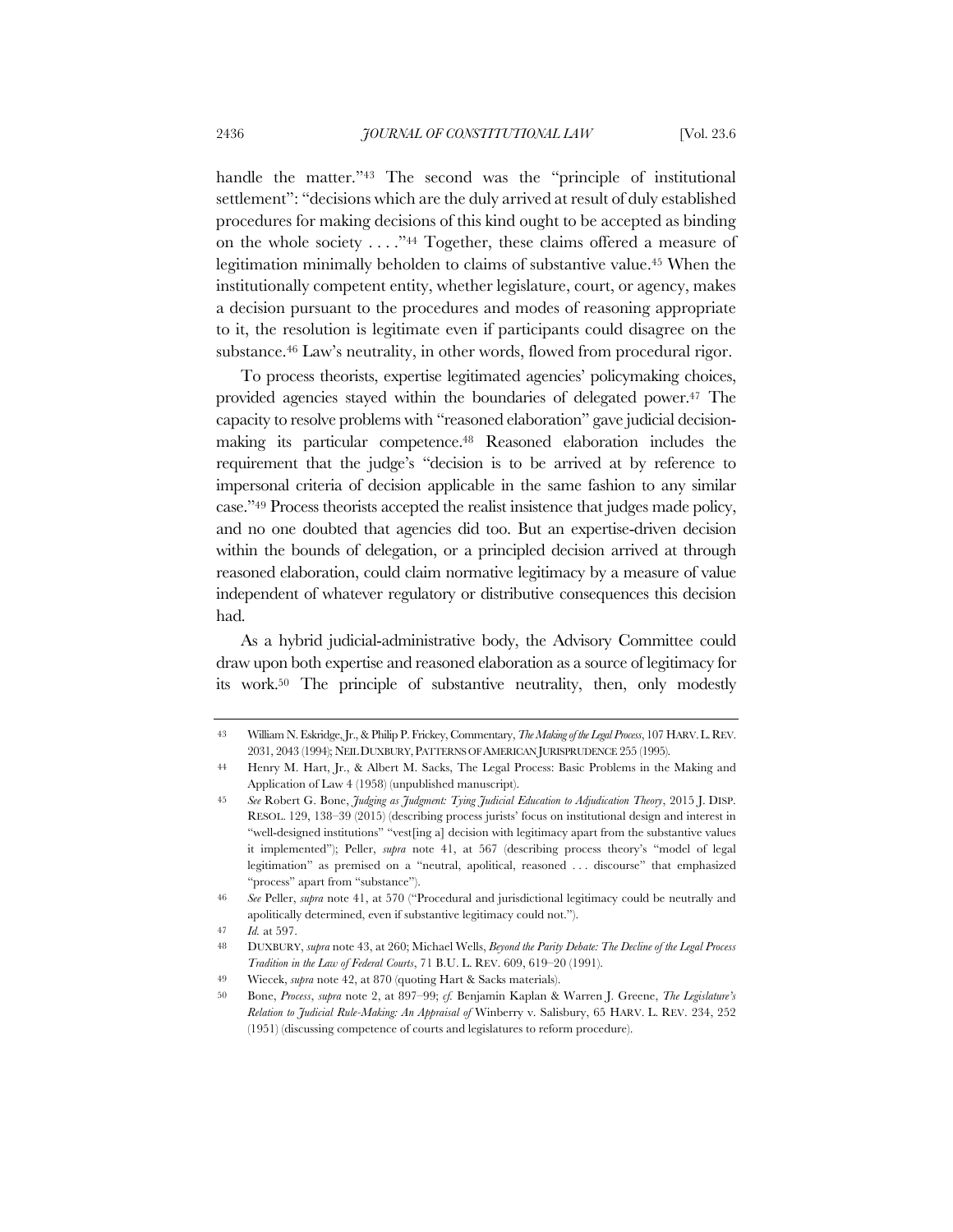constrained the 1966 generation's power. The Enabling Act, interpreted permissively in 1941,51 delegated wide berth to the Advisory Committee, and an expert assessment of procedural need could surely leave open a number of legitimate options. Transsubstantivity, the Federal Rules System's signature design feature, ensured that rules would measure up by "impersonal criteria of decision."52 The multilevel process for rule promulgation that rulemaking followed in the 1960s all but guaranteed reasoned elaboration.53 Preferences or motivations, then, did not matter to a rule's consistency with the principle of substantive neutrality.

In 1954, Sacks identified "the triumph of a principle" as the "outstanding feature" of *Brown v. Board of Education*.54 He also lauded the decision for "the care" the Court took "in the process of reaching and promulgating" it.55 *Brown*, in other words, succeeded by a legal process metric, one independent of its regulatory or distributional consequences. To someone like Sacks, Rule 23 could be *Brown*'s procedural equivalent—a "triumph" by a legal process metric of legitimacy, even if it also happened to mesh with Sacks' ideological priors.56

But there is more to the 1966 generation's story, one not as substantively bereft as the foregoing suggests.57 A substantively thick set of assumptions in postwar American political culture made a thin, procedurally-justified measure of value plausible. Legal decision-making can seem substantively neutral if everyone—or everyone who matters—agrees fundamentally on the substance.

This was just the case for the elites, including process theorists, who championed the "post-war liberal consensus."58 This "sunshine and morning

<sup>51</sup> *See supra* note 33 (discussing *Sibbach*).

<sup>52</sup> *See* Wiecek, *supra* note 42, at 870 (quoting Hart & Sacks materials).

<sup>53</sup> *A Self-Study of Federal Judicial Rulemaking*, 168 F.R.D. 679, 685–86 (1995).

<sup>54</sup> Albert M. Sacks, Foreword, *The Supreme Court, 1953 Term*, 68 HARV. L. REV. 96, 96 (1954).

<sup>55</sup> *Id.* at 97.

<sup>56</sup> On Sacks' commitment to the civil rights movement, see Eskridge & Frickey, *supra* note 43, at 2050 & n.114.

<sup>57</sup> For a rich account of other aspects of process theory's substantive commitments, see Bone, *supra* note 42, at 1311–13.

<sup>58</sup> *E.g.*, Peller, *supra* note 41, at 573 ("[M]ainstream American intellectual cultural in the post-War years was unified around a self-imagine of tolerance, pluralism, and modernist sophistication, within which the distinction between process and substance could seem to play a progressive and liberal role."); DUXBURY, *supra* note 43, at 242–43 (asserting that the time recentered liberaldemocratic values); Richard A. Posner, *The Decline of Law as an Autonomous Discipline: 1962–1987*, 100 HARV. L. REV. 761, 765 (1987) ("An additional reason for the prevailing faith in the autonomy of law was the remarkable political consensus of the late 1950s and early 1960s."); G. Edward White, *From Realism to Critical Legal Studies: A Truncated Intellectual History*, 40 SW. L. REV. 819, 829 (1986) (describing the Pre Civil Rights Era as a time of "deep consensus among Americans about values and institutional roles"); G. Edward White, *The Evolution of Reasoned Elaboration: Jurisprudential Criticism*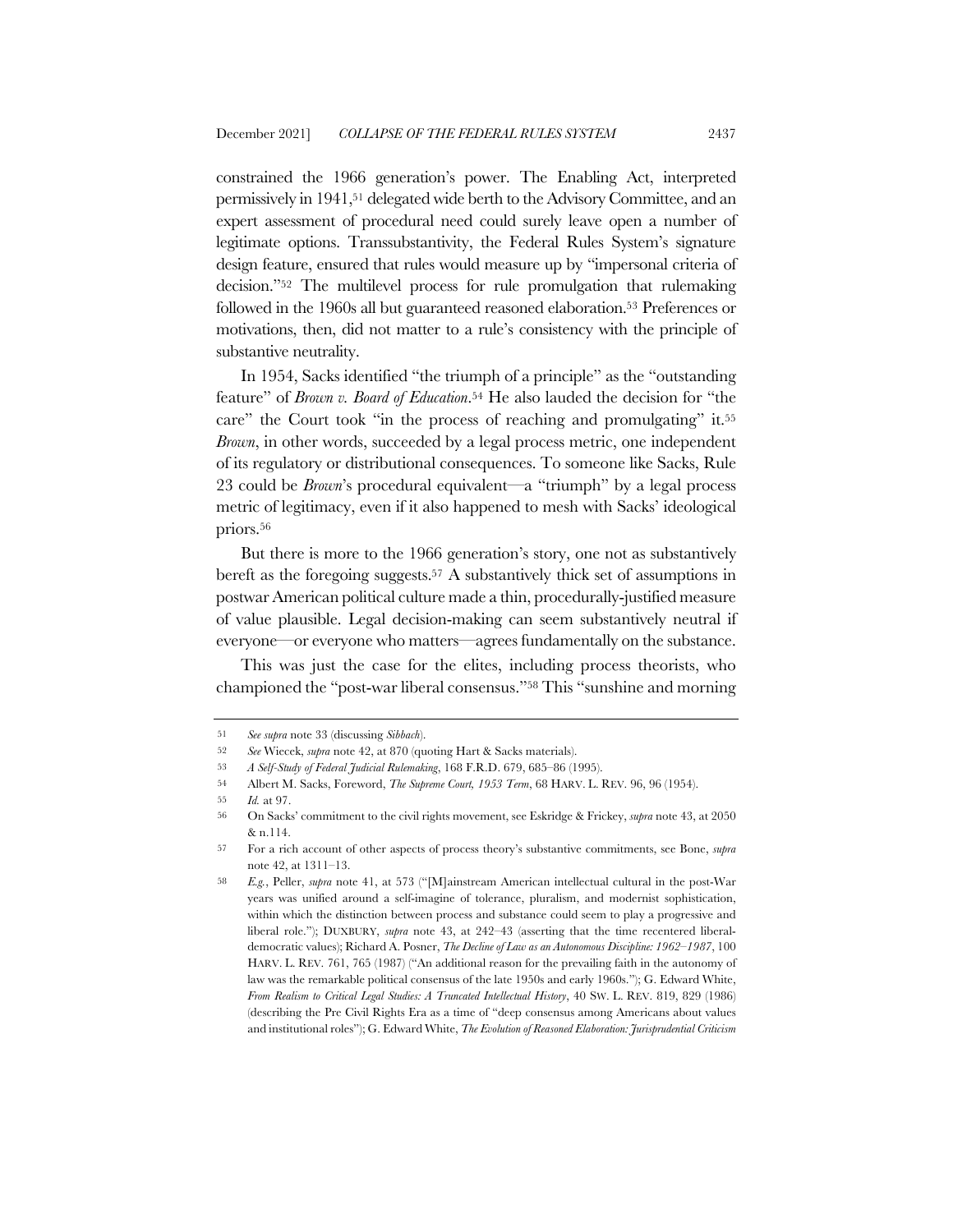glory vision of American political culture"59 viewed American capitalism as "capable of generating abundance for every stratum of society . . . without necessity for hard choices."60 Several decades of postwar economic growth made "perplexities and conflicts long thought endemic to market economics appear[] . . . to have resolved themselves."61 The consensus also understood "social problems in America" as "residual" and capable of being "'cured' by the action of government."62 Racism, primarily a phenomenon of a "backward region"—the South—"that did not truly represent the United States," was "an aberration, a 'running sore' on an otherwise healthy body politic."63 Traditional gender roles went unquestioned.64 Most fundamentally, the consensus viewed American democracy as a broadly representative process able to distribute fairly the largesse of an everexpanding economic pie.65 The postwar liberal consensus, with process theory as its jurisprudential expression, celebrated the American status quo as basically good and only in need of modest adjustment.66

59 Reuel Schiller, *Law, Liberalism, and the New History of the Civil Rights Movement*, 61 HASTINGS L.J. 1257, 1271 (2010) (reviewing THOMAS J. SUGRUE, SWEET LAND OF LIBERTY: THE FORGOTTEN STRUGGLE FOR CIVIL RIGHTS IN THE NORTH (2008)).

*and Social Change*, 59 VA. L. REV. 279, 296 (1973) (noting a "disintegration of common values or goals" in the 1970s).

<sup>60</sup> Geoffrey Hodgson, *Revisiting the Liberal Consensus*, *in* THE LIBERAL CONSENSUS RECONSIDERED, *supra* note 12, at 12, 22.

<sup>61</sup> David Singh Grewal & Jedediah Purdy, *Inequality Rediscovered*, 18 THEORETICAL INQUIRIES L. 61, 62 (2017); *see also* Gary Gerstle, *Race and the Myth of the Liberal Consensus*, 82 J. AM. HIST. 579, 579 (1995) ("Everyone agreed that the productivity of American capitalism . . . had made questions of class inequality meaningless . . . .").

<sup>62</sup> Hodgson, *supra* note 60, at 22; *see also* Gary Gerstle, *The Reach and Limits of the Liberal Consensus*, *in* THE LIBERAL CONSENSUS RECONSIDERED, *supra* note 12, at 54 (advancing the mid-twentieth-century idea that "the federal government could be called upon to solve a great variety of social problems").

<sup>63</sup> Gerstle, *supra* note 61, at 579, 582; *cf.* Grewal & Purdy, *supra* note 61, at 66 (describing how symptoms of racism—like economic exclusion of African-Americans—were regarded as "exceptions" to a system working for everyone).

<sup>64</sup> Helen Laville, *Gender in an Era of Liberal Consensus*, *in* THE LIBERAL CONSENSUS RECONSIDERED, *supra* note 12, at 245, 246 ("[T]he strongly gendered nature of the division between public and private spheres . . . lay at the heart of the ideology of liberal consensus.").

<sup>65</sup> Reuel E. Schiller, *Enlarging the Administrative Polity: Administrative Law and the Changing Definition of Pluralism, 1945–1970*, 53 VAND. L. REV. 1389, 1399–1401 (2000); DUXBURY, *supra* note 43, at 247–48.

<sup>66</sup> Hodgson, *supra* note 60, at 14 ("America's destiny is to spread the message of the benefits of capitalism to the rest of the world."); Eskridge & Frickey, *supra* note 43, at 2050 ("Legal process thinkers did not consider substantive fairness to be a primary element of political legitimacy, and this suggestion amounted to an acquiescence in the status quo."); Eskridge & Frickey,, *supra* note 41, at 697 (describing the "optimistic pluralism assumption" of the time); Gerstle, *supra* note 61, at 579 ("Everyone agreed that the productivity of American capitalism and its capacity to spread affluence throughout the social order had made questions of class inequality meaningless and that political conflict would be limited to well-regulated and institutionalized struggles among interest groups over how much affluence would come their way.").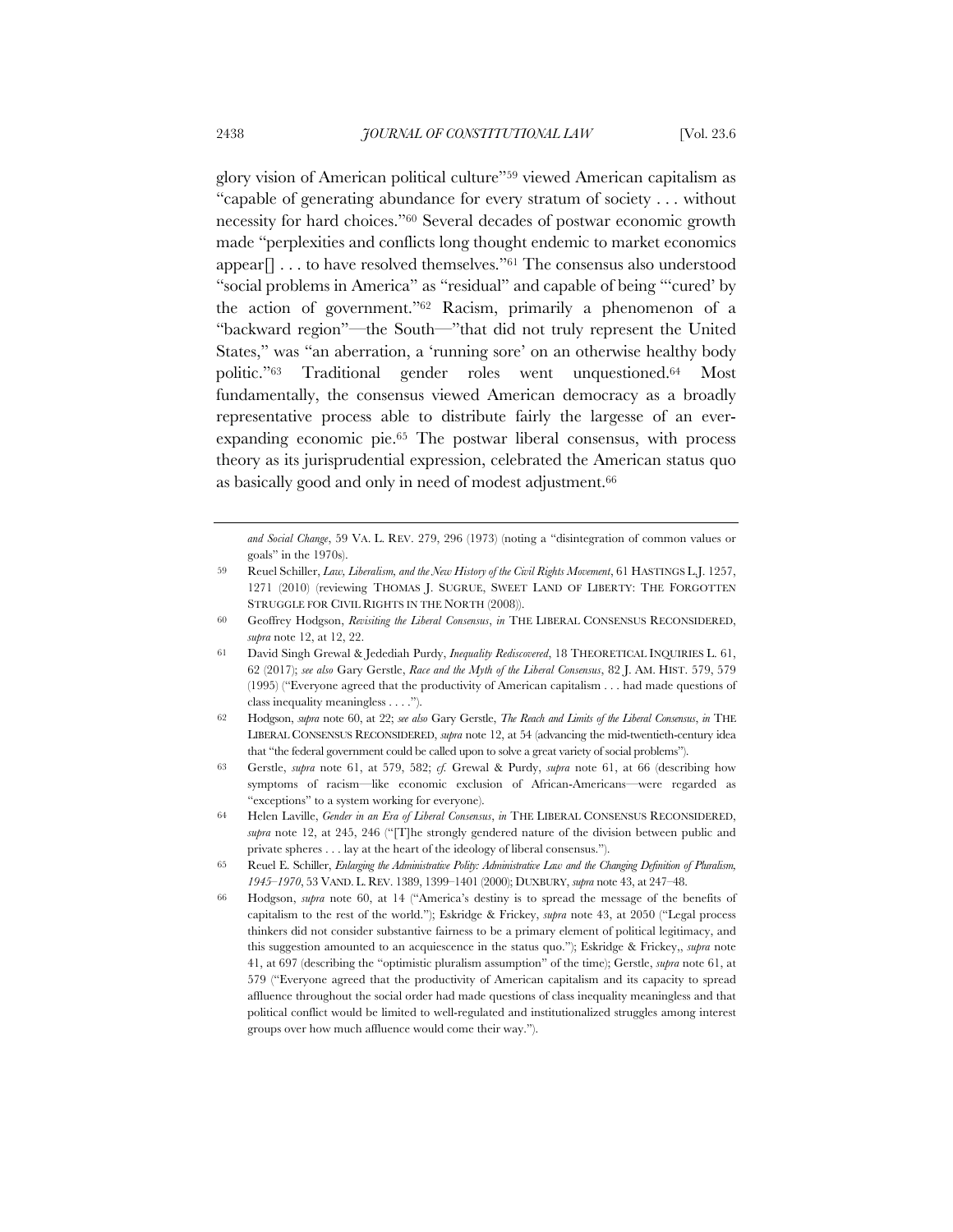Less a description of a reality than a "political project,"<sup>67</sup> the postwar consensus attracted support from a "liberal elite" bent on defending the supremacy of American politics and culture amidst Cold War stresses.<sup>68</sup> Their ranks included "lawyers and academics of the eastern and western megapolises," precisely the homogenous stratum from which the 1960s Advisory Committee drew its members.69 To them, a rule designed to favor desegregation plaintiffs may have had an ideological impetus. But Rule 23 could still claim the mantle of substantive neutrality, as a reform exemplifying the sort of modest change that corrected for flaws in an otherwise healthy legal system. Desegregation litigation helped to dismantle barriers that excluded Black Americans from the essential goodness of American life. A class action that aided this litigation strengthened, rather than altered, the status quo as men like Sacks, Kaplan, and Wright may have envisioned it.

The conditions of consensus that made Rule 23 possible were disintegrating by mid-1960s, just as the Advisory Committee finished its work on the modern class action.70 The "*trente glorieuses*" of post-war economic growth that excused a reckoning with economic inequality ended.71 The fury with which Northern whites in the late 1960s and 1970s resisted residential desegregation and busing proved the depths of the postwar consensus's race illusion.72 So did the burgeoning of a right-wing reaction to postwar liberalism, a backlash that elites could overlook in the 1960s but not by the 1970s.73 Second wave feminism upended gender roles that had hardened after World War II.74

<sup>67</sup> Wendy L. Wall, *The 1930s Roots of the Postwar "Consensus"*, *in* THE LIBERAL CONSENSUS RECONSIDERED, *supra* note 12, at 67, 69.

<sup>68</sup> Hodgson, *supra* note 60, at 25.

<sup>69</sup> *Id.* at 23; *cf.* Stephen B. Burbank & Linda J. Silberman, *Civil Procedure Reform in Comparative Context: The United States of America*, 45 AM.J.COMPAR.L. 675, 700 (1997) (commenting on rulemaker homogeneity).

<sup>70</sup> Eskridge & Frickey, *supra* note 43, at 2051 (noting that "[b]etween 1963 and 1973, the socio-political conditions for the legal process synthesis ended" as "the ideological consensus exploded" and "America rediscovered scarcity").

<sup>71</sup> David Singh Grewal & Jedediah Purdy, *Introduction: Law and Neoliberalism*, 77 LAW & CONTEMP. PROBS. 1, 22 (2014).

<sup>72</sup> Gerstle, *supra* note 62, at 60.

<sup>73</sup> *See* Heale, *supra* note 12, at 36–37 (examining the "roots [of] the New Right" and the grassroots movement that developed in the decades before and after the 1960s).

<sup>74</sup> *E.g.*, Constance Grady, *The Waves of Feminism, and Why People Keep Fighting Over Them, Explained*, VOX (July 20, 2018, 9:57 AM), https://www.vox.com/2018/3/20/16955588/feminism-wavesexplained-first-second-third-fourth [https://perma.cc/8T2T-J6WG] (describing second-wave feminists' advocacy against traditional gender roles); *see also* Laville, *supra* note 64, at 246–48 (detailing the erosion of gender roles post-World War II).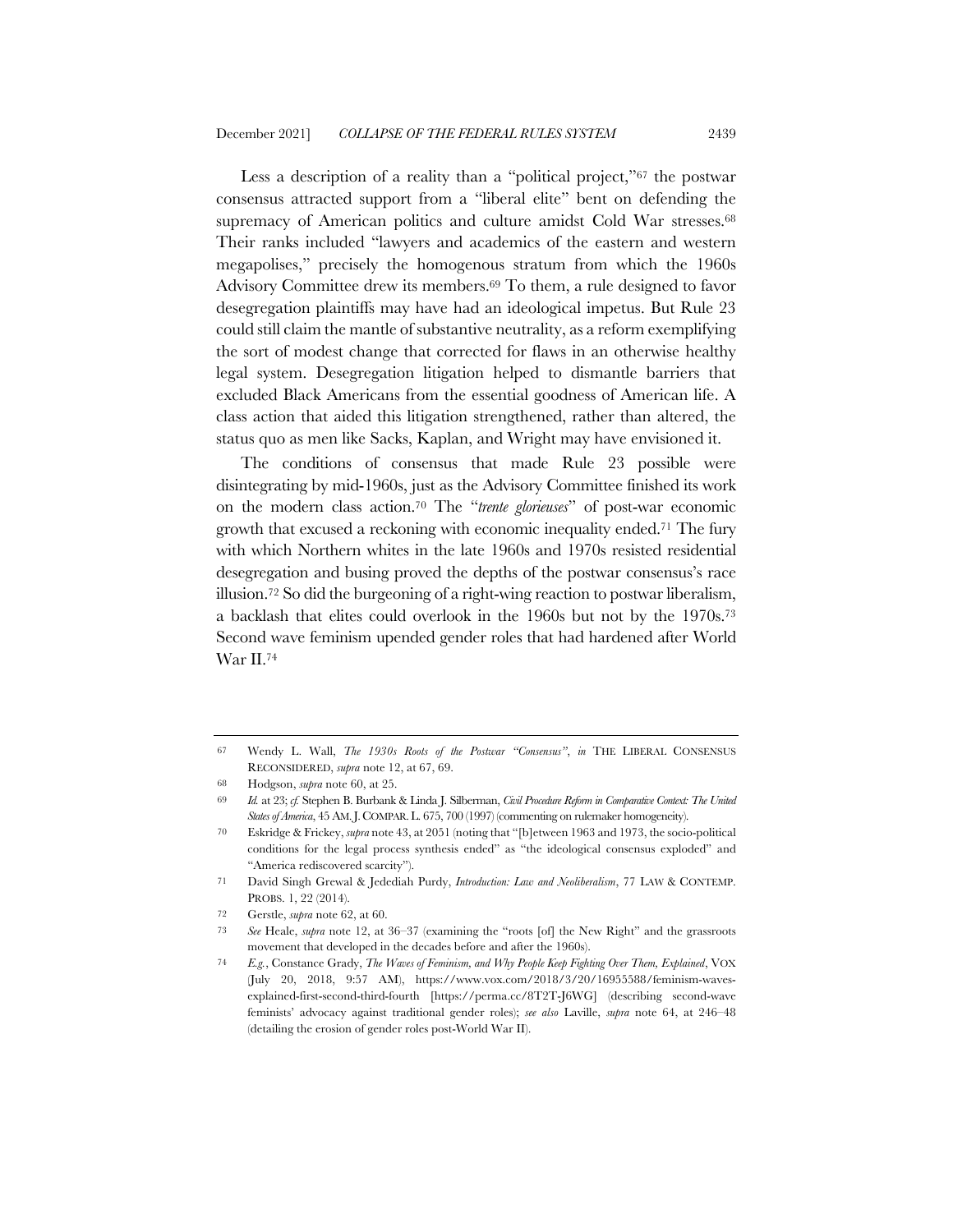Disenchantment with rulemaking dates to the beginning of the postwar liberal consensus's end, a coincidence whose timing suggests anything but.75 The 1966 generation finished its work in 1970, ending its term with consequential and "decidedly" pro-private enforcement reforms to discovery rules.76 The failure of a 1970s-long effort to amend Rule 23 followed, illustrating how quickly the world had shifted from the 1960s.<sup>77</sup> The next round of significant proposals, to amend Rules 11 and 68, proved "intensely controversial" in the 1980s.78 Ambitious efforts to reform Rule 23 largely fizzled in the 1990s.79 Modesty and caution has characterized rulemaking this century.80

\* \* \*

To Professor Burbank and his co-author Sean Farhang, "[i]t is not easy to explain the relative restraint of the [Advisory Committee] over the last decade . . . ."81 They cite the 1988 amendments to the Enabling Act as an institutional explanation, noting the barriers it heightened between a proposed rule and its promulgation.82 A complementary explanation reckons with the fundamental conditions of political culture that determine the scope of rulemakers' legitimate prerogative. Rulemaker primacy requires substantive neutrality. When everyone agrees on substance, the domain of substantive neutrality has expansive boundaries, and rulemakers like the 1966 generation enjoy a wide berth. But the domain of what can plausibly pass as neutral shrinks as political, social, and economic consensus disappears. Divided attitudes toward race and racism, political polarization, and deepening economic inequality are the stories of American public life over the past forty years.83 The conditions of consensus that once made

<sup>75</sup> Stephen C. Yeazell, *Judging Rules, Ruling Judges*, 61 LAW & CONTEMP. PROBS. 229, 236 (1998); Bone, *Process*, *supra* note 2, at 900.

<sup>76</sup> Stephen B. Burbank & Sean Farhang, *Federal Court Rulemaking and Litigation Reform: An Institutional Approach*, 15 NEV. L.J. 1559, 1566 (2015).

<sup>77</sup> Marcus, *supra* note 38, at 619.

<sup>78</sup> Burbank & Farhang, *supra* note 76, at 1585; *cf.* Yeazell, *supra* note 75, at 233 (identifying the efforts in the 1980s as the last major rulemaking endeavor before the century's end).

<sup>79</sup> STEPHEN B. BURBANK & SEAN FARHANG, RIGHTS AND RETRENCHMENT: THE COUNTERREVOLUTION AGAINST FEDERAL LITIGATION 118 (2017).

<sup>80</sup> Burbank & Farhang, *supra* note 76, at 1592.

<sup>81</sup> *Id.* at 1593.

<sup>82</sup> BURBANK & FARHANG, *supra* note 79, at 20, 109–20.

<sup>83</sup> On political polarization, see, e.g., Shanto Iyengar, Yphtach Lelkes, Matthew Levendusky, Neil Malhotra & Sean J. Westwood, *The Origins and Consequences of Affective Polarization in the United States*, 22 ANN. REV. POLI. SCI. 129, 130 (2019) for an argument that there is an increasingly wide gap in understanding between the two major political parties in America. On increasing economic inequality, see, e.g., Katherine Schaeffer, *6 Facts About Economic Inequality in the U.S.*, PEW RSCH. CTR. (Feb. 7,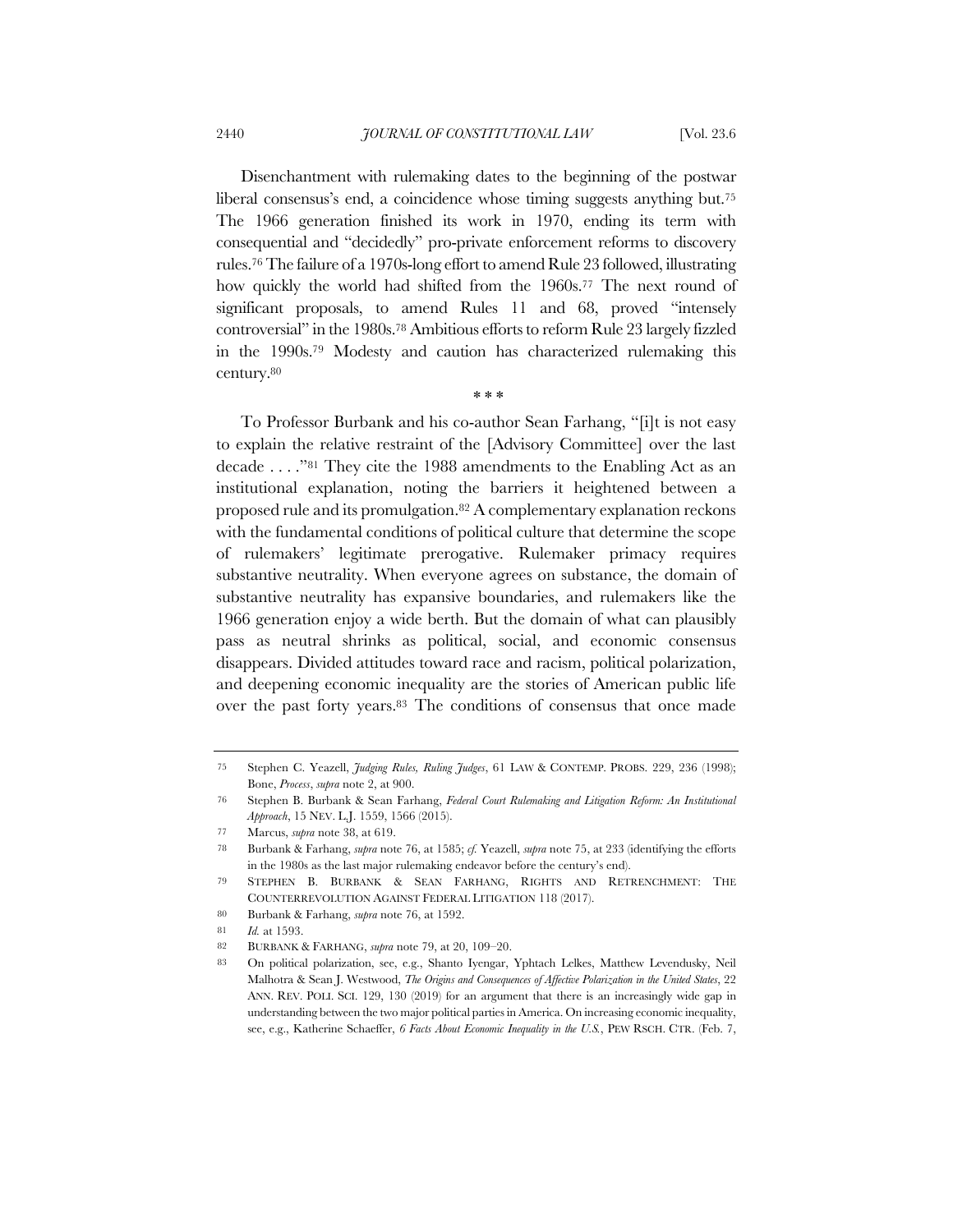rulemaker primacy possible have yielded to conditions of fracture. The domain of substantive neutrality has shrunk, and with it the ranks of procedural problems legitimately subject to the principle of rulemaker primacy.

### II. THE FEDERAL RULES SYSTEM AFTER ITS COLLAPSE

Professors Burbank and Farhang have exhaustively documented how, over time, procedural reform with distributional or regulatory consequence has moved almost entirely out of the rulemaking process.<sup>84</sup> But the pageantry of the Federal Rules System continues. The Advisory Committee spent years considering but ultimately passing on significant reforms to Rule 23 in the mid-2010s.85 It now has federal multidistrict litigation ("MDL") in its sights.86 Scholars and advocates press for significant rule changes to correct one perceived procedural ailment or another.87 While some commentators believe the rulemaking process is essentially healthy, others implore it to do better.

Such expectations, demands, and advocacy will founder on the shoals of a blunt reality. The Federal Rules System is the sick man of American civil justice.88 We act like its empire remains powerful even as it totters on eroded

<sup>2020),</sup> https://www.pewresearch.org/fact-tank/2020/02/07/6-facts-about-economic-inequality-inthe-u-s [https://perma.cc/VT5A-HVLU], which discusses the rise of economic inequality in the face of the 2020 Presidential election. On divides over racial attitudes, see, e.g., *4. Views on Race and Immigration*, PEW RSCH. CTR. (Dec. 17, 2019), https://www.pewresearch.org/politics/2019/12/17/views-on-race-and-immigration/ [https://perma.cc/283J-MSHC].

<sup>84</sup> BURBANK & FARHANG, *supra* note 79, at 20, 49; Stephen B. Burbank & Sean Farhang, *Rights and Retrenchment in the Trump Era*, 87 FORDHAM L. REV. 37, 48 (2018).

<sup>85</sup> Richard Marcus, *Revolution v. Evolution in Class Action Reform*, 96 N.C. L. REV. 903, 921–33 (2018).

<sup>86</sup> *E.g.*, Minutes, Civil Rules Advisory Committee 11–19 (Apr. 1, 2020), https://www.uscourts.gov/ sites/default/files/2020-04-01\_cv\_minutes\_final\_0.pdf [https://perma.cc/KK3X-7ZJU] (describing Advisory Committee consideration of rulemaking for MDL).

<sup>87</sup> *E.g.*, Paul Stancil, *Substantive Equality and Procedural Justice*, 102 IOWA L. REV. 1633, 1684–85 (2017) (proposing the promulgation of non-trans-substantive rules); Arthur R. Miller, *Widening the Lens: Refocusing the Litigation Cost-and-Delay Narrative*, 40 CARDOZO L. REV. 57, 98 (2018) (discussing the promulgation of rules tailored to particular contexts based on complexity or substance); Robert G. Bone, *Walking the Class Action Maze: Toward a More Functional Rule 23*, 46 U. MICH. J.L. REFORM 1097, 1114–24 (2012) (outlining a plan to revise Rule 23). Lawyers for Civil Justice, a defenseoriented organization, advocates for rule amendments that would have significant distributive effects. *E.g.*, Allocate Discovery Costs, LAWS. FOR CIV. JUST., https://www.lfcj.com/requesterpays-discovery.html [https://perma.cc/9MYT-4YMZ] (advocating for a rule that would require the requester to pay the costs of discovery across the board).

<sup>88</sup> This is a reference to a metaphor used to describe the Ottoman Empire during the nineteenth century, up to World War I.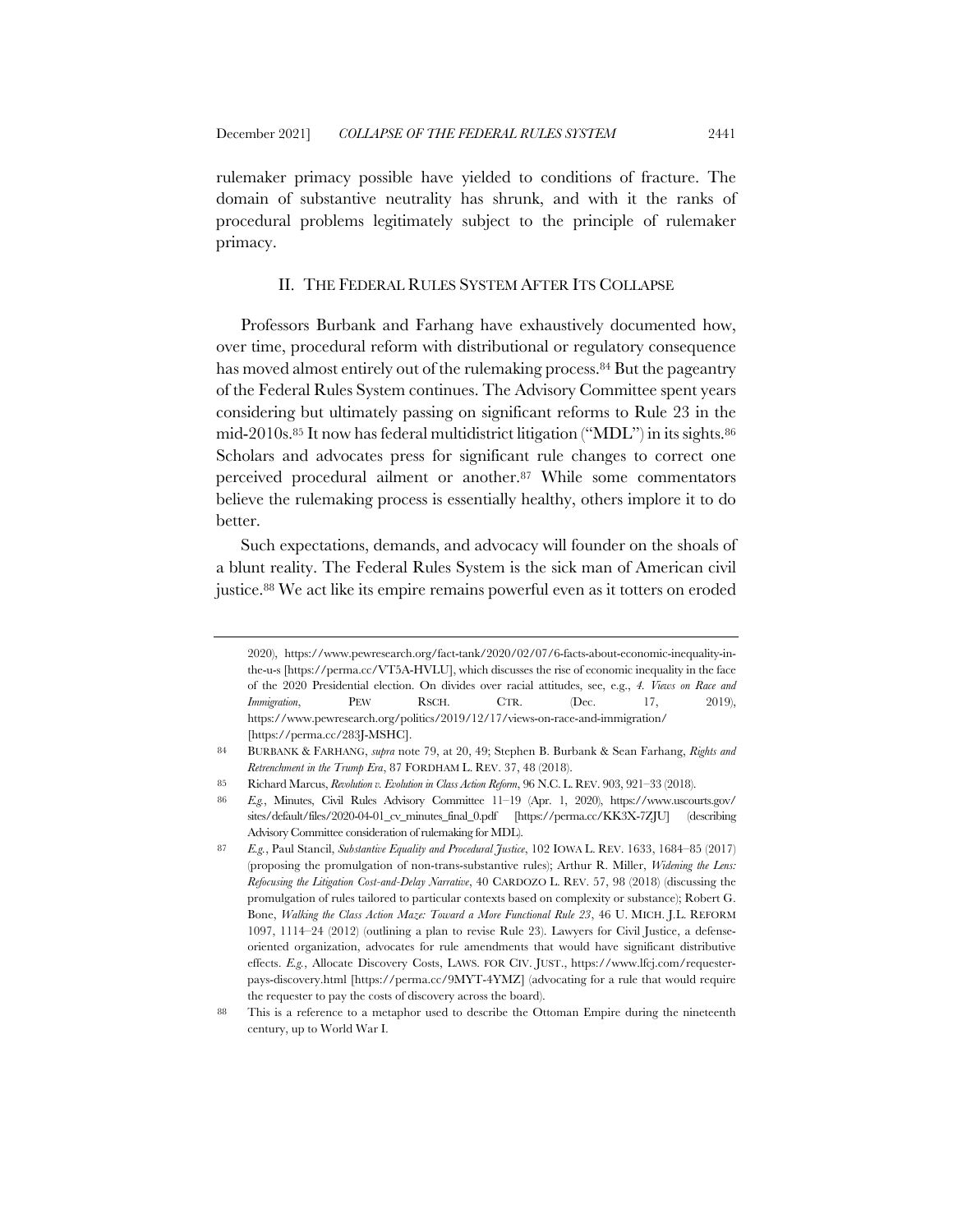principles of rulemaker primacy and substantive neutrality. In this Part, I take stock of the system as the lamps are about to go out.89 It has three important hallmarks. The first is delegation.<sup>90</sup> Rulemakers decline to make procedural policy choices themselves and empower courts to do so instead. The second is acquiescence. Rulemakers have yielded as courts have wrested control over the procedural agenda from them. The third is irrelevance. American civil justice's most serious problems have regulatory and distributional significance that places them beyond the system's capacity to address.

### *A. Delegation*

If the principle of substantive neutrality requires conditions of consensus to enable meaningful change through the rulemaking process, then rulemakers laboring in our fractured political culture cannot drive procedural reform of significance. They will necessarily delegate. Professor Burbank and others have characterized the Federal Rules as "charters for discretionary decision-making," with "the actual choices" left "to federal trial judges."91 One of this century's most controversial rule changes, the amendment to Rule 26 requiring that judges consider the proportionality of discovery requests, exemplifies this sort of handover to district judges.92 The 2015 amendment simply moved proportionality, originally added to Rule 26 in 1983, to its provision defining the scope of discovery.93 More than anything else, this change may have offered the Chief Justice an occasion to jawbone federal judges, to exhort them to require parsimony in discovery.94

<sup>89</sup> This reference stays with the same theme and invokes Sir Edward Grey's famous comment at World War I's start.

<sup>90</sup> I am grateful to Blake Emerson for helping me to tease apart delegation and acquiescence.

<sup>91</sup> Stephen B. Burbank & Tobias Barrington Wolff, *Redeeming the Missed Opportunities of* Shady Grove, 159 U. PA. L. REV. 17, 48 (2010); *see also* Bone, *Effective*, *supra* note 15, at 326–27 ("Rather than resolving difficult and often divisive normative questions at the rulemaking stage, the Advisory Committee tends to draft general rules with vague standards that in effect leave the hard questions for trial judges to resolve in individual cases.").

<sup>92</sup> Adam N. Steinman, *The End of an Era? Federal Civil Procedure After the 2015 Amendments*, 66 EMORY L.J. 1, 45–46 (2016); BURBANK & FARHANG, *supra* note 79, at 123.

<sup>93</sup> Paul W. Grimm, *Are We Insane? The Quest for Proportionality in the Discovery Rules of the Federal Rules of Civil Procedure*, 36 REV. LITIG. 117, 123–34 (2017); *cf.* Schultz v. Sentinel Ins. Co., Civ. No. 15– 4160, 2016 WL 3149686, at \*7 (D.S.D. June 3, 2016) ("The more things change, the more they stay the same.").

<sup>94</sup> 2015 YEAR-END REPORT ON THE FEDERAL JUDICIARY *6–7,* supremecourt.gov/publicinfo/yearend/2015year-endreport.pdf [https://perma.cc/MS9E-AF5H]; *cf.* Roberts v. Clark Cnty. Sch. Dist., 312 F.R.D. 594, 603-04 (D. Nev. 2016) (discussing the 2015 Amendments and the Chief Justice's report and concluding that change to discovery practice "is long overdue"); Dowdy v.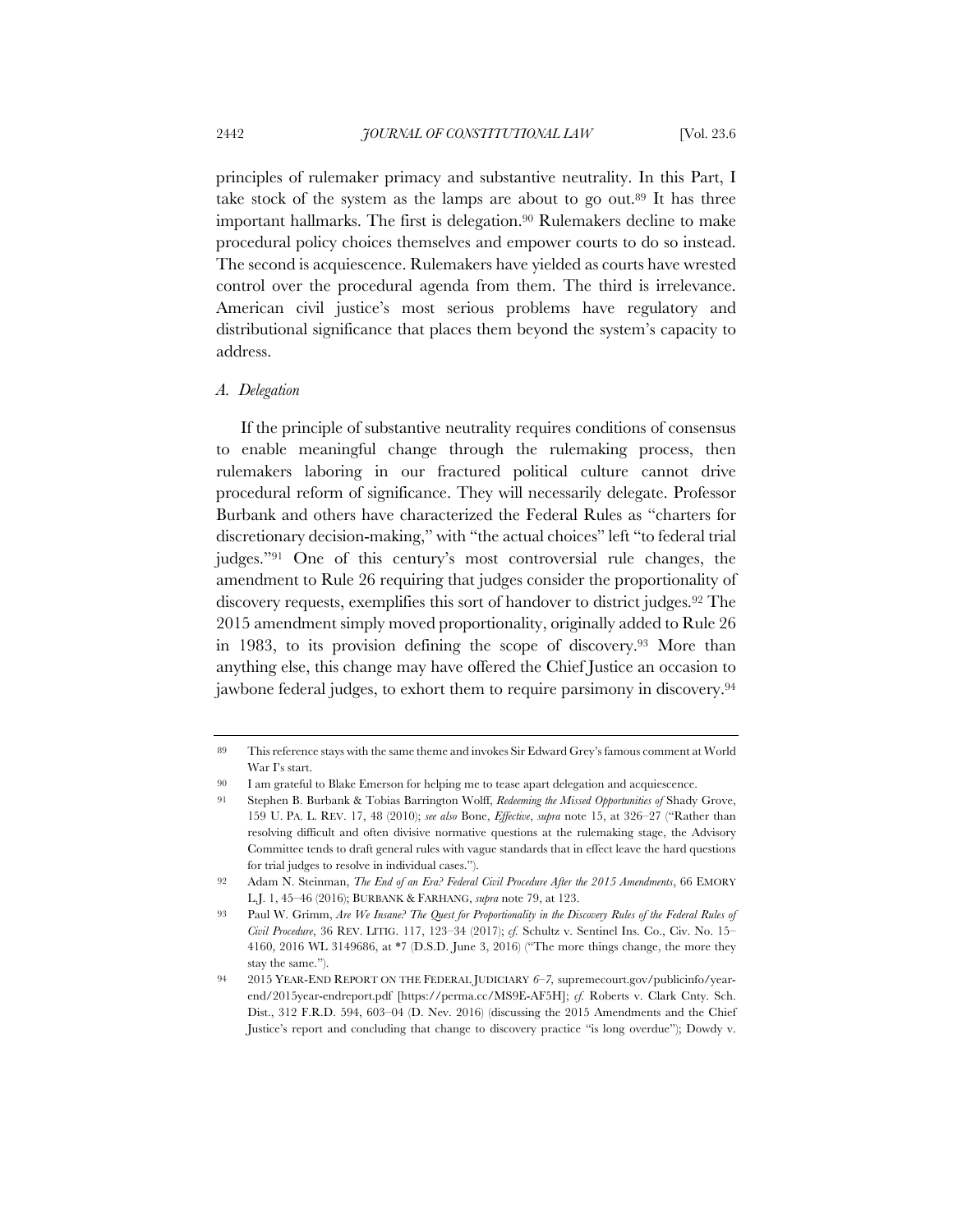Whether the post-2015 proportionality requirement will explode as a "bomb" and limit discovery significantly will depend not on any direct choice the committee made for discovery governance but on what judges decide to do with it.95

Rule 23(f) is delegation in a different, more novel register. It does not enable trial court discretion but rather enhances judicial power to craft binding class action doctrine. Added in 1998, Rule 23(f) facilitates appellate review of class certification decisions but itself does not prescribe standards for class certification or settlement. It emerged after several years of intense rulemaker debate over changes to class action practice in the mid-1990s, during which the Advisory Committee considered but ultimately declined to refashion class certification requirements.96 It instead opted for Rule 23(f), an amendment that has "substantially expand[ed] the opportunities for conservative federal appellate courts, including the Supreme Court, to control the course of class-action jurisprudence."97 The fruits of this appellate engagement have included prohibitions on incentive payments for class representatives, changes to commonality, requirements for arbitration clause enforcement, and limits on cy pres availability.98 The doctrinal design choices for class actions that the Advisory Committee itself has made have had a comparatively slight impact on the class action's availability. The 2018 Rule 23 amendments, for instance, eschewed more controversial, fundamental changes for modest tweaks to notice obligations and procedures for dealing with objectors and for settlement approval.99

The Rule 23 and 26 amendments do not exemplify the principle of rulemaker primacy but its opposite—a delegation to federal judges, to

GEICO Gen. Ins. Co., Civ. No. 16-303, 2017 WL 10765264, at \*4 (M.D. Ga. June 30, 2017) (discussing the Chief Justice's Report to support an order limiting discovery); BURBANK & FARHANG, *supra* note 79, at 124–25 (emphasizing the Chief Justice's belief that the 2015 discovery amendments would be influential).

<sup>95</sup> Letter from Stephen B. Burbank to Committee on Rules of Practice and Procedure 11 (Feb. 10, 2014); *see also* Kennicott v. Sandia Corp., 327 F.R.D. 454, 471 (D.N.M. 2018) (arguing that the proportionality requirement will turn federal judges into "Plato's enlightened guardians").

<sup>96</sup> For the Working Papers of the Advisory Committee that reflect these deliberations, see *FJC Studies and Related Publications*, U.S. CTS., https://www.uscourts.gov/rules-policies/records-and-archivesrules-committees/fjc-studies-and-related-publications [https://perma.cc/VQG8-5S8X].

<sup>97</sup> Stephen B. Burbank & Sean Farhang, *Class Actions and the Counterrevolution Against Federal Litigation*, 165 U. PA. L. REV. 1495, 1515 (2017).

<sup>98</sup> Johnson v. NPAS Sols., LLC, 975 F.3d 1244 (11th Cir. 2020) (prohibiting incentive payments); Wal-Mart Stores, Inc. v. Dukes, 564 U.S. 338 (2011) (changing commonality doctrine); Am. Express Co. v. Italian Colors Rest., 570 U.S. 228 (2013) (requiring enforcement of arbitration clauses); In re Baby Prods. Antitrust Litig., 708 F.3d 163 (3d Cir. 2013) (limiting cy pres availability).

<sup>99</sup> *See* Marcus, *supra* note 85, at 921–36 (describing controversial issues of class action procedure and contrasting them with modest changes the 2018 amendments actually made).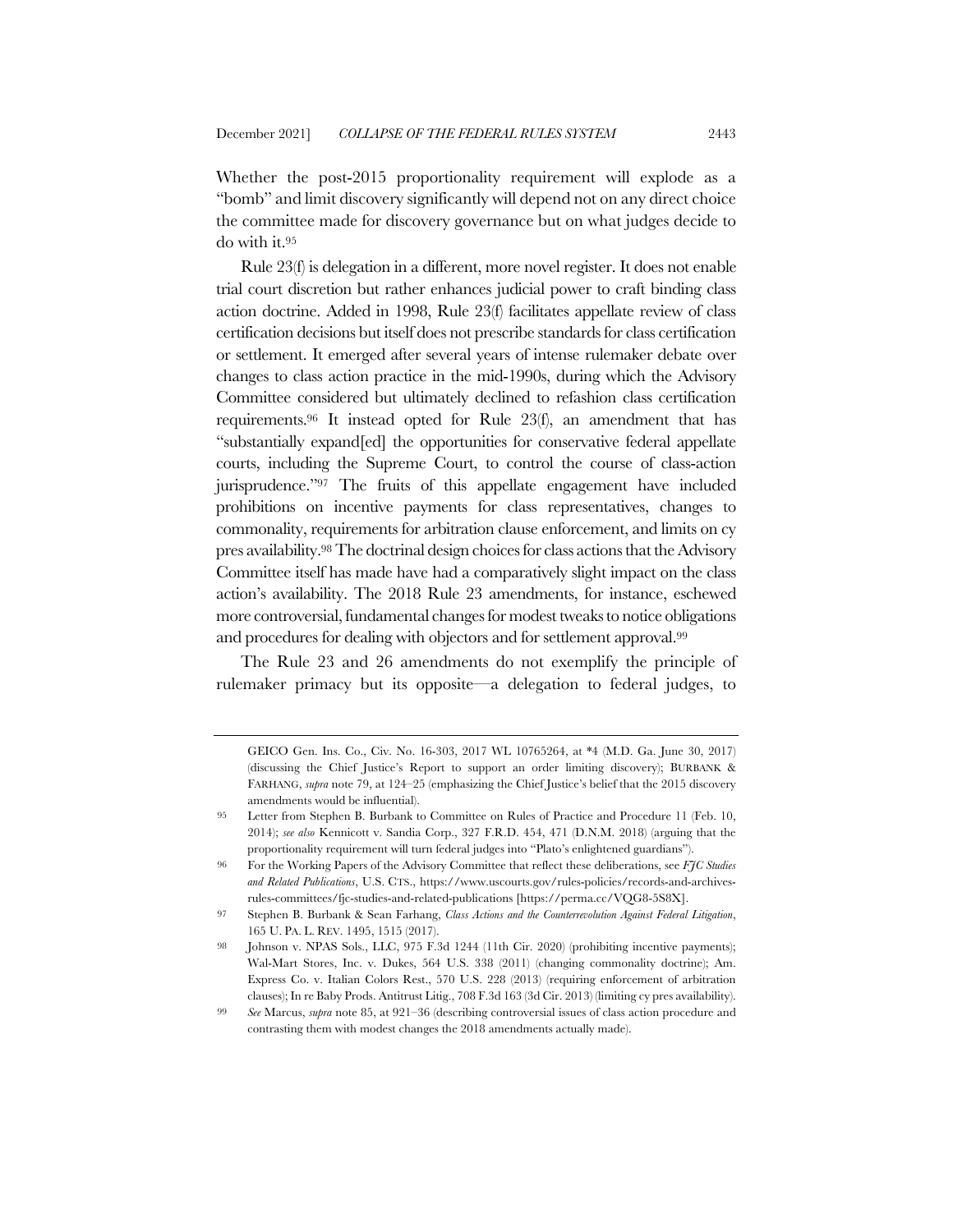empower them to make doctrinal design choices with distributional or regulatory consequence.100 Proportionality may fit longstanding rulemaking practice, but Rule 23(f) amounts to a surrender of the power to make binding procedural doctrine.

Of course, the Advisory Committee has made some important choices of procedural design over the past twenty-five years. To Richard Marcus, the 2006 amendments governing the discovery of electronically stored information (ESI) prove that rulemaking is "not dead yet."101 Proposed amendments to govern social security disability benefits cases, if they succeed, would significantly improve practice in 20,000 cases filed annually.<sup>102</sup> But the digital revolution prompted the ESI amendments, and the social security amendments would bring order to procedural chaos caused by the use of trial court rules for what is really appellate litigation.103 These technocratic reforms remain within a shrunken domain of substantive neutrality because they have no distributional or regulatory slant. In a mature procedural system, meaningful opportunities for such changes and fixes will rarely present themselves. Otherwise, substantive neutrality's shrunken domain leaves rulemakers room for little more than modest, arguably picayune, adjustments.104

### *B. Acquiescence*

Delegation happens when rulemakers opt to empower courts. Acquiescence, or the decision to yield when courts muscle in on rulemakers'

<sup>100</sup> Proportionality was one of three changes to discovery with an alleged "anti-litigation" skew. Elizabeth Thornburg, *Cognitive Bias, the "Band of Experts," and the Anti-Litigation Narrative*, 65 DEPAUL L. REV. 755, 759 (2016). Another, to narrow the scope of discoverable material in Rule 26(b)(1), prompted little controversy during the rulemaking process and appears to have had little effect. Memorandum from Jeffrey S. Sutton to Scott S. Harris on Summary of Proposed Amendments to the Federal Rules 7 (Sept. 26, 2014); Eramo v. Rolling Stone LLC, 314 F.R.D. 205, 209 (W.D. Va. 2016). The other change, to include "the allocation of expenses" among terms that a court might include in a protective order, codified an already-existing power. Memorandum, *supra*, at 9.

<sup>101</sup> Marcus, *supra* note 37, at 300, 318; *see also* Letter from Stephen B. Burbank, *supra* note 95, at 10 (praising the 2006 amendments as a "model of careful and inclusive rulemaking").

<sup>102</sup> JONAH GELBACH & DAVID MARCUS, A STUDY OF SOCIAL SECURITY LITIGATION IN THE FEDERAL COURTS 143 (2016).

<sup>103</sup> *See id.* at 127 ("District courts function as courts of appeals for social security claimants. The Federal Rules of Civil Procedure therefore do not work well for these cases, as they are designed for civil actions litigated in the first instance. As a result, districts and even individual judges have forged their own workarounds. A kaleidoscopic proliferation of procedures is the result.").

<sup>104</sup> Richard D. Freer, *The Continuing Gloom About Federal Judicial Rulemaking*, 107 NW. U. L. REV. 447, 466 (2013) (agreeing that "the politicization of judicial rulemaking" has "channel[ed]" the Advisory Committee's work toward "noncontroversial, largely meaningless efforts").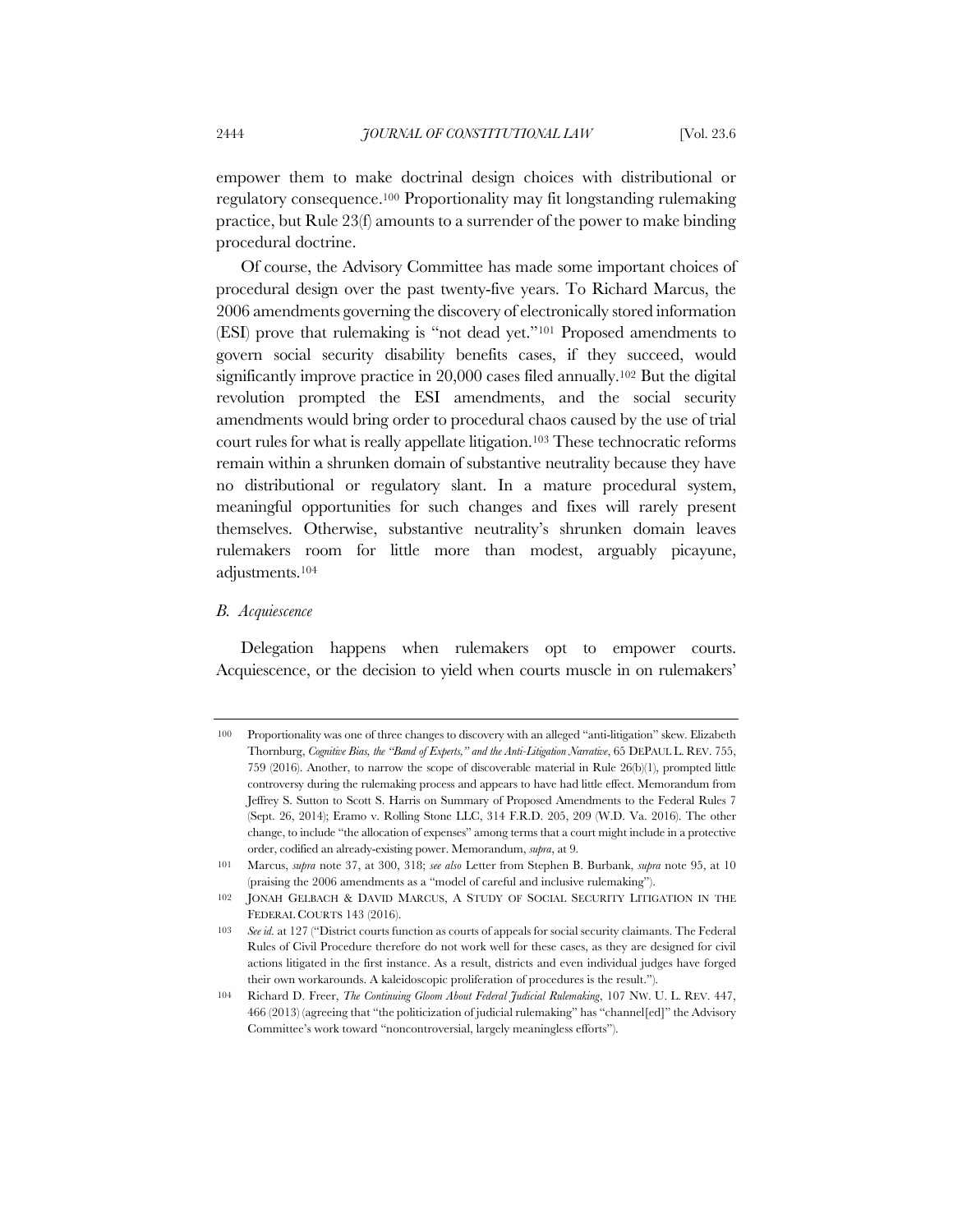territory, confirms even more powerfully the demise of rulemaker primacy. This principle's success had hinged on a norm of deference by the Court to the Advisory Committee.105 Lawmaking norms tend to buckle as conditions of dissensus deepen in American public life.106 The Advisory Committee's response to *Twombly* and *Iqbal*, the Supreme Court's decisions raising the federal pleading standard, illustrates the result for rulemaking—a dynamic of retreat.107 Substantive neutrality's shrunken domain made the Committee's unwillingness to reinstitute notice pleading, the Federal Rules System's cornerstone, unavoidable.

*Twombly* and *Iqbal* prompted years of Committee deliberations over pleading. An assertion of rulemaker primacy, at least of a sort, surfaced for a time in its discussions. Shortly after *Iqbal*, Congress considered legislation that would have reinstated notice pleading.108 To the Committee, this prospect created a "very difficult and delicate problem for the rules process." Its members resolved in response "to protect institutional interests under the Rules Enabling Act."<sup>109</sup> To "promote the integrity of the rulemaking process," Committee leadership sent letters to Congress "to urge [it] to use that process, rather than legislation, to address pleading issues."110 One of these letters insisted that the Committee was "deeply involved" in deliberations over pleading, "precisely the type of work Congress required in the Rules Enabling Act."111

This assertion of institutional prerogative proved feeble when the Committee ultimately decided to defer pleading doctrine to "the

<sup>105</sup> *E.g.*, Leatherman v. Tarrant Cnty. Narcotics Intel. & Coordination Unit, 507 U.S. 163, 168 (1993) (rejecting the lower court's effort to craft a heightened pleading requirement for civil rights litigation against local governments and insisting that such "a result . . . must be obtained by the process of amending the Federal Rules").

<sup>106</sup> *See generally* Joseph Fishkin & David E. Pozen, Essay, *Asymmetric Constitutional Hardball*, 118 COLUM. L. REV. 915 (2018) (describing the role that constitutional norms play in American government and how increased political polarization has threatened these norms).

<sup>107</sup> For other accounts, see Coleman, *supra* note 15, at 923–36; Lonny Hoffman, *Rulemaking in the Age of*  Twombly *and* Iqbal, 46 U.C. DAVIS L. REV. 1483, 1512–31 (2013); Brooke D. Coleman, *Abrogation Magic: The Rules Enabling Act Process, Civil Rule 84, and the Forms*, 15 NEV. L.J. 1093, 1095–97 (2015).

<sup>108</sup> Committee – Draft Minutes, *in* Agenda Book, Advisory Committee on Civil Rules, Atlanta, GA 5, 10 (Mar. 18–19, 2010).

<sup>109</sup> *Id.* at 11, 16.

<sup>110</sup> June 2010 Standing Committee – Draft Minutes, *in* Agenda Book, Advisory Committee on Civil Rules, Washington, D.C. 5 (Nov. 15–16, 2010).

<sup>111</sup> Letter from Lee H. Rosenthal & Mark R. Kravitz to Patrick J. Leahy, Chair, Committee on the Judiciary (Dec. 9, 2009), *in* Agenda Book, Advisory Committee on Civil Rules, Atlanta, GA 147, 148 (Mar. 18–19, 2010).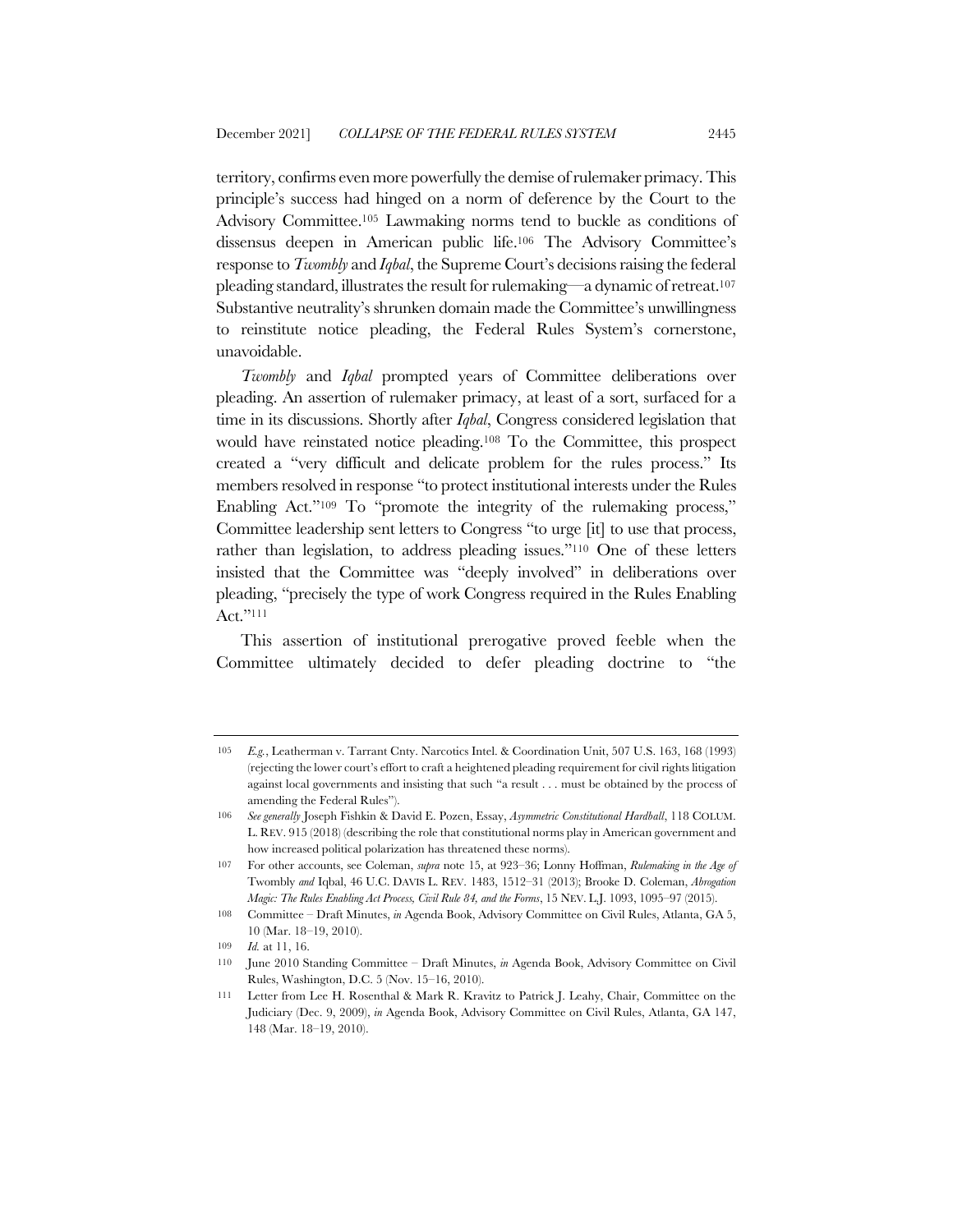evolutionary process of common-law development."112 At first, members resolved to "allow time for lower courts to work through the *Twombly* and *Iqbal* invitation to reconsider pleading practices" before any Committee action.113 As the Committee determined in 2011, "a sense that practice has not fully crystallized in the lower courts, and the possibility that the Supreme Court will have more to say, . . . undercut arguments that the time has come to begin preparing rules revisions for publication and eventual adoption."114 By 2014, however, "a growing sense that pleading practice has evolved to a nearly mature state under the *Twombly* and *Iqbal* decisions" prompted the Committee to take pleading reform off its agenda.115

The process of common law evolution, in other words, had to happen before the Committee could consider reforms. But once this evolutionary process ended, it left the Committee no work to do. This acquiescence makes sense if uniformity in federal practice is rulemaking's sole concern, and if the lower courts had come to a common understanding of Rule 8 after *Twombly* and *Iqbal*. But a procedural system's health requires more than uniformity. Pleading doctrine lies at "the very heart of the revolutionary 1938 Federal Rules of Civil Procedure" and represents "the very soul of the current civil justice system" as the Committee recognized.116 The Committee could indeed "be pardoned for proceeding with self-conscious deliberation" and deferring an inquiry into what pleading doctrine ought to be after it gained a robust empirical understanding of the decisions' effects.117 But the Committee did not just postpone this normative engagement. It declined such engagement altogether.

The Supreme Court can reject a proposed rule amendment, so an attempt by the Committee to assert its institutional prerogative and undo *Twombly* and *Iqbal* could have triggered an unprecedented rulemaking crisis. The Committee's forbearance, then, had the virtue of prudence. But any such rulemaking *realpolitik* does not lesson a dynamic of acquiescence but underscores it. Future efforts by the Court to refashion rules through

<sup>112</sup> June 2010 Standing Committee – Draft Minutes, *supra* note 110, at 22; Hoffman, *supra* note 107, at 1488–89 (discussing rulemakers' decision that it would be better to "wait for the post-*Iqbal* case law to develop . . . before making any decisions about how to proceed").

<sup>113</sup> Agenda Book, Advisory Committee on Civil Rules, Austin, TX 28 (Apr. 4–5, 2011).

<sup>114</sup> Agenda Book, Advisory Committee on Civil Rules, Washington, DC 41 (Nov. 7–8, 2011).

<sup>115</sup> Draft Minutes, Civil Rules Advisory Committee, October 30, 2014, *in* Agenda Book, Advisory Committee on Civil Rules, Washington, DC 39, 72 (Apr. 9–10, 2015).

<sup>116</sup> January 2009 Standing Committee – Draft Minutes, *in* Agenda Book, Advisory Committee on Civil Rules, Chicago, IL 34 (Apr. 20–21, 2009).

<sup>117</sup> Edward H. Cooper, *King Arthur Confronts* TwIqy *Pleading*, 90 Or. L. Rev. 955, 959 (2012).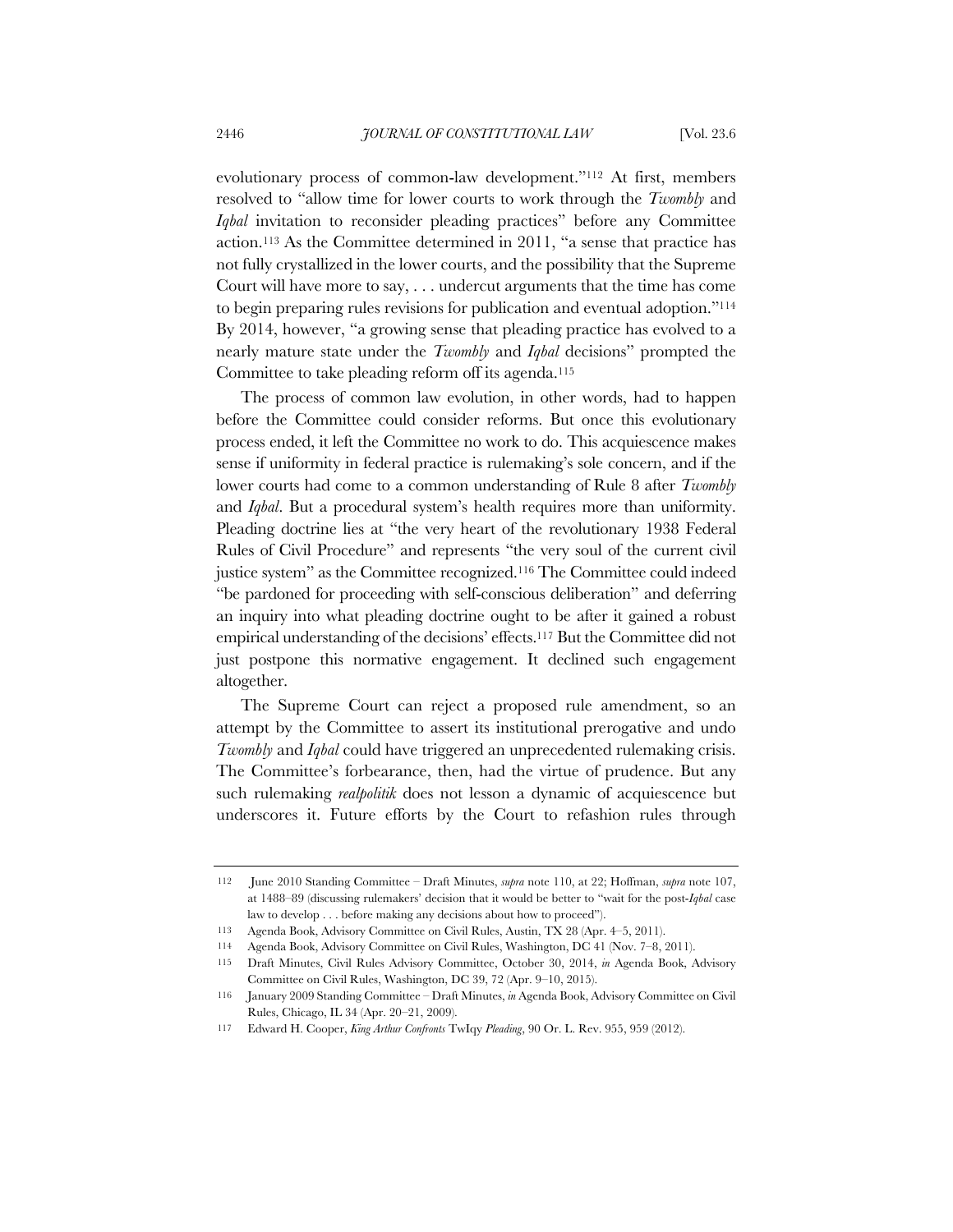interpretation will leave the Committee similarly handcuffed. At any rate, the Committee did not just stay its hand. It entrenched the Court's choice by abrogating the illustrative forms appended to the Federal Rules.118 One had illustrated the modest pleading standard Rule 8 as originally designed contemplated. *Twombly*, *Iqbal*, and the "clear tension" between these decisions and the form complaint clearly pushed the Committee to act.119

With conditions of consensus long gone, the acquiescence to the Supreme Court by a rulemaking process acutely aware of limits to its authority was inevitable. *Twombly* and *Iqbal* sparked intense controversy, because they appeared to empower defendants to thwart plaintiffs' efforts to vindicate rights. Deliberations indicate an understanding that a Committee response to *Twombly* and *Iqbal*, however complicated institutionally by the Court's veto power over a proposed amendment, would trigger legitimacy concerns. A member asked "whether it is possible to determine whether any heightened rate of dismissals is a good thing or bad . . . ."120 While "it is important to gather data" about the decisions' impact, this member agreed, "'in the end' the design of pleading doctrine 'will be a policy decision.'"121 But "[i]t is distinctly difficult for the rules committee to make policy decisions in a way that is not political, or seen to be political."122

Pleading doctrine, long a target for ideologically-charged civil justice reformers,123 fell outside the shrunken domain of substantive neutrality. Once the Court reset the pleading threshold, the rulemaking process could do nothing but go along.

## *C. Irrelevance*

Acquiescence's companion is irrelevance. If the principle of rulemaker primacy must yield when procedural needs implicate matters of regulatory or distributional consequence, then procedural reform guided by the

<sup>118</sup> *E.g.*, Coleman, *supra* note 15, at 937–40 (discussing the Committee's abrogation of Rule 84 and elimination of Form 11).

<sup>119</sup> *E.g.*, June 2012 Standing Committee – Draft Minutes, *in* Agenda Book, Advisory Committee on Civil Rules 69, 107 (Nov. 1–2, 2012) (noting that the abrogation project had received an "impetus" from *Twombly* and *Iqbal* and the "clear tension between simplicity" of the form complaint and "the pleading requirements announced in the Supreme Court's decisions").

<sup>120</sup> Draft Minutes, Civil Rules Advisory Committee, March 18–19, 2010, *in* Agenda Book, Advisory Committee on Civil Rules, Washington, D.C. 55, 67 (Nov. 15–16, 2010).

<sup>121</sup> *Id.*; *see also* Cooper, *supra* note 117, at 959 ("The hard part will be reaching judgments about the desirability of the new practices, if indeed the new practices become firmly established.").

<sup>122</sup> Draft Minutes, Civil Rules Advisory Committee, March 18–19, 2010, *supra* note 120, at 67.

<sup>123</sup> *E.g.*, WALTER K. OLSON, THE LITIGATION EXPLOSION: WHAT HAPPENED WHEN AMERICA UNLEASED THE LAWSUIT 90–107 (1991).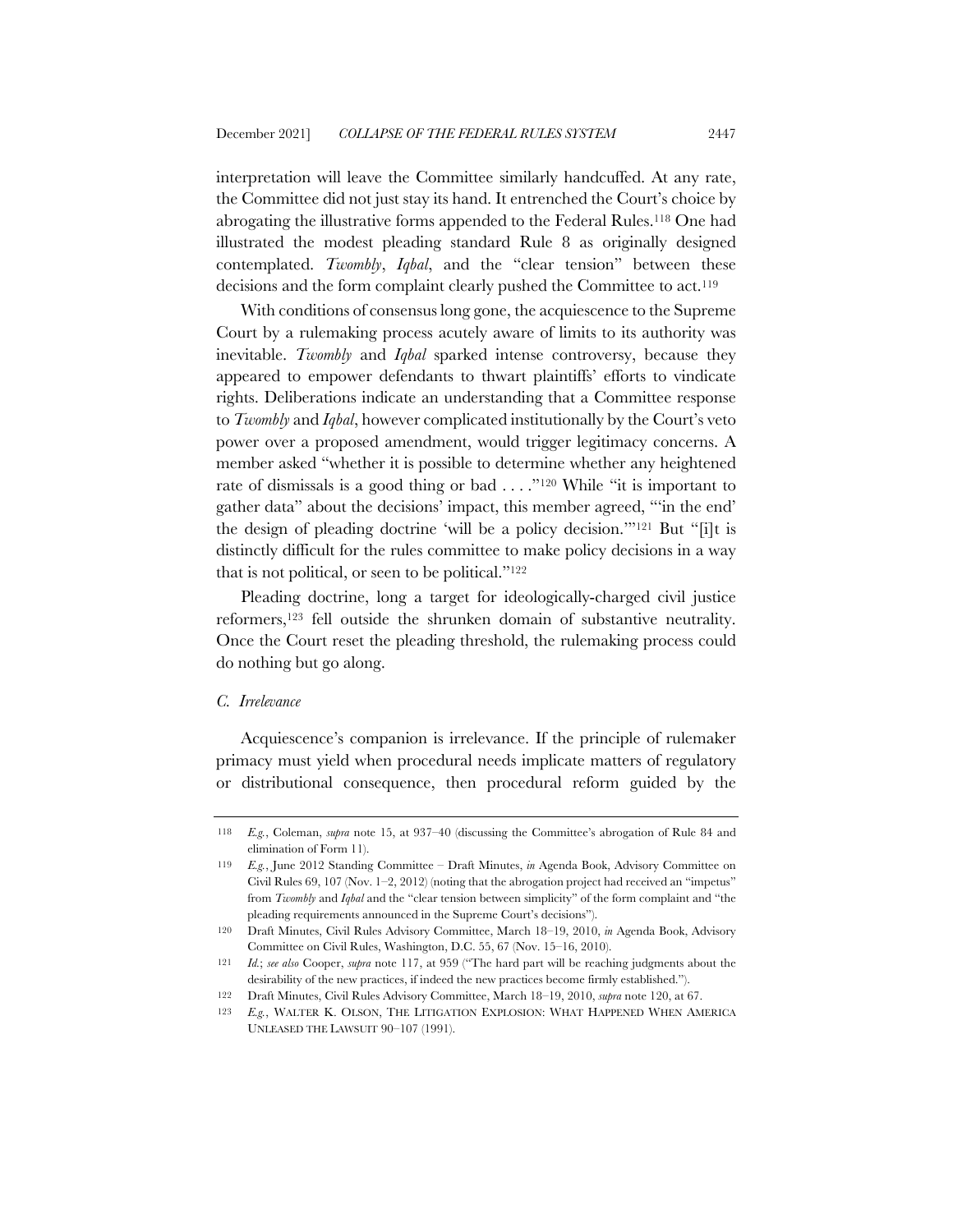principle of rulemaker primacy can only happen if no such needs arise. This is manifestly not the case for American civil justice.124

Within the federal courts, nothing poses a more obvious threat to the Federal Rules System's relevance than MDL, a species of litigation through which billions of dollars flow each year. Although the Federal Rules apply in MDL,125 and although the gap between MDL and more quotidian federal litigation can be overstated,126 a fair amount of "ad hoc," judge-fashioned procedure governs at least some key matters in important MDL proceedings.127 The Advisory Committee is presently exploring the possibility of MDL-specific amendments to various of the Federal Rules, recognizing the fact that rules for ordinary litigation have yielded in important ways to bespoke MDL case management practices.128 But, as Andrew Bradt writes, "the push for MDL reform" through rulemaking "remains about power and control."129 Defense-side interests champion restrictive proposals to constrain a system of aggregate litigation that has enabled mass tort litigation to flourish after the class action's retreat.130 Given substantive neutrality's shrunken domain, the push for significant rule-based governance will likely falter.131

MDL surely warrants close attention, but by nearly any metric it pales in significance as a pressing matter of procedural policy to a crisis of inequality

<sup>124</sup> For a synoptic and troubling account of the pathologies of American civil justice circa 2021, see Norman W. Spaulding, *The Ideal and the Actual in Procedural Due Process*, 48 HASTINGS CONST. L.Q. 261, 270–90 (2021).

<sup>125</sup> *See* In re Nat'l Prescription Opiate Litig., 956 F.3d 838, 844 (6th Cir. 2020) ("[In MDL] the relevant law takes the form of the Federal Rules of Civil Procedure").

<sup>126</sup> *See* Zachary D. Clopton, *MDL as Category*, 105 CORNELL L. REV. 1297, 1300 (2020) (challenging the notion of MDL as a "category" and suggesting that claims about unorthodox or ad hoc procedural governance, while perhaps accurate for large MDLs, do not describe all MDLs); Alexandra D. Lahav, *Multidistrict Litigation and Common Law Procedure*, 24 LEWIS & CLARK L. REV. 531, 533 (2020) (challenging the claim that the relationship between the Federal Rules and MDL procedural governance is more attenuated or different than the Federal Rules' relationship to procedural governance in more standard litigation).

<sup>127</sup> Abbe R. Gluck, *Unorthodox Civil Procedure: Modern Multidistrict Litigation's Place in the Textbook Understandings of Procedure*, 165 U. PA. L. REV. 1669, 1688–89 (2017) (explaining that the "very hallmark" of MDL is that the judge can "remain flexible and creative"); David L. Noll, *MDL as Public Administration*, 118 MICH. L. REV. 403, 423 (2019) ("MDL is a world of ad hoc procedure.").

<sup>128</sup> On the MDL Subcommittee's work, see Minutes, *supra* note 86, at 11–19.

<sup>129</sup> Andrew D. Bradt, *The Looming Battle for Control of Multidistrict Litigation in Historical Perspective*, 87 FORDHAM L. REV. 87, 105 (2018).

<sup>130</sup> *Id.*

<sup>131</sup> Draft Minutes, Civil Rules Advisory Committee, April 1, 2020, *in* Agenda Book, Advisory Committee on Civil Rules 93, 111–13 (Oct. 16, 2020) (summarizing committee members' skepticism about the need for an MDL rule and concluding that "in the end" the committee may "conclude that there is no need to recommend a new Civil Rule").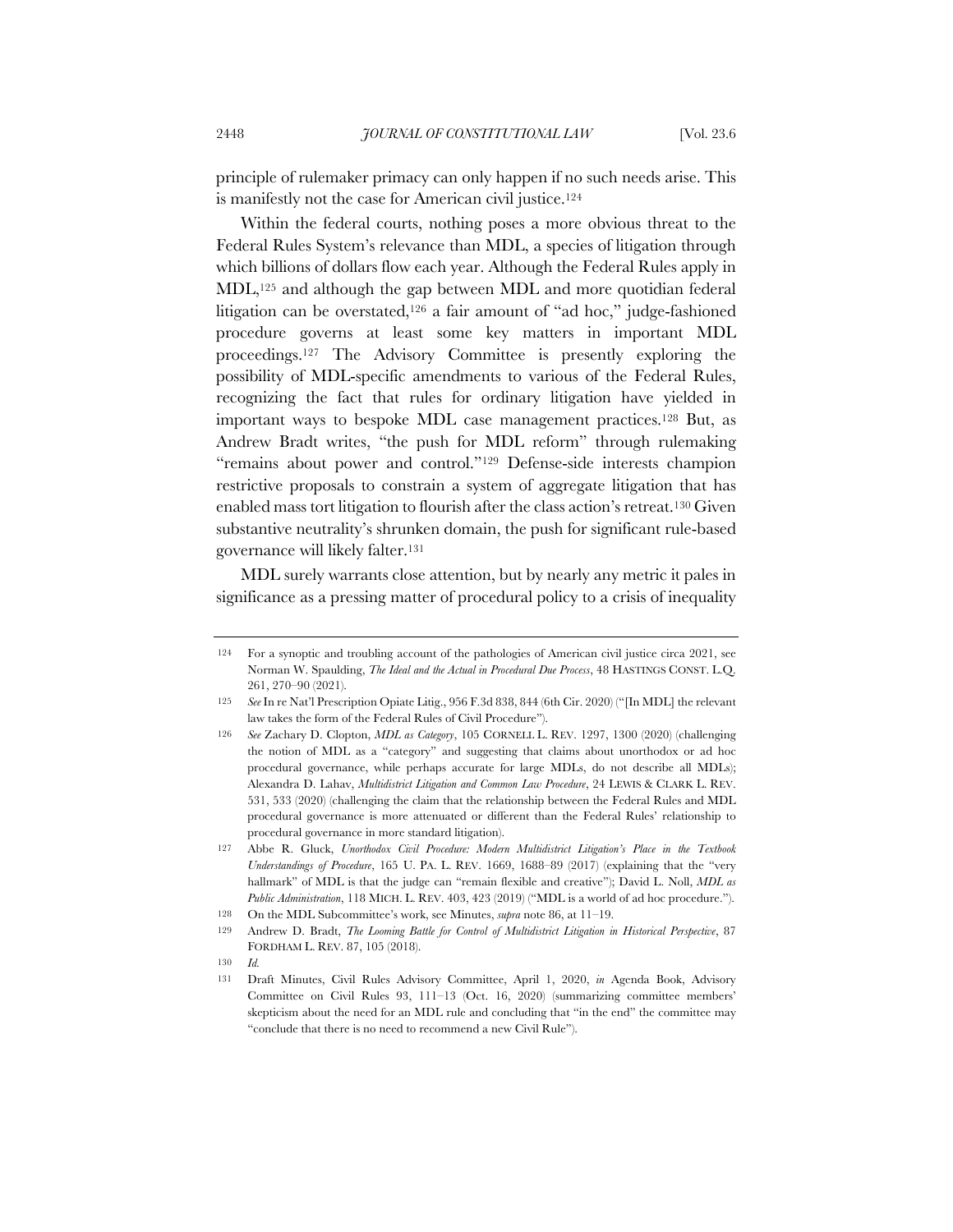roiling American civil justice. Systemic dysfunctions now plague litigation in state courts, where 98% of American civil cases proceed.132 The proliferation of consumer debt collection lawsuits has made these courts part of a vast system of economic domination.<sup>133</sup>

As Judith Resnik argued in 1986, the Federal Rules System rests on a "faith" in "adversarial exchanges as an adequate basis for adjudication,"134 a process that assumes that "competition between balanced opponents . . . will lead to the triumph of truth."135 The bases for this faith have not just declined. They have collapsed. Parties to civil cases in 1986 may have routinely litigated on unequal terms,136 but the percentage of civil cases in state courts of general jurisdiction in which both sides at least had representation exceeded  $95\%$ .<sup>137</sup> This figure has fallen by a staggering amount, to under 50%.138 The spike in American consumer debt, itself a function of growing inequality, has driven this change.139 This explosion has created immense amounts of litigation over modest medical, credit card, and student loan amounts.140 Creditors and debt buyers now bring 25% of the country's civil cases in order to obtain judgments they can use to garnish wages, seize bank accounts, and sometimes force debtors into jail.141 (Another 29% are landlord-tenant disputes.)142 Most

<sup>132</sup> *E.g.*, STEPHEN C. YEAZELL, LAWSUITS IN A MARKET ECONOMY 5 (2018) (describing how the "dispersion" of the justice system across multiple layers of government results in the "vast majority" of lawsuits occurring in state court).

<sup>133</sup> *See generally* HUMAN RIGHTS WATCH, RUBBER STAMP JUSTICE: US COURTS, DEBT BUYING CORPORATIONS, AND THE POOR 16 (2016) (observing that two debt collection companies earned almost \$1 billion through debt collection litigation).

<sup>134</sup> Resnik, *Failing Faith*, *supra* note 14, at 505.

<sup>135</sup> *Id.* at 513 (describing a "series of assumptions" one must make about the participants in order to "rely on lawyer-based adversarialism").

<sup>136</sup> *Id.* at 517 (describing how "major difficulty" in the era was the "problem of parity").

<sup>137</sup> PEW CHARITABLE TRUSTS, HOW DEBT COLLECTORS ARE TRANSFORMING THE BUSINESS OF STATE COURTS 13 (2020); *see also* NAT'L CTR. FOR STATE CTS., CIV. JUST. INITIATIVE, THE LANDSCAPE OF CIVIL LITIGATION IN STATE COURTS 31–35 (2015) (noting that before the decline attorney representation was over 95%). *See generally* Jessica K. Steinberg, *Adversary Breakdown and Judicial Role Confusion in "Small Case" Civil Justice*, 2016 BYU L. REV. 899, 901, 903 (describing the current "breakdown in adversary procedure" due to the "unrealistic demands" of the paradigm in today's judicial system).

<sup>138</sup> PEW CHARITABLE TRUSTS, *supra* note 137, at 13.

<sup>139</sup> *Id.* at 11.

<sup>140</sup> *Id.* at 5.

<sup>141</sup> *Id.* at 8.

<sup>142</sup> NAT'L CTR. FOR STATE CTS., *supra* note 137, at iii.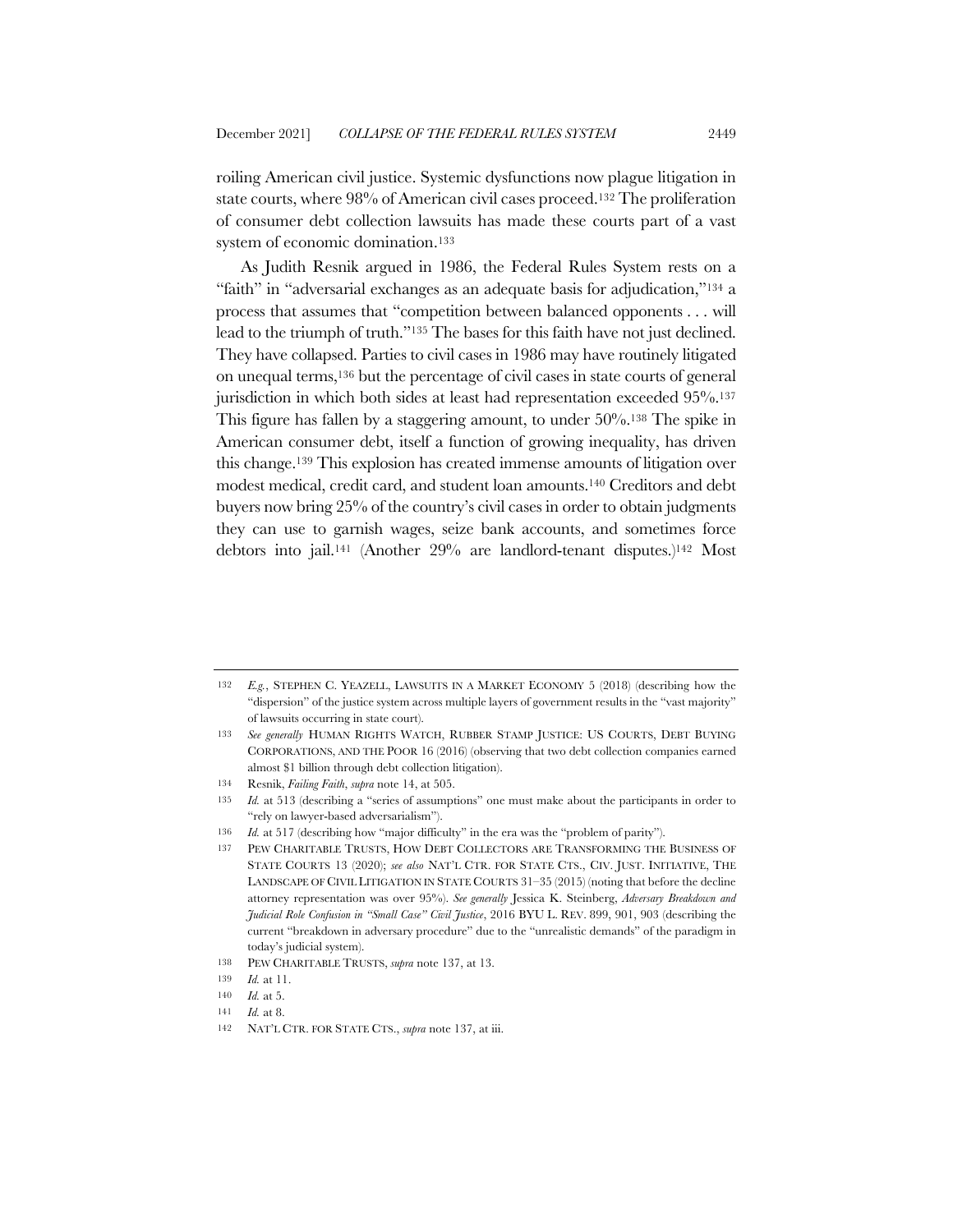defendants, by nature financially strapped, lack counsel.143 The vast majority default.144

Debt collection litigation proceeds almost exclusively in state courts and thus beyond the formal reach of the federal rulemaking process. But the Federal Rules System encompasses most of American civil justice, not just federal civil procedure. Most states' procedural regimes resemble the Federal Rules System in key respects.145 Many states have rulemaking processes modeled on the Enabling Act's.146 Furthermore, as Scott Dodson argues, "[i]n every state, federal rulemakers have exerted an extraordinary gravitational pull on state rulemakers."147 Forty years ago, when both sides to the median civil action had counsel,148 federal procedural reforms had important, if indirect, significance for state court cases.149 Now, a tranche of American civil litigation, one far larger than the MDL docket, proceeds with hardly any procedural governance at all, whether because cases are filed in small claims court, or because pro se defendants lack the wherewithal to use procedure.150

<sup>143</sup> PEW CHARITABLE TRUSTS, *supra* note 137, at 13.

<sup>144</sup> *Id.* at 2; URBAN JUSTICE CENTER, DEBT WEIGHT: THE CONSUMER CREDIT CRISIS IN NEW YORK CITY AND ITS IMPACT ON THE WORKING POOR 9 (2007).

<sup>145</sup> Scott Dodson, *The Gravitational Force of Federal Law*, 164 U. PA. L. REV. 703, 707–19 (2016) ("Most states' rules now mirror the Federal Rules, and the rest have been pulled toward the Federal Rules in significant way").

<sup>146</sup> Zachary D. Clopton, *Making State Civil Procedure*, 104 CORNELL L. REV. 1, 9 (2018) (finding that forty-one states follow a model of the federal system of court-based rulemaking); John B. Oakley, *A Fresh Look at the Federal Rules in State Courts*, 3 NEV. L.J. 354, 356–57 (2002) ("[W]hile true replica jurisdictions were in the minority, the federal model of civil procedure was indeed the dominant model among the states . . . .").

<sup>147</sup> Dodson, *supra* note 145, at 710.

<sup>148</sup> *See* Jessica K. Steinberg, *Demand Side Reform in the Poor People's Court*, 47 CONN. L. REV. 741, 751 (2015).

<sup>149</sup> *E.g.*, Thomas O. Main, *Procedural Uniformity and the Exaggerated Role of Rules: A Survey of Intra-State Uniformity in Three States That Have Not Adopted the Federal Rules of Civil Procedure*, 46 VILL. L. REV. 311, 334–59 (2001) (reporting the results of a survey of pleading practice in three code pleading states and showing how state pleading practice converges with federal pleading practice). *But cf.* Stephen N. Subrin & Thomas O. Main, *Braking the Rules: Why State Courts Should Not Replicate Amendments to the Federal Rules of Civil Procedure*, 67 CASE W. RSRV. L. REV. 501, 513–16 (2016) (describing a slowed pace of formal amendments to state rules following federal rule changes).

<sup>150</sup> Peter A. Holland, *Junk Justice: A Statistical Analysis of 4,400 Lawsuits Filed by Debt Buyers*, 26 LOY. CONSUMER L. REV. 179, 205 (2014) (finding that 83% of cases proceed as small-claims cases "in which few or no rules of evidence are applied and in which few if any procedural safeguards are observed").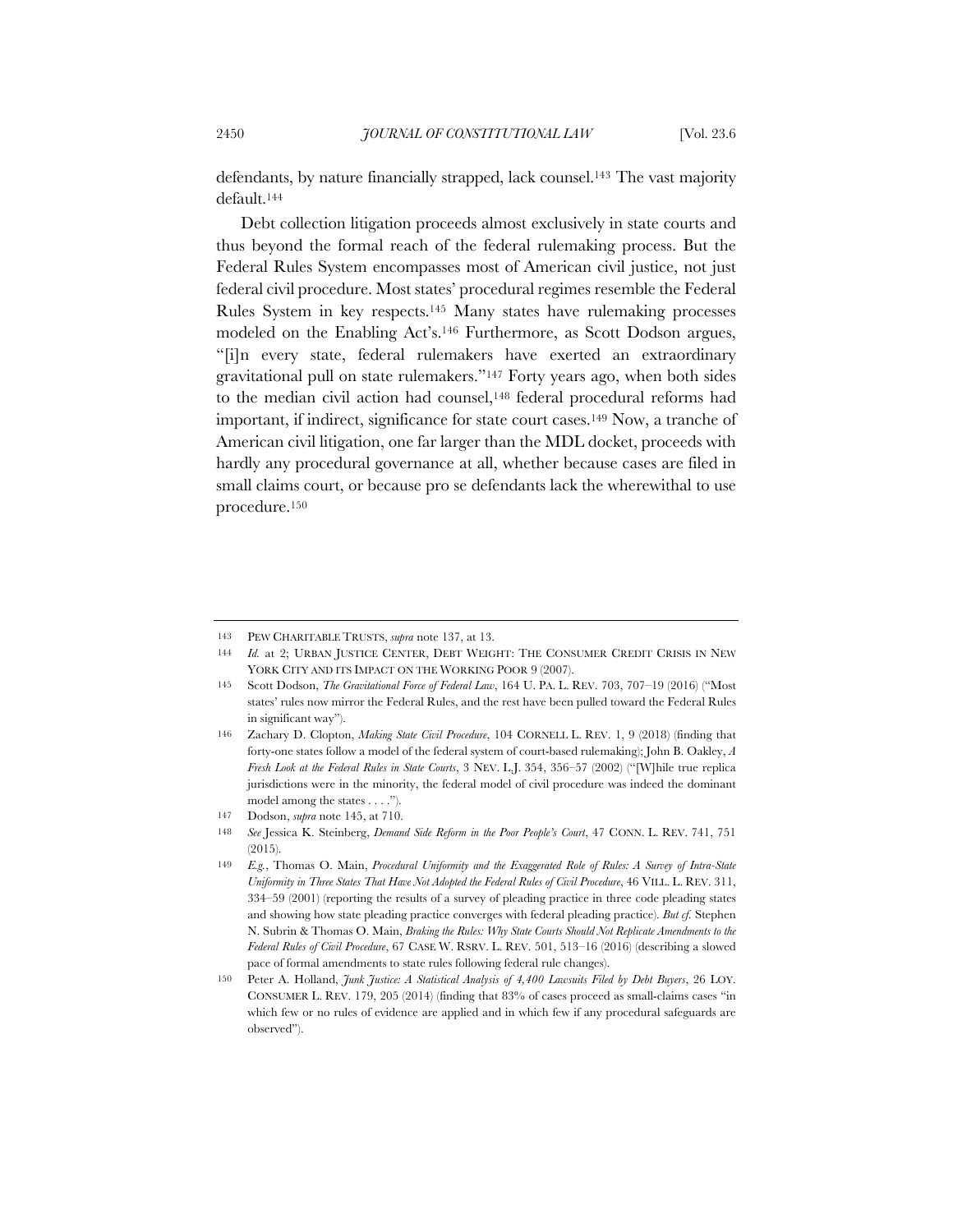Procedure itself is not irrelevant to what ails debt collection litigation.<sup>151</sup> Reforms to rules regarding service,152 pleading,153 mandatory initial disclosures,<sup>154</sup> and default judgment procedures<sup>155</sup> could help rid it of some of its worst abuses. These changes would have to come from the states, although federal rule changes designed for the considerable number of pro se litigants in federal court could help to galvanize coordinated responses across the country.156 In fact, several states have adopted or are considering debt collection-specific rule changes.157 As Zachary Clopton has documented, state rulemaking committees tend to have more diverse memberships than the federal Advisory Committee.158 States also have more homogenous political

<sup>151</sup> *See* Steinberg, *supra* note 148, at 746 (arguing that "an overhaul of the processes and rules that govern litigation" is necessary to protect unrepresented parties).

<sup>152</sup> *E.g.*, PEW CHARITABLE TRUSTS,*supra* note 137, at 16 (describing how many people may not respond to debt claims because they have not been notified, do not recognize the company that filed the lawsuit, or have been a victim of fraudulent service practices); HUMAN RIGHTS WATCH, *supra* note 133, at 36 ("[I]nadequate notice and even 'sewer service'—when process servers falsely claim to have served a defendant with notice—have been real problems in many debt buyer lawsuits.").

<sup>153</sup> *E.g.*, Hannah Lieberman, *Uncivil Procedure: How State Court Proceedings Perpetuate Inequality*, 35 YALE L. & POL'Y REV. 257, 263–64 (2016) (stating that pleadings in debt-buyer cases "frequently fail to meet either fact or notice pleading standards"); FED. TRADE COMM'N, REPAIRING A BROKEN SYSTEM: PROTECTING CONSUMERS IN DEBT COLLECTION LITIGATION AND ARBITRATION iii (2010) ("States should require collectors to include more information about the debt in their complaints.").

<sup>154</sup> *See* NEW YORK APPLESEED, DUE PROCESS AND CONSUMER DEBT: ELIMINATING BARRIERS TO JUSTICE IN CONSUMER CREDIT CASES 4 (2010) (recommending making "certain discovery and court inquiries into the answer automatic upon the filing of certain defenses").

<sup>155</sup> *E.g.*, NEW ECONOMY PROJECT, THE DEBT COLLECTION RACKET IN NEW YORK: HOW THE INDUSTRY VIOLATES DUE PROCESS AND PERPETUATES ECONOMIC INEQUALITY 4 (2013) ("[N]o application by a debt buyer for a default judgment complied with New York law.").

<sup>156</sup> On the catalyzing influence of federal rulemaking efforts on the states, see, e.g., Zachary D. Clopton, *Procedural Retrenchment and the States*, 106 CALIF. L. REV. 411, 424–34 (2018). On the size of the non-prisoner federal pro se docket, see JEFRI WOOD, PRO SE CASE MANAGEMENT FOR NONPRISONER CIVIL LITIGATION vii (2016).

<sup>157</sup> *E.g.*, Verónica C. Gonzales-Zamora & George Bach, Civil Procedure Update 2020: New Mexico Annual Judicial Conclave 3–4 (June 19, 2020) (presentation available in the University of New Mexico School of Law Faculty Scholarship Digital Repository) (describing proposed New Mexico rule amendment); *Proposed Amendments, VT. JUDICIARY,* vermontjudiciary.org/attorneys/rules/proposed [https://perma.cc/3F7J-5ZCG] (describing proposed amendments to Rules 9.1 and 55(c)(7) of the Vermont Rules of Civil Procedure and Rules 2(a), 3, and 8(c) of the Vermont Rules of Small Claims Procedure; PEW CHARITABLE TRUSTS,*supra* note 137, at 21 (providing an overview of different states' policy changes by statute and court rule since 2009).

<sup>158</sup> Clopton, *supra* note 146, at 40–43 (describing how the increased diversity on state rulemaking committees may result in a higher level of group competence and information). On a lack of diversity on the federal Advisory Committee, see Brooke D. Coleman, *#Sowhitemale: Federal Procedural Rulemaking Committees*, 68 UCLA L. REV. DISC. 370, 388 (2020). On the benefit of diversity on rulemaking committees, see *id.* at 397–400.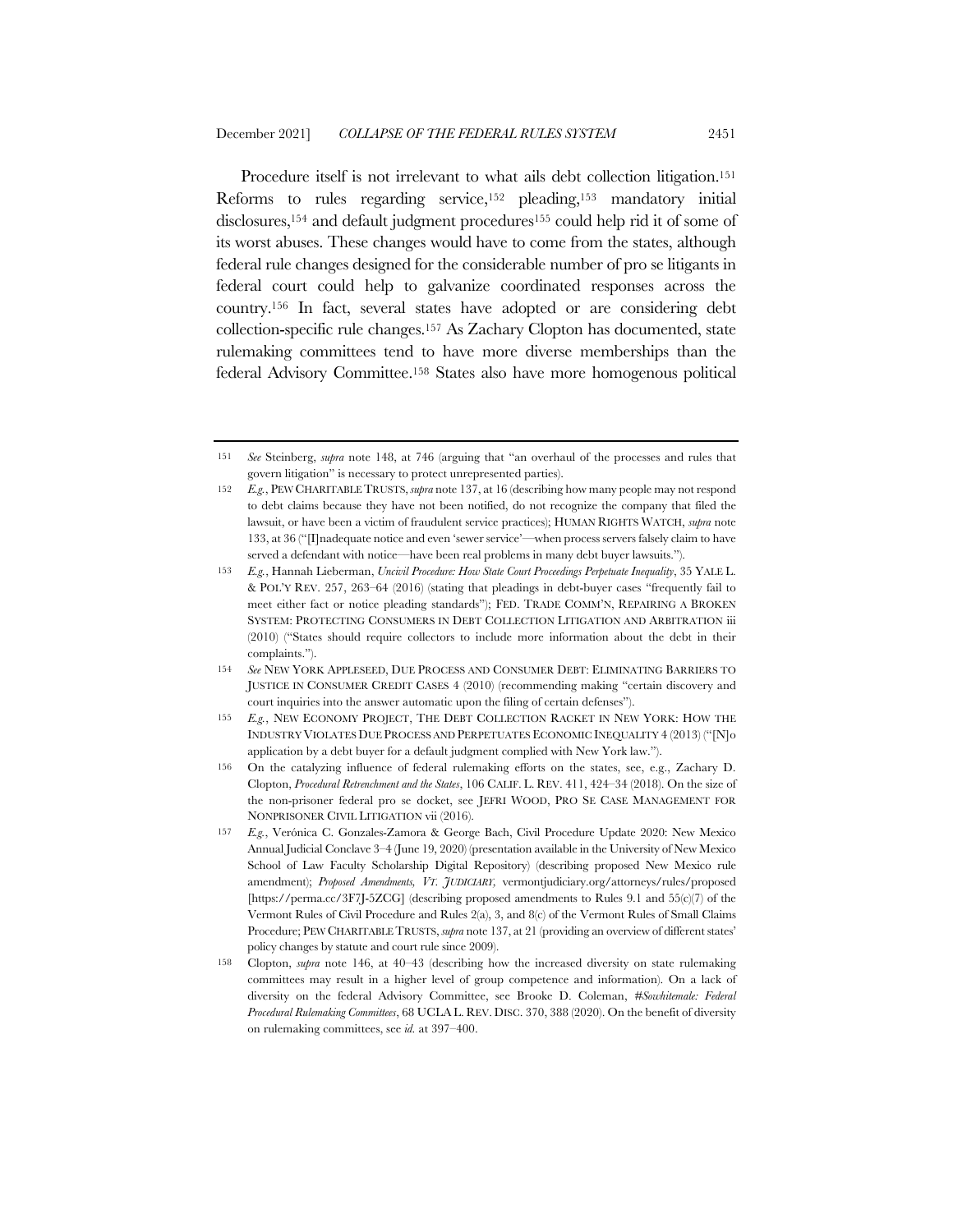cultures than the United States overall.159 Both features may enable reforms in some jurisdictions that can shield debtors against at least some of this litigation's worst excesses.

But the principle of substantive neutrality will impose a formidable obstacle to significant, widespread reforms to debt collection litigation through rulemaking processes. The existence of a \$100 billion debt-buying industry depends on an unceasing flow of default judgments.160 For it, procedure *is*  substance. The mockery that debt collection litigation makes of the adversarial assumption behind the Federal Rules System needs something along the magnitude of Rule 23, as revised in 1966, as a response. To achieve this scale of reform, rulemakers would have to wade deeply into the politics of inequality.

To Judith Resnik, *Goldberg v. Kelly*, decided in 1970, "exemplifie[d]" the migration of "a commitment" to "the value choices expressed in the Federal Rules of Civil Procedure" into administrative adjudication, among other domains.161 As such, *Goldberg* represented a high-water mark of sorts for the Federal Rules System. Debt collection litigation is the anti-*Goldberg*. Caseload pressures, inadequate access to counsel, and other problems have distorted a number of administrative adjudication systems that ensnare marginalized groups. These pathologies have infected state court dockets, challenging any further claim that the Federal Rules System, with its assumptions about litigation culture, continues to characterize American civil justice in any broad sense.162

\* \* \*

To the extent that Supreme Court decision-making is representative,<sup>163</sup> the current elaboration of procedural doctrine in the federal judiciary proceeds in a manner utterly inconsistent with the principle of substantive neutrality. As Professors Burbank and Farhang document, justices' votes have a significant ideological skew in cases addressing procedural aspects of the enforcement of regulatory regimes through litigation. Indeed, the imbalance

<sup>159</sup> *E.g.*, Alan Greenblatt, *All or Nothing*, GOVERNING, Jan. 2019 at 40, 42–43 (describing the increasing dominance of one-party government in American states).

<sup>160</sup> Holland, *supra* note 150, at 186 ("[D]ebt buyers employ a high volume default judgment business model, and . . . their legal pleadings, evidence and tactics are rarely exposed to the adversary process").

<sup>161</sup> Resnik, *Failing Faith*, *supra* note 14, at 517.

<sup>162</sup> *See* Spaulding, *supra* note 124, at 285–90 (describing administrative adjudication pathologies); *id.* at 270–79 (describing state court pathologies); *id.* at 266 ("[W]hat most Americans experience is, in truth, nothing like . . . the design debates about procedure in the federal courts . . . .").

<sup>163</sup> For evidence that circuit-level decision-making on procedural issues tracks ideology, see Stephen B. Burbank & Sean Farhang, *Politics, Identity, and Class Certification on the U.S. Courts of Appeals*, 119 MICH. L. REV. 231, 237 (2020).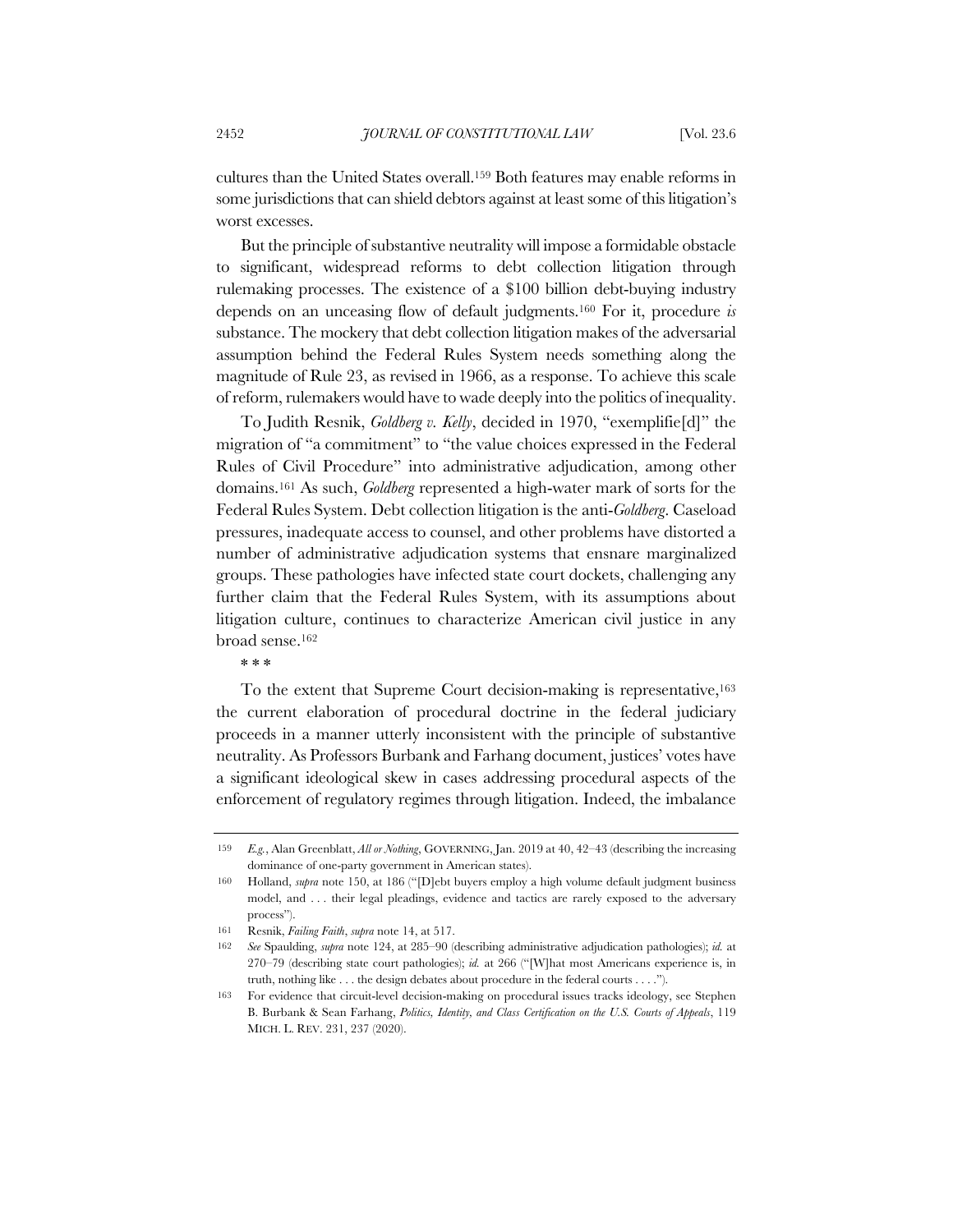exceeds that of their votes in cases addressing the substance of these regimes.164

The ghost of substantive neutrality might have contributed to this pattern.165 The veneer of impartiality the Federal Rules System could once claim may have depressed an impulse to bind judicial hands with the equivalent techniques of statutory interpretation or agency deference doctrines that separation of powers concerns require.166 The extent to which the Federal Rules license federal common-lawmaking,167 the extent to which the Rules Enabling Act imposes meaningful limits on rulemaking,168 the degree to which federal courts must defer procedural change to the rulemaking process,169 and the obligation judges have to use particular methodologies for rule interpretation all boil down to questions of power.170 Each one of these—and many more—needs a satisfying answer, lest American civil procedure drift away from its principled moorings in the Federal Rules System toward the assertion of judicial whim.

<sup>164</sup> BURBANK & FARHANG, *supra* note 79, at 190–91.

<sup>165</sup> Professors Burbank and Farhang attribute this extreme polarization to the lower public salience that decisions involving seemingly technical, non-substantive matters have, and thus the weaker constraint that public opinion can exercise. *Id.* at 192.

<sup>166</sup> *E.g.*, Victoria Nourse, *Misunderstanding Congress: Statutory Interpretation, the Supermajoritarian Difficulty, and the Separation of Powers*, 99 GEO. L.J. 1119, 1122 (2011) (noting that theories of statutory interpretation imply theories both about Congress itself and how Congress should related to courts or agencies); Mark Seidenfeld, Chevron*'s Foundation*, 86 NOTRE DAME L. REV. 273, 275 (2011) ("[T]he foundation for the *Chevron* doctrine is anchored in the separation of powers . . . .").

<sup>167</sup> Burbank & Wolff, *supra* note 91, at 49–50, 75 (discussing the use of federal common law in the context of Rules 13 and 23); Stephen B. Burbank & Tobias Barrington Wolff, *Class Actions, Statutes of Limitations and Repose, and Federal Common Law*, 167 U. PA. L. REV. 1, 8 (2018) (discussing how the tolling rule emerging from *American Pipe* under Rule 23 is a rule of federal common law).

<sup>168</sup> Burbank, *supra* note 6, at 1034, 1108; Burbank & Silberman, *supra* note 69, at 699.

<sup>169</sup> *Compare* Ortiz v. Fibreboard Corp., 527 U.S. 815, 861 (1999); Hall v. Hall, 138 S. Ct. 1118, 1129– 30 (2018); *and* Microsoft Corp. v. Baker, 137 S. Ct. 1702, 1714 (2017), *with* Mark Herrmann, James M. Beck & Stephen B. Burbank, Debate, *Plausible Denial: Should Congress Overrule* Twombly *and* Iqbal*?*, 158 U. PA. L. REV. PENNUMBRA 141, 149 (2009) (describing *Twombly*'s inconsistency with the admonition that the Court must defer to the Advisory Committee).

<sup>170</sup> *See* Lumen N. Mulligan & Glen Staszewski, *Civil Rules Interpretive Theory*, 101 MINN. L. REV. 2167, 2175–79 (2017) (documenting the Court's "vacillation"); Scott Dodson, *Justice Souter and the Civil Rules*, 88 WASH. U. L. REV. 289, 291 (2010) (examining Justice Souter's fairness approach to construing the civil rules). *Compare* Krupski v. Crosta Crociere S.p.A., 560 U.S. 538, 557 (2010) (Scalia, J., concurring); *and* Tome v. United States, 513 U.S. 150, 167–68 (1995) (Scalia, J., concurring), *with* A. Benjamin Spencer, *Class Actions, Heightened Commonality, and Declining Access to Justice*, 93 B.U. L. REV. 441, 464 (2013) (providing a thorough textualist critique of Scalia's analysis of Rule 23(a)(2)). *See also* Hermann et al., *supra* note 169, at 161 (challenging a defense of *Twombly* and *Iqbal* as plausible interpretations of Rule 8 and insisting that "the degrees of separation" "between interpretation and judge-made law" "approach one hundred and eighty" in the two cases). For a defense of current rule interpretation practices, *see* Mark Moller, *Internal Separation of Powers, Compensating Adjustments, and Court Rulemaking*, 36 REV. LITIG. 579 (2018).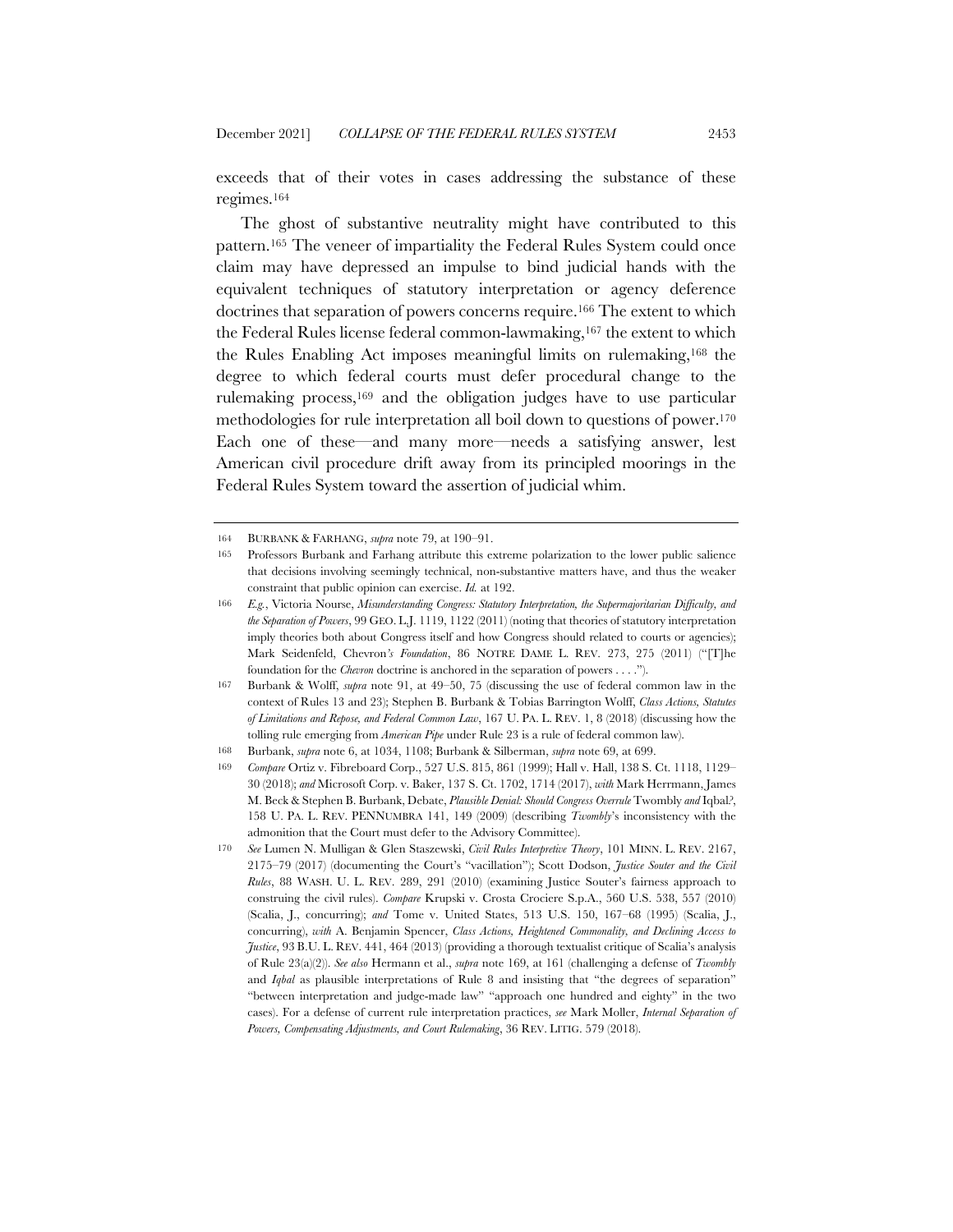#### III. TOWARD A NEW PRINCIPLE

The time has come to craft new principles for the post-Federal Rules System era. This recommendation is not a call for a revolution in procedural governance.171 Even within a shrunken domain of substantive neutrality, the federal rulemaking process makes important contributions. The proposed social security rules will not improve our social safety net. But they will rid 20,000 cases each year of extensive procedural confusion and thereby likely save needless litigation expense in a practice area where margins matter.172 The rulemaking process has attracted deserved criticism this century,173 but the people who participate in it do so admirably.174 Moreover, an argument for the future of procedural evolution must accept institutional reality. Absent a dramatic political shock, the same conditions that caused the Federal Rules System to collapse will almost surely leave courts, at least at the federal level, as the prime movers for procedural design.175 A new system will evolve through a commonlaw process of elaboration, building on an existing procedural structure.

However gradual, the new system's development needs normative guidance. If the principle of substantive neutrality required conditions of consensus, present-day conditions of fracture make the choice of principle unavoidably ideological. Viewed accordingly, the procedural preferences the conservative legal movement has voiced for decades reflect not naked rentseeking or deregulatory preferences but what I call the *principle of neoliberalism*. I suggest what a progressive alternative, committed to equality, might entail.

<sup>171</sup> *Cf.* Miller, *supra* note 87, at 115 (discussing the "nuclear" option of a "dramatic overhaul of the procedural system" and its challenges).

<sup>172</sup> GELBACH & MARCUS, *supra* note 102, at 143.

<sup>173</sup> *E.g.*, Brooke D. Coleman, *Online* Essay, *#Sowhitemale: Federal Civil Rulemaking*, 113 NW. U. L. REV. 407, 408–11 (2018) (criticizing the lack of diverse representation in the Civil Rules Advisory Committee); Yeazell, *supra* note 75, at 239 (criticizing the Rules Committee for its lack of "precise knowledge of how those rules will affect them or their clients in any particular situation").

<sup>174</sup> *E.g.*, Burbank, *supra* note 9, at 529 (praising Edward Cooper's tenure as Advisory Committee Reporter).

<sup>175</sup> Professors Burbank's and Farhang's findings that a retrenchment agenda succeeded in the Supreme Court, after mostly failing in the rulemaking and legislative processes, are consistent with claims about the increase of judicial power during times of polarization more generally. BURBANK & FARHANG, *supra* note 79, at 3; *see* Richard L. Hasen, *Polarization and the Judiciary*, 22 ANN. REV. POL. SCI. 261, 272 (2019) ("Gridlock due to partisan competition in the political branches creates space for the courts (especially the Supreme Court) to move the law toward their preferences without provoking a political counterreaction.").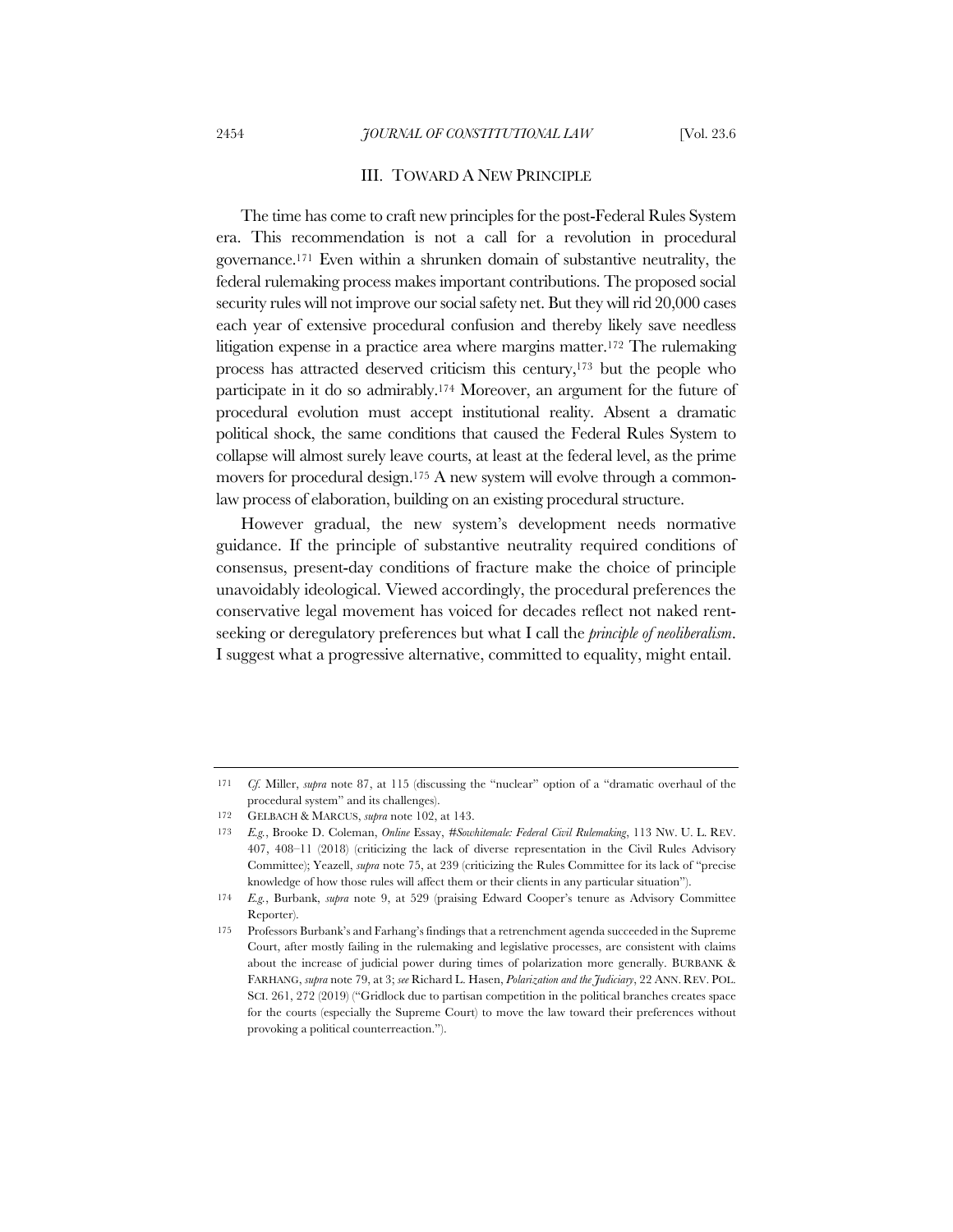#### *A. The Principle of Neoliberalism*

The divide between substance and procedure was the landmark jurisprudential achievement that made the Federal Rules System possible.<sup>176</sup> This dichotomy's dividing line now marks the boundary between politics' vast expanse, on one hand, and a shrunken domain of substantive neutrality, on the other. Meaningful procedural reform will almost always cross the boundary from the latter into the former. The choice of a foundational principle for a new system, then, is necessarily political.177

The conservative legal movement has long appreciated this reality. As many have commented upon, and as Professors Burbank and Farhang have so rigorously documented, the movement has pursued a procedural agenda since the 1970s that, when realized, has blunted litigation's capacity for regulation and redistribution.178 These efforts fit into a larger legal program fashioned to "assert<sup>[]</sup> and defen<sup>[d]</sup> ... market imperatives and unequal economic power against intervention,"179 as well as to defeat efforts at progressive social reordering pursued through democratic politics.180

Commentators commonly but erroneously cast the conservative legal program as "anti-litigation."181 The American consumer debt market rests in

<sup>176</sup> Marcus, *supra* note 23, at 374.

<sup>177</sup> *But see* Bone, *Effective*, *supra* note 15, at 329 ("[W]hatever else procedure might do, its primary goal is to generate quality outcomes measured by the substantive law.").

<sup>178</sup> BURBANK & FARHANG, *supra* note 79, at 3; *see, e.g.*, J. Maria Glover, *"Encroachments and Oppressions": The Corporatization of Procedure and the Decline of Rule of Law*, 86 FORDHAM L. REV. 2113, 2113 (2018) (describing corporate advocacy for procedural reform that has resulted in the "restructuring [of] our litigation system" to favor corporate defendants).

<sup>179</sup> Grewal & Purdy, *supra* note 71, at 1; *see also* Jedediah Britton-Purdy, David Singh Grewal, Amy Kapczynski & K. Sabeel Rahman, *Building a Law-and-Political Economy Framework: Beyond the Twentieth-Century Synthesis*, 129 YALE L.J. 1784, 1794–1818 (2020) (explaining how principles of "[w]ealth maximization, transaction costs, and externalities" have motivated legal change).

<sup>180</sup> *See* WENDY BROWN, IN THE RUINS OF NEOLIBERALISM: THE RISE OF ANTIDEMOCRATIC POLITICS IN THE WEST 124–25 (2019) (describing how a "discourse of deregulated markets" has been "mobilized to challenge the significance of social powers in democracies and to empower traditional morality against equality mandates"); Britton-Purdy et al., *supra* note 179, at 1813 (explaining that neoliberalism encompasses the view that "any political judgments about which social interests to secure or advance are likely to involve capture, entrenchment, and spurious claims to a . . . 'public interest'"); Dana A. Remus, *Reconstructing Professionalism*, 51 GA. L. REV. 807, 830 (2017) (explaining that neoliberalism demands that "the state cannot intervene in the market to produce particular substantive results").

<sup>181</sup> *E.g.*, Arthur R. Miller, *What Are Courts For? Have We Forsaken the Procedural Gold Standard?*, 78 LA. L. REV. 739, 798 (2018) ("[C]ertain conservative and pro-business political and defense interests have been energetically waging an anti-litigation war for many years . . . ."); Diego A. Zambrano, *Federal Expansion and the Decay of State Courts*, 86 U. CHI. L. REV. 2101, 2163 (2019) ("These efforts have been part of a broader anti-litigation movement sponsored by large institutional defendants."); Andrew M. Siegel, *The Court Against the Courts: Hostility to Litigation as an Organizing Theme in the Rehnquist*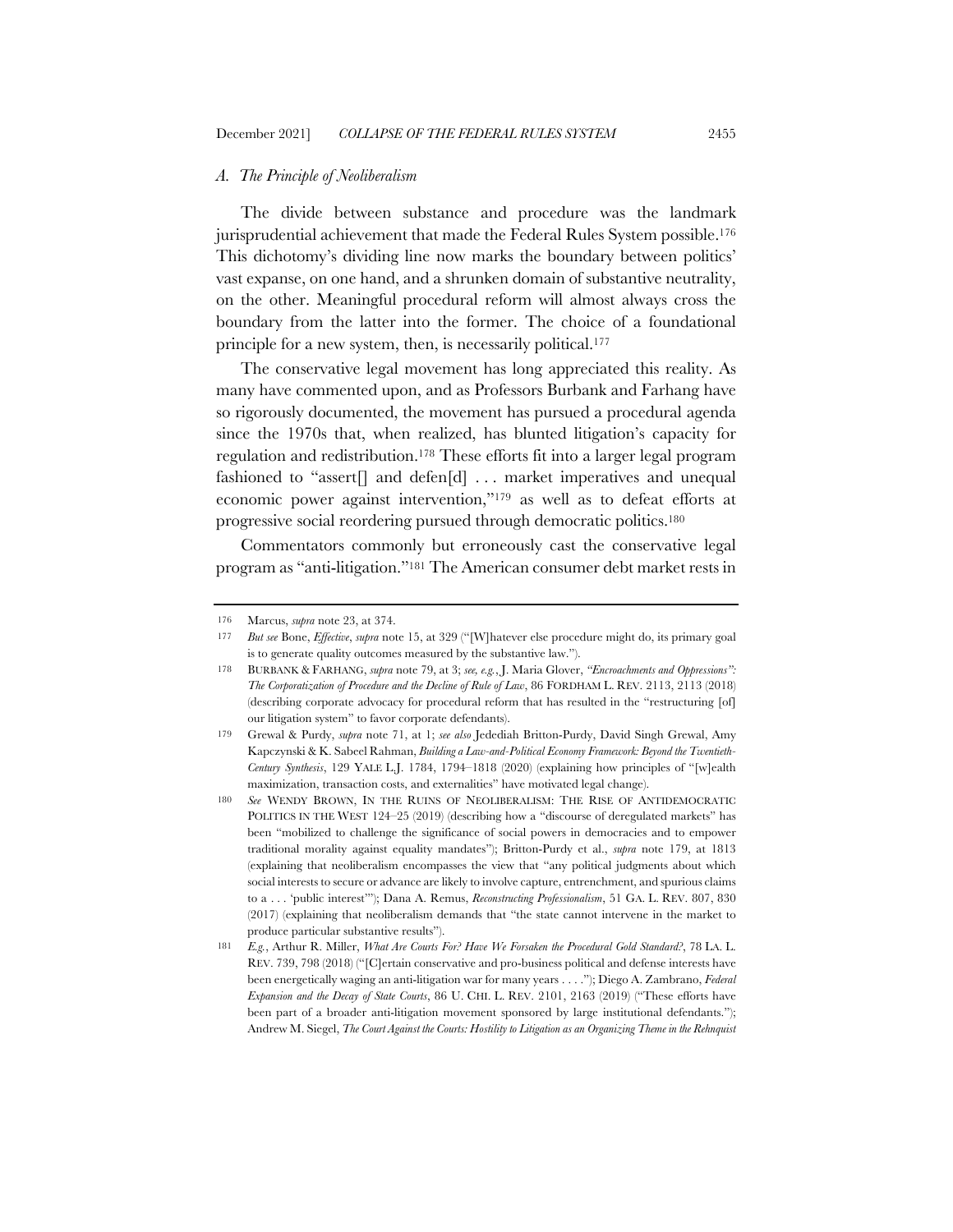considerable part on the easy availability of litigation to enforce debt contracts.182 Supporters of the conservative agenda surely do not have these sorts of cases in their sights.183 Moreover, as Professors Burbank and Farhang suggest, conservatives in recent years have supported a "new Litigation State" to empower private litigants challenging tax, immigration, abortion, and gun control legislation.184 The program's effort to protect market relationships and traditional social ordering from democratic reconfiguration, then, is better described as "neoliberal" than "antilitigation."185 A principle of neoliberalism thus animates the conservative legal movement's procedural reform efforts.186

Supporters of the conservative legal movement may disclaim the term "neoliberal,"<sup>187</sup> but it aptly describes an understanding of what litigation is and what the conservative procedural agenda reflects. A neoliberal understanding of litigation conceives of the process as a buttress for social ordering created through market interactions entered into by autonomous individuals.188 Because all litigants are individual market participants fully responsible for the choices they make,189 neoliberal procedure favors the

*Court's Jurisprudence*, 84 TEX. L. REV. 1097, 1198 (2006) ("[D]ozens of cases . . . reflect the antilitigation theme . . . ."). *Compare* Stephen B. Burbank & Sean Farhang, *A New (Republican) Litigation State?*, 11 U.C.IRVINE L. REV. 657, 686 (2021) ("[B]oth parties' posture toward private enforcement is instrumental."), *with* STEPHEN C. YEAZELL, *supra* note 132, at 90 (2018) (describing the politics of "civil litigation" as a "convenient proxy for other issues," such that the conservative agenda is not necessarily anti-litigation).

<sup>182</sup> *See* YEAZELL, *supra* note 132, at 15 ("[P]ulling against the flexibility offered by contract is the impulse to simplify and to speed litigation, to collect debts quickly . . . . creditors will push at the front end for imaginative (and complex) structures of credit and, at the back end, for simplified litigation.").

<sup>183</sup> *Id.* at 89 (noting that what "most civil litigation" entails—"business disputes and debt collection" is "awkward" for adversaries in the "rhetorical battle" over litigation and its supposed excesses); *cf.* Home Depot U.S.A., Inc. v. Jackson, 139 S. Ct. 1743, 1754 (2019) (Alito, J., dissenting) (criticizing how "a defendant's routine attempt to collect a debt from a single customer" turned into "an unremovable attack on the defendant's 'credit and lending policies'").

<sup>184</sup> Burbank & Farhang, *supra* note 181, at 664.

<sup>185</sup> Neoliberalism "refers to the revival of the doctrines of classical economic liberalism, also called laissez-faire, in politics, ideas, and law." Grewal & Purdy, *supra* note 71, at 1. It is "an overlapping set of arguments and premises that are . . . united by their tendency to support market imperatives and unequal economic power in the context of political conflicts that are characteristic of the present historical moment." *Id.* at 2; *see also* WENDY BROWN, EDGEWORK: CRITICAL ESSAYS ON KNOWLEDGE AND POLITICS 39–41 (2005) (providing a similar definition of neoliberalism).

<sup>186</sup> *See* Britton-Purdy et al., *supra* note 179, at 1804–05 (explaining how neoliberal principles have motivated and transformed fields including civil procedure).

<sup>187</sup> Philip Mirowski, *Neoliberalism: The Movement that Dare Not Speak Its Name*, AM. AFFS., https://americanaffairsjournal.org/2018/02/neoliberalism-movement-dare-not-speak-name/ [https://perma.cc/NN7S-EMVB] ("Self-identified neoliberals are hard to come by.").

<sup>188</sup> Remus, *supra* note 180, at 830, 864.

<sup>189</sup> BROWN, *supra* note 185, at 42.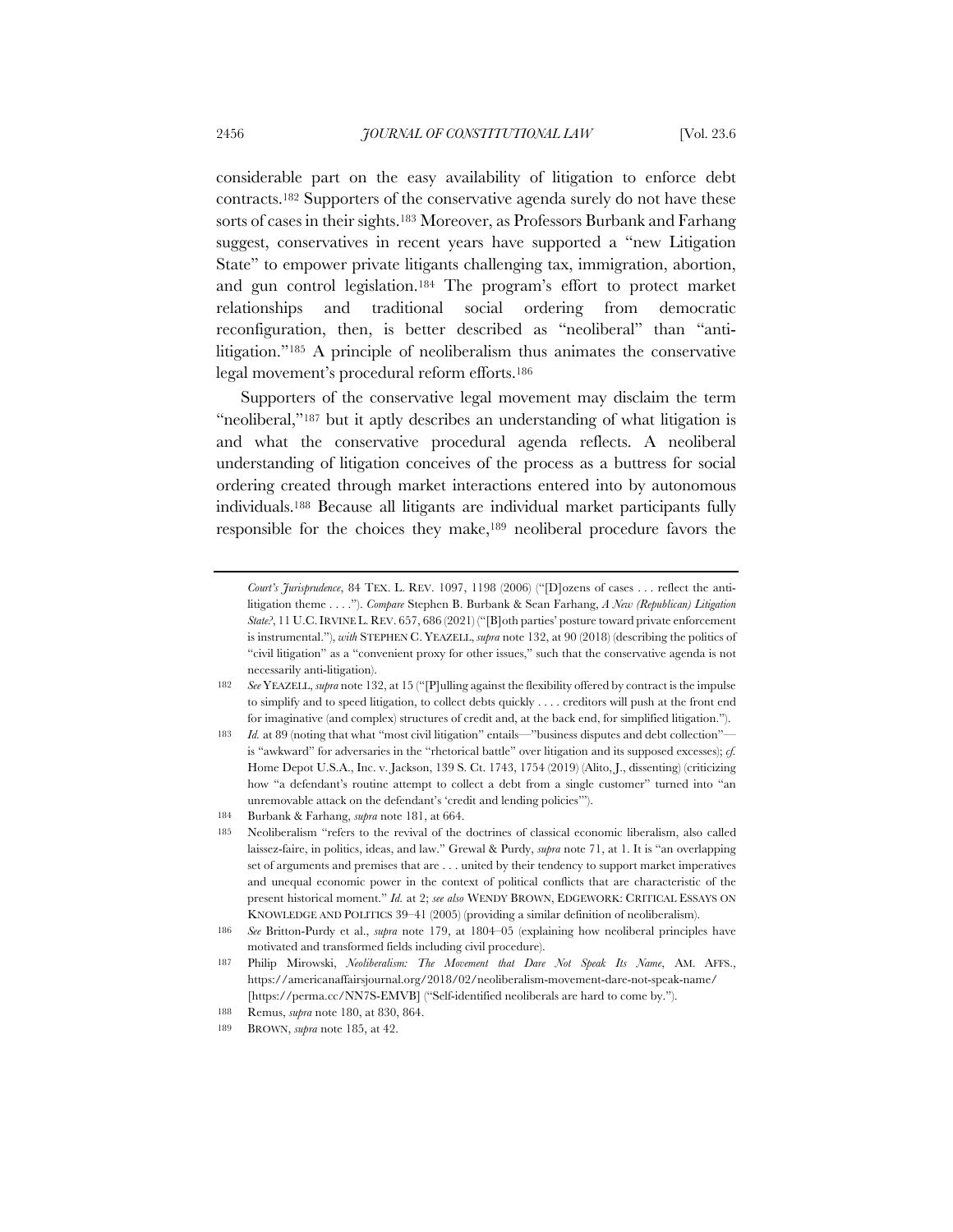enforcement of arbitration clauses, even in consumer form contracts that bind parties of manifestly unequal bargaining power.190 Neoliberal procedure favors a higher pleading standard and strict limits on personal jurisdiction, because the regulatory force litigation has means that it must surmount a "demanding justificatory bar" to interfere with transactions otherwise mediated by the neutral, apolitical market.191 Neoliberal procedure treats the class action as just a rule for party and claim joinder, not a device that enables regulation through private enforcement.192 Neoliberal procedure prices the proportionality of discovery in dollar terms, measuring the financial costs of a discovery request against the financial value litigation holds for the requesting party.193 Because neoliberalism conceives of litigants as autonomous individuals, not as members of groups with socially-determined characteristics, disabilities, and advantages,194 a mechanism for aggregating claims that does not privilege the views of every individual joined to the case is suspect.195

<sup>190</sup> *E.g.*, Am. Express Co. v. Italian Colors Rest., 570 U.S. 228, 231, 239 (2013) (rejecting a class action claim by merchants against American Express in favor of individual arbitration as compelled by the Federal Arbitration Act); *see also* Grewal & Purdy, *supra* note 71, at 1 (explaining that neoliberalism is characterized by "the assertion and defense of particular market imperatives and unequal economic power against political intervention"); Hila Keren, *Divided and Conquered: The Neoliberal Roots and Emotional Consequences of the Arbitration Revolution*, 72 FLA. L. REV. 575, 579 (2020) (describing the "arbitration revolution" as exemplifying neoliberalism); Norris, *supra* note 17, at 21– 31 (describing the neoliberal orientation of modern arbitration clause enforcement doctrine).

<sup>191</sup> K. Sabeel Rahman, *Domination, Democracy, and Constitutional Political Economy in the New Gilded Age: Towards a Fourth Wave of Legal Realism?*, 94 TEX. L. REV. 1329, 1336 (2016).

<sup>192</sup> *See, e.g.*, Shady Grove Orthopedic Assocs., P.A. v. Allstate Ins. Co., 559 U.S. 393, 408 (2010) (insisting that Rule 23 is a "species" of "traditional joinder," and that its effects on the defendant's liability are merely "incidental"); Norris, *supra* note 17, at 31–37 (describing the neoliberal orientation of recent class action doctrine). By this logic, so-called "no injury" classes should not be certifiable: No market failure has occurred if the plaintiffs have no compensable injury. *See, e.g.*, *The FICALA Fix for Litigation Abuse*, U.S.CHAMBER INST. FOR LEGAL REFORM (Mar. 3, 2017), https://instituteforlegalreform.com/the-ficala-fix-for-litigation-abuse [https://perma.cc/55XH-NGKV] (calling for the elimination of so-called "no injury" class actions).

<sup>193</sup> Maureen Carroll, *Civil Procedure and Economic Inequality*, 69 DEPAUL L. REV. 269, 281–84 (2020) (describing a court order requiring "the parties to create a 'discovery budget' based on the 'foreseeable range of damages' in the litigation").

<sup>194</sup> Grewal & Purdy, *supra* note 71, at 13 (referring to the "self-defining, self-exploring, identity-shifting constitutional citizen of recent Supreme Court decisions of race, gender, and sexuality").

<sup>195</sup> *See, e.g.*, J.D. v. Azar, 925 F.3d 1291, 1342–47 (D.C. Cir. 2019) (Silberman, J., dissenting) (arguing that a class representative seeking access to abortion services for juvenile immigrants in government custody cannot adequately represent the class because it might include juvenile immigrants who oppose abortion).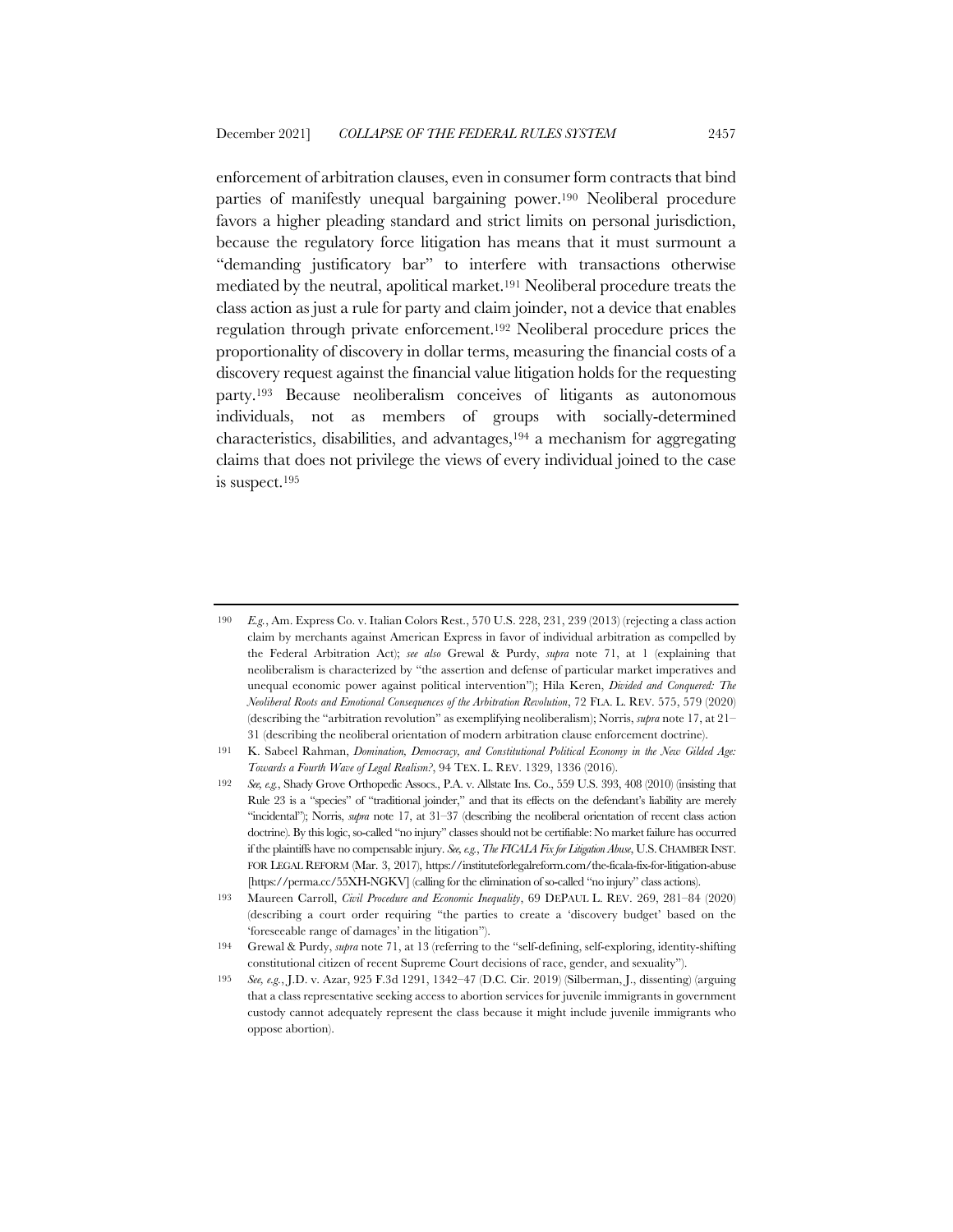### *B. An Equality Principle*

Many of us who have opposed manifestations of neoliberalism in civil procedure have couched our resistance in terms better suited to the Federal Rules System. Whatever their redistributionist effects, *Twombly* and *Iqbal* are flawed, we argue, because they undermine or ignore rulemaker primacy.<sup>196</sup> The conservative legal movement's successes in the courts deserve criticism more generally for "circumvent[ing]" "the rulemaking process prescribed by the Rules Enabling Act."197 Fixes to what ails American civil justice lie with a better-balanced or less politicized rulemaking process.198 Such arguments have merit, but they remain committed to principles that have eroded, ones that do not engage frontally with the principle of neoliberalism.

A fully developed alternative will require a lot of theoretical spadework.199 What follows is a first step, an initial direction that progressive procedural theorizing might pursue as part of an effort to move beyond neoliberalism in procedure. In a landmark essay, Jedidiah Britton-Purdy, David Grewal, Amy Kapcyznski, and K. Sabeel Rahman suggest a response to the forces that eroded the postwar liberal consensus, especially the exploding inequality that a neoliberal legal program has helped to drive.200 Because law constitutes market relations and constrains democratic politics, they explain, deepening inequality and entrenched subordination are a political choice. They do not result from neutral market forces or social relations left alone.201 A different politics counsels for the reconstitution of American law "around an ideal of equality," one "animated by a commitment to [democracy] and sensitive to the importance of social subordination along intersectional lines,"202 and one committed to redistribution of the sort needed to remove from market ordering basic issues of need and dignity.203

<sup>196</sup> *See, e.g.*, Kevin M. Clermont & Stephen C. Yeazell, *Inventing Tests, Destabilizing Systems*, 95 IOWA L. REV. 821, 850 (2010) (criticizing "adjudication" as "hardly the preferred path to design change"); Burbank, *supra* note 10, at 549 (" General rules made through the Enabling Act Process can only be changed through that process (or by legislation)."); David Marcus, *Institutions and an Interpretive Methodology for the Federal Rules of Civil Procedure*, 2011 UTAH L. REV. 927, 972 (criticizing *Twombly* and *Iqbal* on grounds that the Court erred in its interpretation of Rule 8).

<sup>197</sup> Subrin & Main, *supra* note 14, at 1889.

<sup>198</sup> *See infra* note 173.

<sup>199</sup> For an important step in this direction, see Norris, *supra* note 17, at 52–53.

<sup>200</sup> Britton-Purdy et al., *supra* note 179, at 1786.

<sup>201</sup> *Id.* at 1819–20.

<sup>202</sup> *Id.* at 1824.

<sup>203</sup> *Id.* at 1825.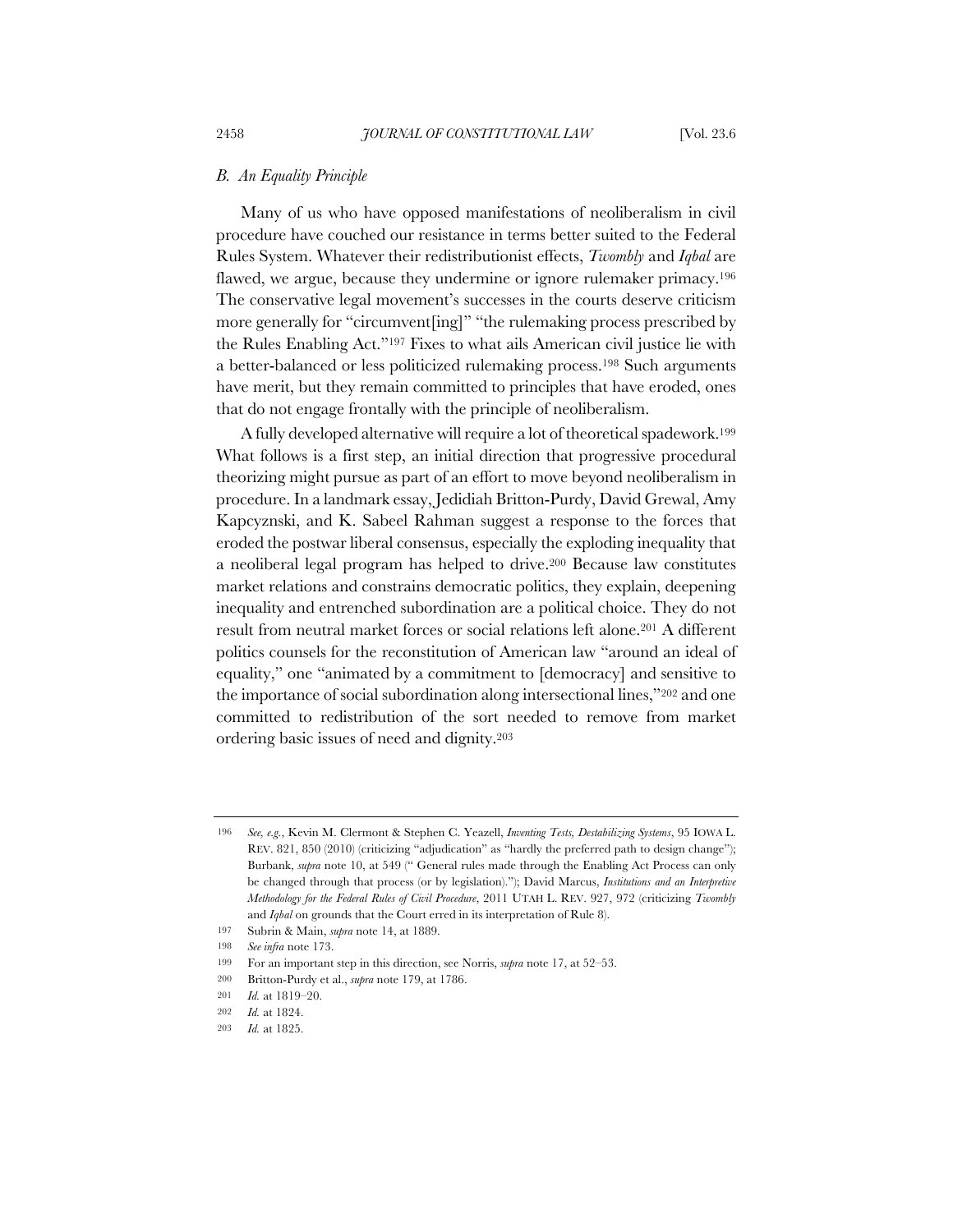A robust version of an equality principle conceived of in these terms would counsel that procedural change pursue anti-subordination ends,204 reflecting "a broader state obligation to shift affirmatively the subordinate status of certain groups."205 An anti-subordination principle merits more attention and development, but its recommendation here is arguably premature without a fully-realized account of litigation as an appropriate institutional setting for its pursuit.206

As a first step, progressives might recommend a non-subordination principle. At the least, procedural doctrine should disfavor civil litigation's use to entrench "the subordinate position" "of a specially disadvantaged group."207 This principle does not need a fully-realized account of litigation and equality. It draws its justification from the simple recognition that a lot of adjudication presently departs from the meaningfully adversarial process between parties of roughly equal litigating capacity that the Federal Rules System idealized, in ways that systemically subordinate particular groups.208

At present, millions of civil cases proceed against litigants, such as consumer debtors or undocumented immigrants, who cannot defend themselves meaningfully. From a neoliberal perspective, these situations result from market failure. Consumer debtors and undocumented immigrants are priced out of the market for legal representation, at most warranting a market subsidy (pro bono counsel, for instance) as a response. A non-subordination perspective understands litigation of this sort as a constituent part of an industry or government enforcement regime premised, at least in part, on the maintenance of this inequality.209 A procedural system committed to a principle of non-subordination would raise barriers to the use

<sup>204</sup> On anti-subordination and equality, *see, e.g.*, Jack M. Balkin & Reva B. Siegel, *The American Civil Rights Tradition: Anticlassification or Antisubordination?*, 58 U. MIA. L. REV. 9, 9 (2003).

<sup>205</sup> Jocelyn Simonson, *Police Reform Through a Power Lens*, 130 YALE L.J. 778, 839 (2021).

<sup>206</sup> *Cf.* Britton-Purdy et al., *supra* note 179, at 1824 ("A call for equality must suggest how that equality is to be . . . institutionally realized."). For a rich discussion of civil justice's functions, including a possible distributive justice function, see Matthew A. Shapiro, *Distributing Civil Justice*, 109 GEO. L.J. (forthcoming 2021) (draft at 52–67).

<sup>207</sup> Owen M. Fiss, *Groups and the Equal Protection Clause*, 5 PHIL. & PUB. AFFS. 107, 157 (1976).

<sup>208</sup> On the Federal Rules, idealized procedure, and how adjudication actually proceeds, see generally Spaulding, *supra* note 124. On asymmetries in who appears in what capacity in civil litigation, and thus who bears costs and enjoys benefits of particular procedural doctrines, see Resnik, *Domain*, *supra* note 14, at 2225.

<sup>209</sup> For what was surely an unintentionally revealing statement recognizing the important effect of juvenile immigrants' lack of representation on the efficiency of immigration enforcement, see *C.J.L.G. v. Sessions*, 880 F.3d 1122, 1144–45 (9th Cir. 2018) (insisting that "[m]andating free courtappointed counsel could further strain an already overextended immigration system" by requiring government lawyers to "communicat[e] with opposing counsel" and "respon[d] to motions").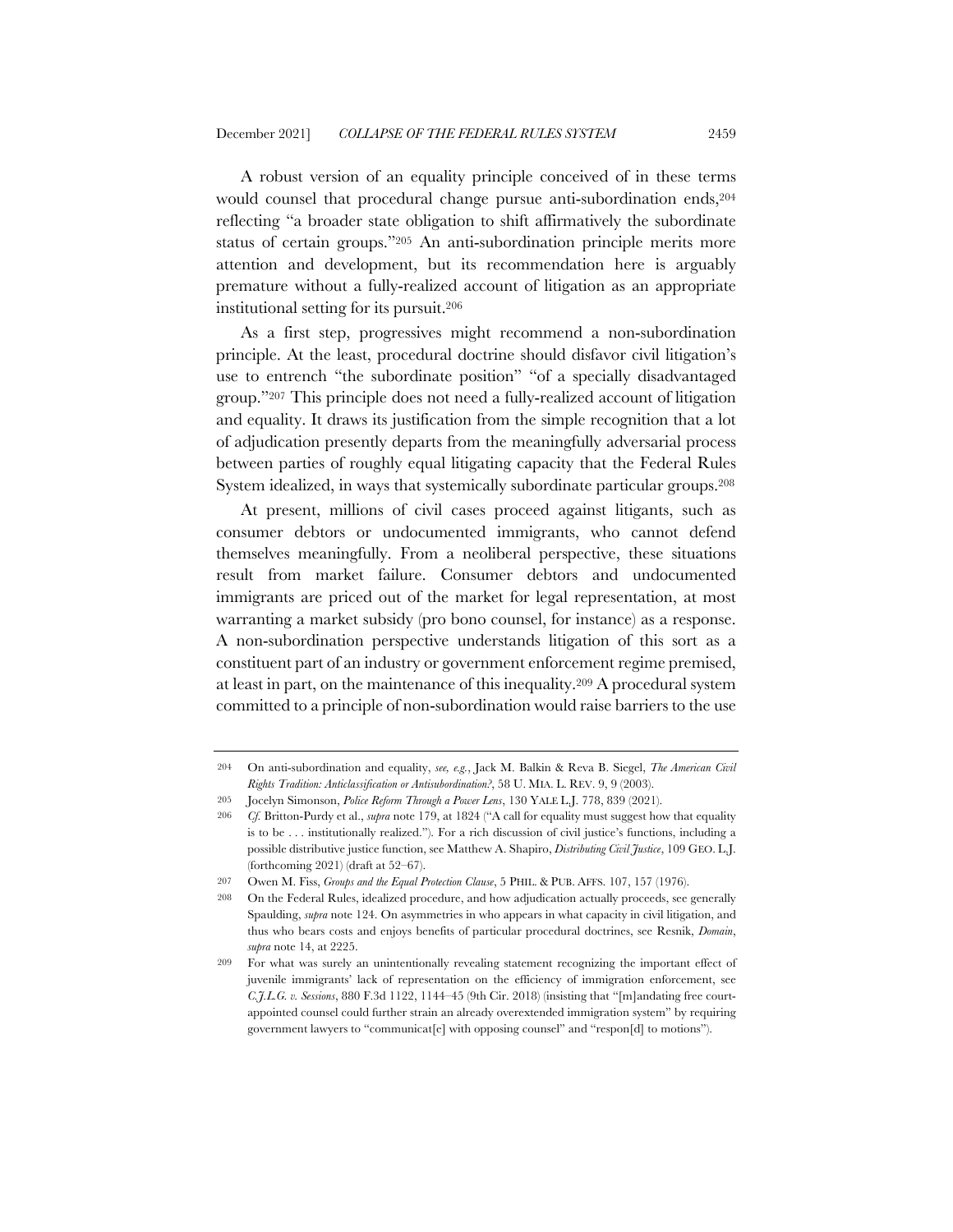of civil litigation for these ends, not paper them over with overwhelmed legal aid lawyers or underpaid court-funded counsel.

Doctrinal changes consistent with a principle of non-subordination would require the rejection of trans-substantivity. As the signature doctrinal design feature of the Federal Rules System, trans-substantivity owed its normative justification to the system's institutional arrangements.210 A trans-substantive rule meant that the rulemaking process had honored the principle of substantive neutrality, which legitimized the process and steered problems of procedural design to it in the first place. But trans-substantivity lacks a compelling normative justification now that the domain of substantive neutrality has shrunken to the point that it can no longer encompass most meaningful procedural reform. If courts are the only procedural lawmaking institutions left standing in an age of dissensus, and if procedure is indeed a domain of substantive contestation, then a demand that court-fashioned procedure be trans-substantive, on grounds that "[n]either judges nor procedural reformers have a general charter to reform society," no longer persuades.<sup>211</sup>

The problem with trans-substantive procedure is its premise, that all litigants, whatever their claims or defenses, warrant formally equal procedural treatment. This conception of equality is indifferent to the reality of deep, entrenched injustice,212 and thus to the contribution that procedure can make to these inequalities' reproduction and entrenchment. Debt collection plaintiffs routinely file factually barren complaints, with allegations that often lack basic loan amount and ownership information.213 Sparse allegations surely reflect dynamics in the debt collection market. Debt sellers often sell consumer debt without warranting that they actually own the debt, a fact surely reflected in the price debt buyers are willing to pay.214 These market practices work, at least in part, because of the modesty of the transsubstantive pleading standard. Because pleading doctrine does not allow the

<sup>210</sup> For a discussion of trans-substantivity's justification, see David Marcus, *Trans-Substantivity and the Processes of American Law*, 2013 BYU L. REV. 1191, 1220–36. For skepticism, see Robert G. Bone, *Securing the Normative Foundations of Litigation Reform*, 86 B.U. L. REV. 1155, 1160 (2006) (claiming that the "trans-substantive ideal" "does not fit any plausible theory of American civil adjudication").

<sup>211</sup> Stephen B. Burbank, *The Costs of Complexity*, 85 MICH. L. REV. 1463, 1473 (1987) (reviewing RICHARD L. MARCUS & EDWARD F. SHERMAN, COMPLEX LITIGATION: CASES AND MATERIALS ON ADVANCED CIVIL PROCEDURE (1985)).

<sup>212</sup> *Cf.* Cheryl I. Harris, *Critical Race Studies: An Introduction*, 49 UCLA L. REV. 1215, 1229–30 (2002) (explaining how "deeply entrenched hierarchy" can lurk under a "façade of formal neutrality").

<sup>213</sup> *E.g.*, NEW YORK APPLESEED, *supra* note 154, at 20.

<sup>214</sup> Dalié Jiménez, *Dirty Debts Sold Dirt Cheap*, 52 HARV. J. ON LEGIS. 41, 43 (2015) (highlighting that the low price of debt reflects the lack of information provided to the buyer and that the risk that the "debt will ultimately be uncollectible").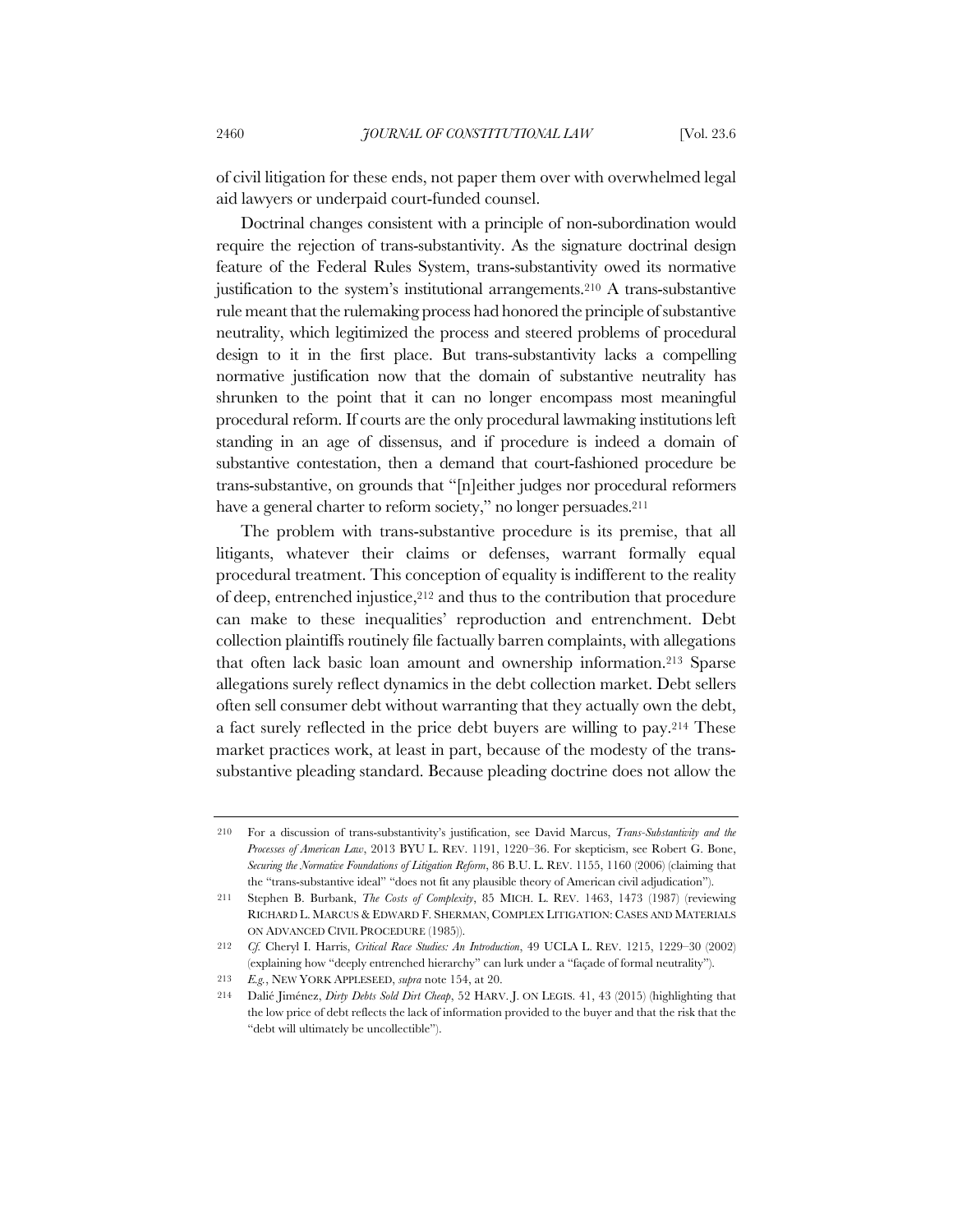classification of litigants based on who they are or the types of claims they assert, debt collectors do not generally need to allege more specific facts in their complaints, ones for which they might have to pay a higher price. A direct line, then, connects the formal neutrality of trans-substantive pleading standards to debt collection litigation's entrenchment of inequality.

If conditions of dissensus indeed make courts the primary institutional settings for procedural change going forward, then a principle of nonsubordination could guide doctrinal elaboration in two ways. First, it could inform how trial courts administer procedure within the ample grant of discretion that rule regimes afford. Discovery, for instance, offers plenty of opportunities for a judge to realize a commitment to non-subordination in how she regulates the parties' evidence-gathering.<sup>215</sup>

Second, the principle could guide doctrinal design itself if dynamics of acquiescence and delegation continue to enable judges to craft procedure. Debt buyers often sue without having either the original loan contract or chain of title information in their possession. Service of process routinely goes awry. Pro se defendants almost never engage in discovery. Courts thus enter default judgments against oblivious defendants, and these judgments may give entities that do not even own the debt the power to execute. A judge concerned about subordination might require a complaint that alleges specific facts about debt origins, amount, and ownership; more rigorous efforts at service of process; and expanded mandatory initial disclosures that require the plaintiff to produce the sort of loan documents that any competent defense counsel would request in discovery.216

A departure from the Federal Rules System's core principles may seem reckless at a moment when a young, energized group of judges committed to the principle of neoliberalism populate the federal bench in significant numbers.217 But progressives should nonetheless pursue the elaboration and realization of an equality principle, whether committed to non- or antisubordination, for at least three reasons. First, some state judiciaries may be receptive. Second, complaints that one Supreme Court decision or another

<sup>215</sup> For a discussion of discovery and sensitivity to the sorts of concerns that animate a nonsubordination principle, see Carroll, *supra* note 193, at 281–88.

<sup>216</sup> NEW YORK APPLESEED, *supra* note 154, at 4, 12, 26.

<sup>217</sup> Marcus, *supra* note 37, at 311 ("The adage that the perfect is the enemy of the good may apply here."). On the proportion of Trump appointments to the federal bench relative to its overall size, see John Gramlich, *How Trump Compares With Other Recent Presidents in Appointing Federal Judges*, PEW RSCH. CTR. (Jan. 13, 2020)*,* https://www.pewresearch.org/fact-tank/2020/07/15/how-trump-compares-withother-recent-presidents-in-appointing-federal-judges [https://perma.cc/H8U9-VBAF]. For a measure of these appointments' ideology, see JON GREEN,THE IDEOLOGY OF TRUMP'S JUDGES (2019).